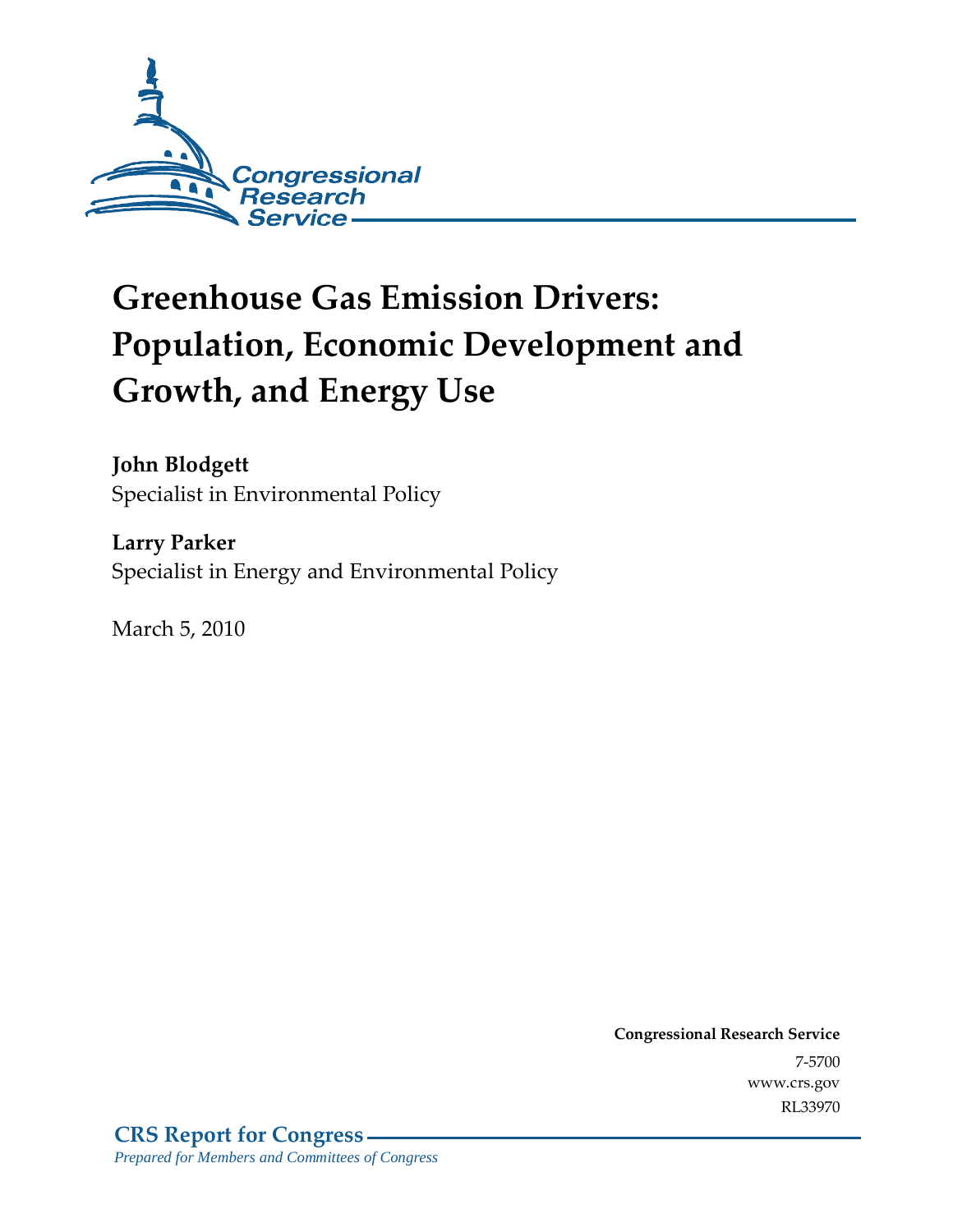## **Summary**

In the context of climate change and possible responses to the risk associated with it, three variables strongly influence the levels and growth of greenhouse gas (GHG) emissions: population, income (measured as per capita gross domestic product [GDP]), and intensity of emissions (measured as tons of greenhouse gas emissions per million dollars of GDP).

 $(Population) \times (per capita GDP) \times (Intensity<sub>ghg</sub>) = Emissions<sub>ghg</sub>$ 

This is the relationship for a given point in time; over time, any effort to change emissions alters the exponential rates of change of these variables. This means that the rates of change of the three left-hand variables, measured in percentage of annual change, sum to the rate of change of the right-hand variable, emissions.

For most countries, and for the world as a whole, population and per capita GDP are rising faster than intensity is declining, so emissions are rising. Globally, for the variables above over the period 1990-2005, *the rates of change* (∆) in annual percent sum as follows (numbers do not add precisely because of rounding):

> *Population* ∆ *+ per capita GDP* ∆ *+ Intensityghg* ∆ *= Emissionsghg* ∆ *(+1.4) + (+1.7) + ( -1.6) = (+1.6)*

As can be seen, global emissions have been rising at a rate of about 1.6% per year, driven by the growth of population and of economic activity.

Within this generalization, countries vary widely. (Unless otherwise noted, comments about countries refer to the top-20 emitters as of 2005, who accounted for about 75% of world emissions that year.) Between 1990 and 2005, in some countries, including Brazil, Mexico, Indonesia, and South Africa, population growth alone exceeded the decline in intensity. For most countries, and for the world as a whole, per capita GDP growth exceeded the intensity improvement each achieved. Countries for whom intensity improvements were greater than their per capita GDP increases included Germany, the United Kingdom, the United States, France, and South Africa. And both the Russian Federation and the Ukraine, following their economic contractions in the 1990s, posted negative numbers for population, per capita income, intensity, and GHG emissions between 1990 and 2005. Besides the Russian Federation and the Ukraine, only the United Kingdom and Germany reduced their GHG emissions for the period (Germany being helped by reductions in the former East Germany).

Stabilizing greenhouse gas emissions would mean the rate of change equals zero. Globally, with a population growth rate of 1.4% per year and an income growth rate of 1.7% per year, intensity would have to decline at a rate of -3.1% per year to hold emissions at the level of the year that rate of decline went into effect. Within the United States, at the 1990-2005 population growth rate of 1.1% per year and income growth rate of 1.8% per year, intensity would have had to decline at a rate of -2.9% per year to hold emissions level; however, U.S. intensity declined at a rate of -1.9%, leaving emissions to grow at 1.0% per year.

Looking to the future, under auspices of the Copenhagen Accord, the United States has submitted a target of reducing emissions from the 2005 level by 17% in 2020. This would require the United States to reduce the intensity of its emissions by some -4.6% per year during the 2010-2020 decade. This implies that the rate of intensity decline needs to better than double.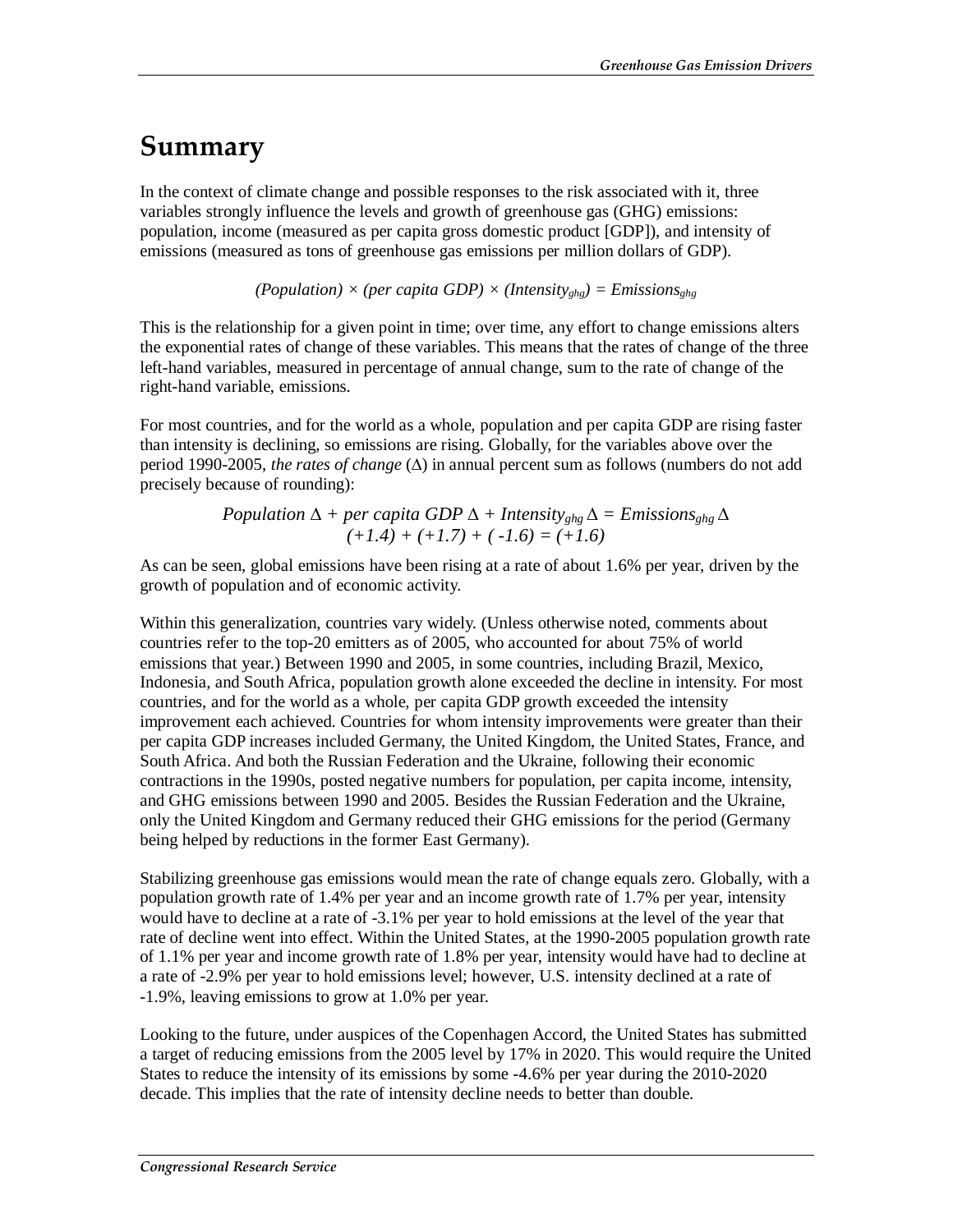## **Contents**

### **Figures**

| Figure 1. Actual and Projected GHG Emission for New Passenger Vehicles by Country, |  |
|------------------------------------------------------------------------------------|--|
|                                                                                    |  |

## **Tables**

| Table 1. Drivers of Greenhouse Gas Emissions: Top 20 Emitting Countries, 2005                        |  |
|------------------------------------------------------------------------------------------------------|--|
| Table 2. Annual Percentage Rate of Change in Factors Affecting Greenhouse Gas                        |  |
|                                                                                                      |  |
| Table 4. Energy Sector GHG Emissions: Top 20 Emitting Countries, 2005 10                             |  |
| Table 5. Annual Percentage Rate of Change of GHG Emissions by Sector: Top 20                         |  |
| Table 6. Annual Percentage Rate of Change of Energy Sector GHG Emissions: Top 20                     |  |
| Table 7.CO <sub>2</sub> Emissions Intensity of the Energy Sector: Top 20 Emitting Countries, 2006 15 |  |
| Table 8. Annual Percentage Rate of Change in Factors Affecting CO <sub>2</sub> Emissions from        |  |
| Table 9. Carbon Intensity of Electricity Generation: Top 20 Emitting Countries, 2006 19              |  |
|                                                                                                      |  |
| Table 11. Land Use Changes: Impact on Intensity of Greenhouse Gas Emissions—Top 20<br>22             |  |
| Table 12. Cumulative CO <sub>2</sub> Emissions from Energy: Top 20 Emitting Countries, 1850-2006 23  |  |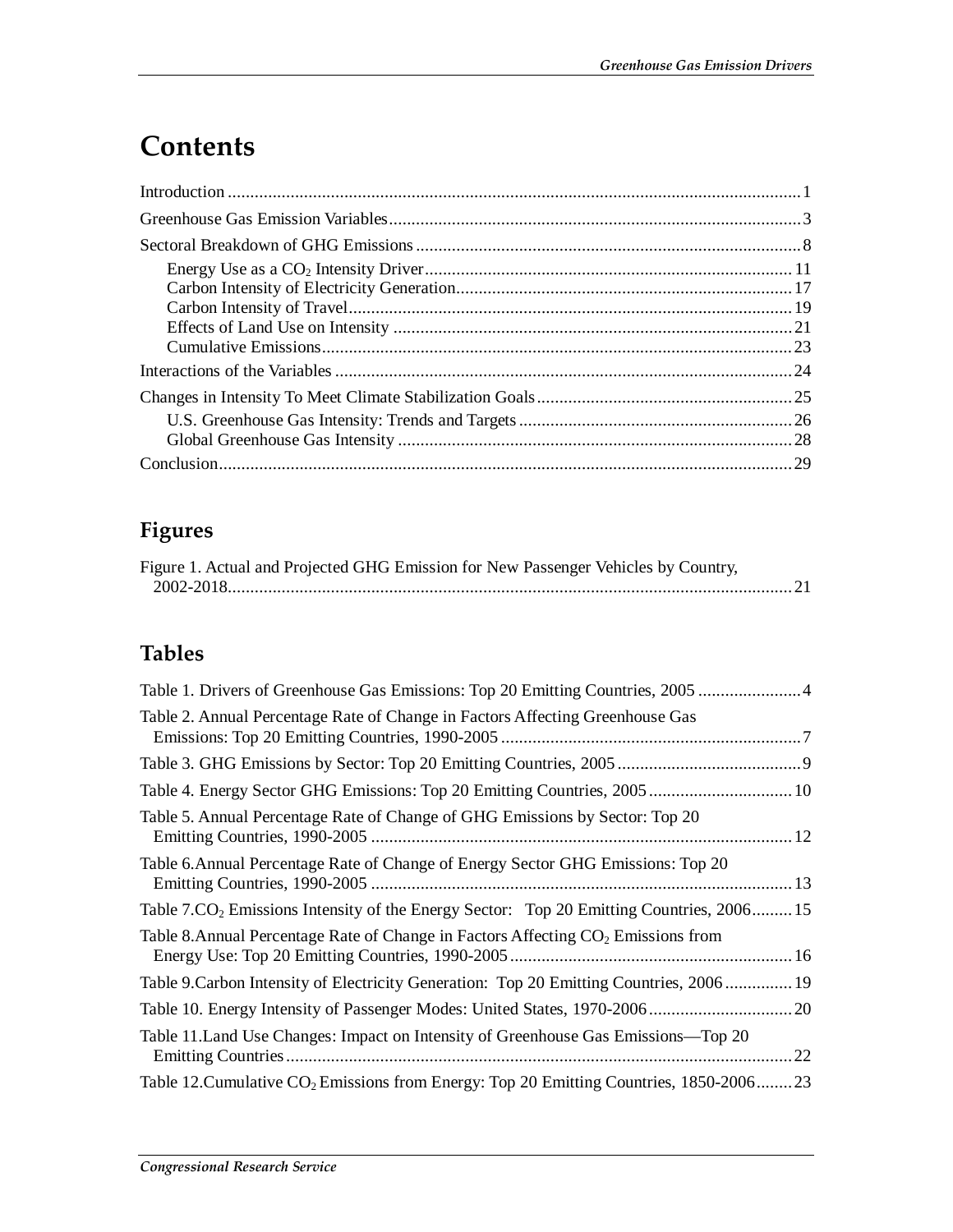### **Contacts**

|--|--|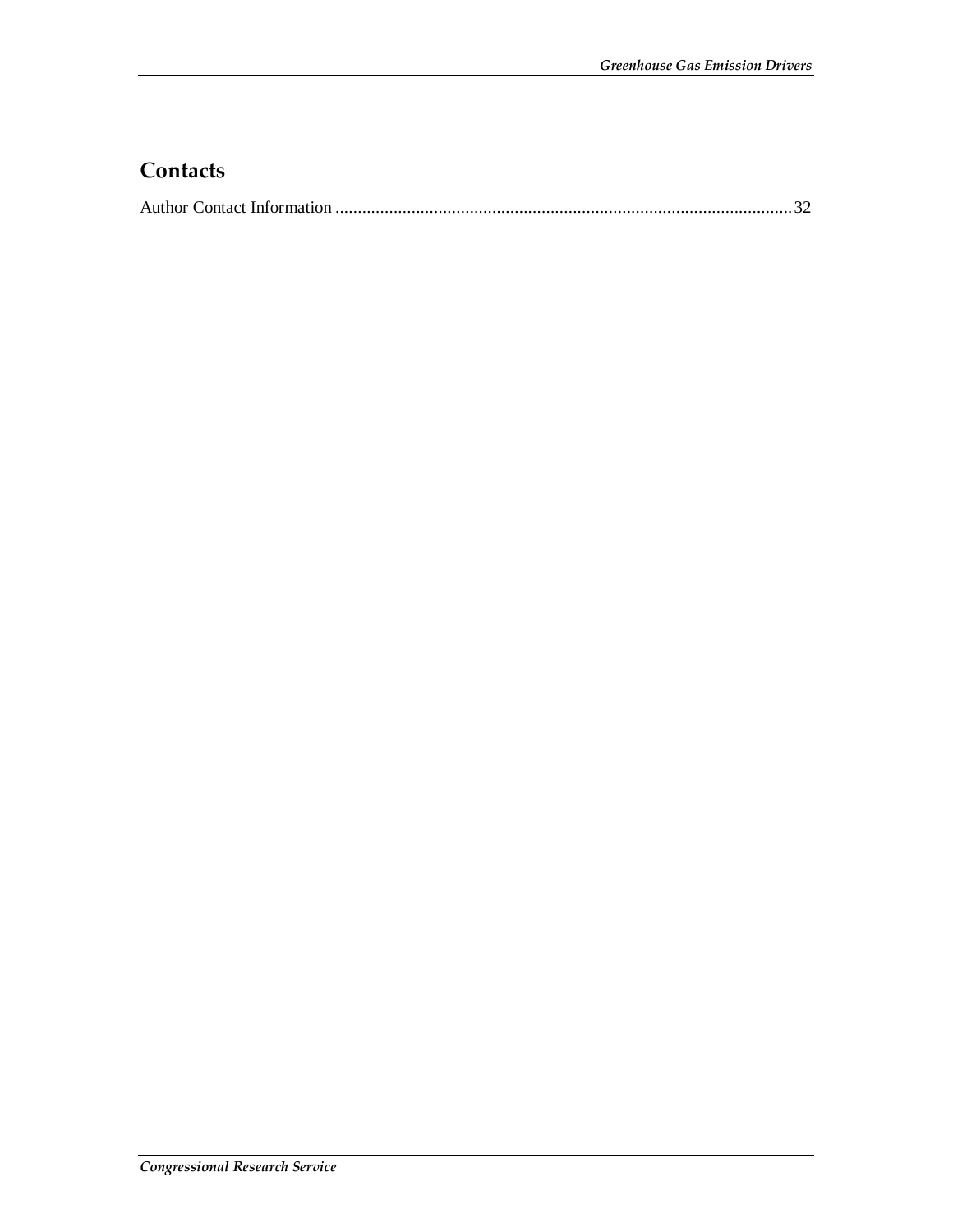## **Introduction**

The interactions of three variables underlie debates on the issue of climate change<sup>1</sup> and what responses might be justified: the magnitude and rates of change of (1) population, (2) incomes, and (3) intensity of greenhouse gas emissions relative to economic activities. This report examines the interrelationships of the variables to explore their implications for policies that address climate change.

Both internationally and domestically, initiatives are underway both to better understand climate change and to take steps to slow, stop, and reverse the overall growth in greenhouse gas emissions,<sup>2</sup> the most important of which is carbon dioxide  $(CO_2)$ , emitted by the combustion of fossil fuels.

These initiatives include the following bulleted items.

- The United Nations Framework Convention on Climate Change (UNFCCC), to which the United States and almost all other nations are Parties. Its stated objective is to stabilize greenhouse gas concentrations in the atmosphere at levels that "would prevent dangerous interference with the climate system."<sup>3</sup> It established the principle that all nations should take action, and that developed nations should take the lead in reducing emissions. It required Parties to prepare national action plans to achieve reductions, with developed countries aiming to reduce year 2000 emissions to 1990 levels. It required preparation of inventories of emissions and annual reports. And it set up a process for the Parties to continue meeting.
- The Kyoto Protocol, an agreement negotiated under the auspices of the UNFCCC; 169 nations—but *not* the United States—are Parties to the Protocol. Even as the Framework Convention was going into force, it was recognized that most nations would not meet their 2000 aims of holding emissions at 1990 levels. Ensuing negotiations, in which the United States participated, led to the Kyoto Protocol, which called for mandatory reductions in greenhouse gases for the period 2008-2012 by developed nations—but not by developing ones. With the United States not participating, and with developing nations not required to make GHG reductions (and China became the world's largest emitter in about 2005), the reductions mandated by Kyoto will not significantly slow the accumulation of GHG in the atmosphere, although much is being learned of the institutional structures, such as the European Union's "cap and trade" mechanism, for handling reductions. Even as the Kyoto process began, negotiations on next steps resumed.
- The Asia-Pacific Partnership on Clean Development and Climate (APP), composed of the United States, China, India, Japan, Australia, and South Korea.

<sup>&</sup>lt;sup>1</sup> CRS Report RL33849, *Climate Change: Science and Policy Implications*, by Jane A. Leggett, for more information.

<sup>2</sup> For a review of international activities, see CRS Report RL33826, *Climate Change: The Kyoto Protocol, Bali "Action Plan," and International Actions*, by Jane A. Leggett. For a review of U.S. activities, see CRS Report R40556, *Market-Based Greenhouse Gas Control: Selected Proposals in the 111th Congress*, by Jonathan L. Ramseur, Larry Parker, and Brent D. Yacobucci. .

<sup>&</sup>lt;sup>3</sup> UNFCCC, Article 2, "Objectives."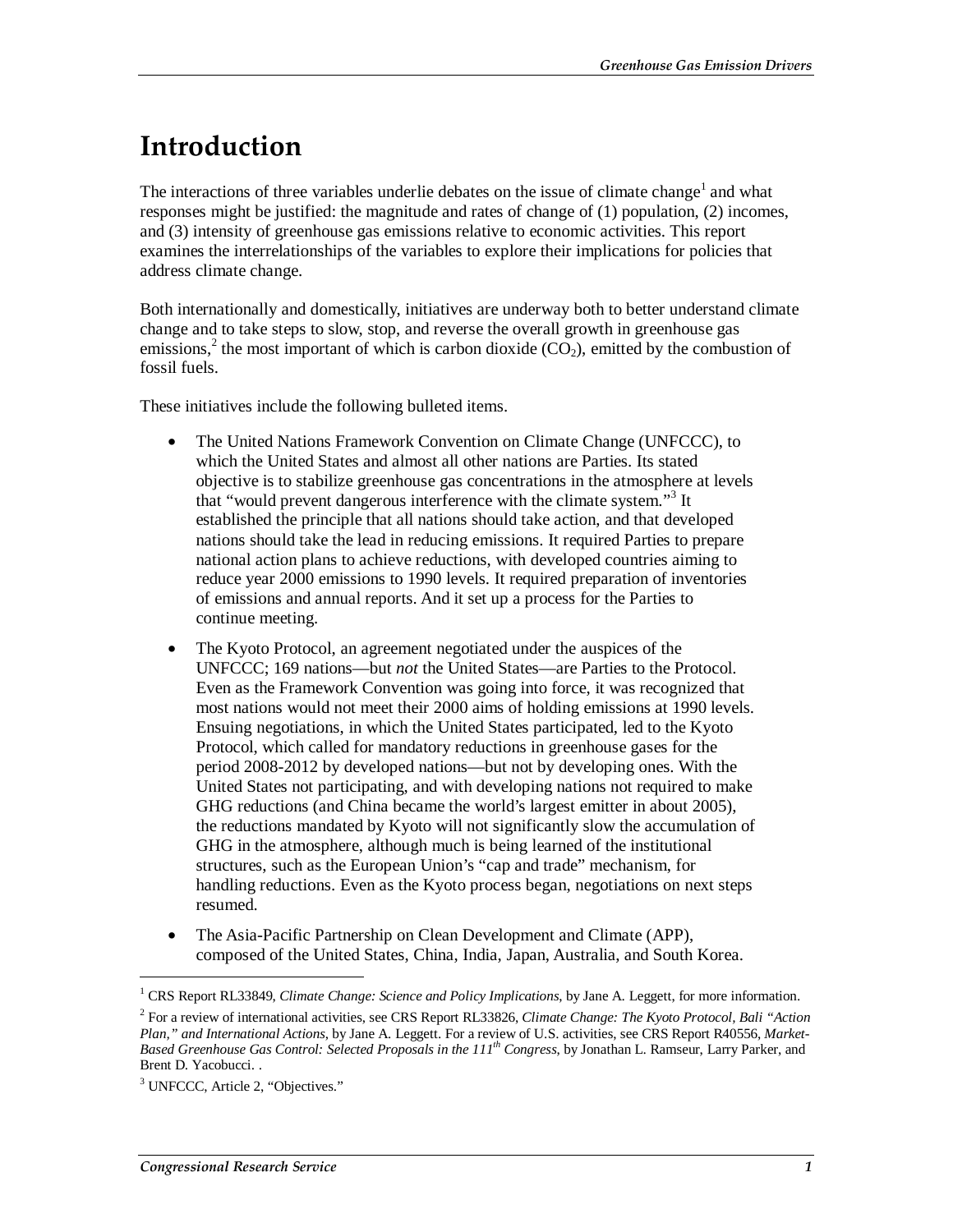The purposes of the Partnership are to create a voluntary, non-legally binding framework for international cooperation to facilitate the development, diffusion, deployment, and transfer of existing, emerging, and longer-term cost-effective, cleaner, more efficient technologies and practices among the Partners through concrete and substantial cooperation, so as to achieve practical results. It has the goal of meeting "national pollution reduction, energy security and climate change concerns, consistent with the principles of the U.N. Framework Convention on Climate Change (UNFCCC)."4

• The Copenhagen Accord is an agreement of the Parties to the UNFCCC to begin establishing actions to follow on the Kyoto Protocol. The Copenhagen Accord<sup>5</sup> does not mandate specific reductions, but sets a goal of reducing global emissions "so as to hold the increase in global temperature below 2 degrees C, and take action to meet this objective consistent with science and on the basis of equity." Annex I nations commit to implement "quantified economy-wide emissions targets for 2020" and non-Annex I nations commit to implement "mitigation actions." Both sets of nations commit to reporting and verification procedures "in accordance with guidelines adopted by the Conference of the Parties." (Monitoring, reporting, and verification were a key demand of the United States of developing nations.) Also, the accord contained the promise that developed countries would make available \$100 billion a year by 2020 "to address the needs of developing countries."

However, these several, related efforts have had to struggle with substantive economic, technical, and political differences among regional, national, and local circumstances. Foremost among these differences is the divide between developed and less-developed nations.<sup>6</sup> Conflict arises because any pressure to reduce emissions comes up against increases in emissions likely to result from energy use fueling economic development and raising standards of living in developing economies, which contain a large share of the world's population. Even in many developed nations, efforts to constrain emissions by, for example, conservation, increased energy efficiency, and use of energy sources that emit less or no  $CO<sub>2</sub>$ , have been outstripped by increases in total energy use associated with population and economic growth. For example, between 1990 and 2005, in the United States, the greenhouse gas intensity of the economy declined at a rate of  $-1.9\%$  per year, but total emissions increased at the rate of 1.0% per year.<sup>7</sup> Although some countries have experienced declines in emissions—either through economic contraction<sup>8</sup> or deliberate policies—the overall trend, both globally and for most individual nations, reflects increasing emissions.

<sup>&</sup>lt;sup>4</sup> Charter for the Asia-Pacific Partnership on Clean Development and Climate (January 12, 2006), "Purposes," 2.1.1. For additional information, see http://www.asiapacificpartnership.org/.

<sup>5</sup> http://en.cop15.dk/files/pdf/copenhagen\_accord.pdf

<sup>6</sup> See, for example, CRS Report RL32721, *Greenhouse Gas Emissions: Perspectives on the Top 20 Emitters and Developed Versus Developing Nations*, by Larry Parker and John Blodgett; CRS Report RL32762, *Greenhouse Gases and Economic Development: An Empirical Approach to Defining Goals*, by John Blodgett and Larry Parker; *Climate Data: Insights and Observations* (World Resources Institute; prepared for the Pew Center on Global Climate Change, December 2004), http://cait.wri.org/.

 $7$  World Resources Institute, Climate Analysis Indicators Tool (CAIT), as described below.

<sup>&</sup>lt;sup>8</sup> In particular, following the breakup of the former Soviet Union, the economies of various Eastern European and former Soviet republics contracted in the 1990s, such that their emissions declined substantially between 1990 and 2000.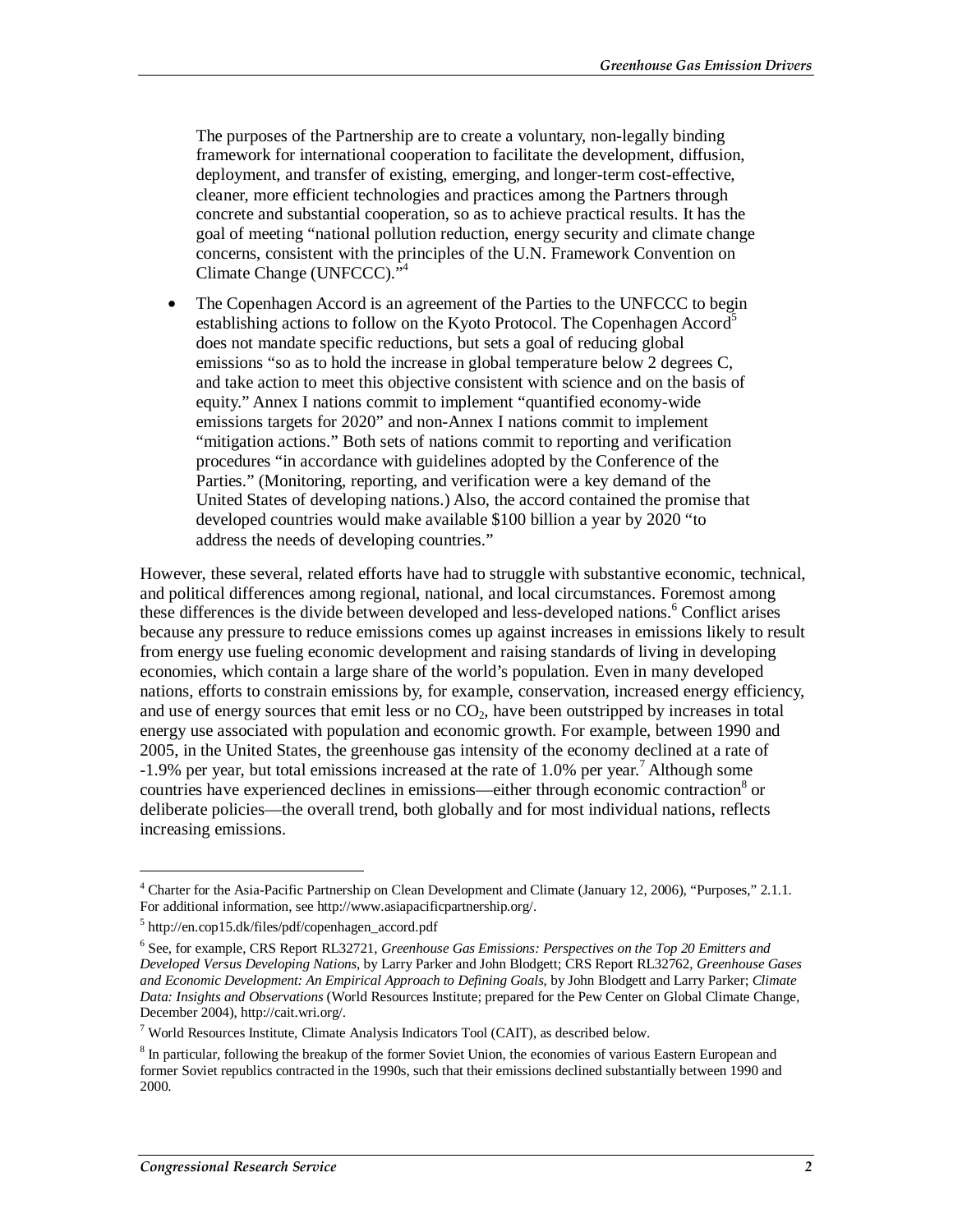This upward trend in greenhouse gas emissions runs counter to the long-term objectives of these climate change initiatives. This report identifies drivers of the increase in emissions and explores their implications for efforts to reduce emissions. During this exploration, it is useful to bear in mind that although short-term efforts may not achieve emissions reductions that immediately meet goals to prevent dangerous interference with the climate system, such endeavors may nevertheless establish a basis for longer-term efforts.

## **Greenhouse Gas Emission Variables**

The analysis below, which uses data from the World Resources Institute's Climate Analysis Indicators Tool  $(CAIT)$ ,  $9$  is based on the following relationships:

#### **Equation 1.** (*Population*)  $\times$  (*per capita GDP*)  $\times$  (*Intensity<sub>ghg</sub>*) = *Emissions<sub>ghg</sub>*

The CAIT database includes 185 nations (plus a separate entry for the European Union) with a 2005 population of 6.462 billion, compared with 191 members of the United Nations and with a 2005 world population count of 6.470 billion by the U.S. Census Bureau.<sup>10</sup> Average income is measured as per capita Gross Domestic Product (GDP), in international dollars of purchasing power parity (\$PPP).<sup>11</sup> (Note that population times per capita GDP equals GDP.) Greenhouse gas intensity is measured as tons of emissions in carbon equivalents<sup>12</sup> per million dollars of GDP.

<sup>&</sup>lt;sup>9</sup> This database uses a variety of data sources to provide information on greenhouse gas emissions and other relevant indicators. Full documentation, along with caveats, is provided on the WRI website at http://cait.wri.org/.

 $10$  See http://www.census.gov/ipc/www/idb/worldpop.html.

 $11$  GDP-PPP is gross domestic product converted into international dollars using purchasing power parity (PPP) rates. An international dollar has the same purchasing power in the domestic currency as a U.S. dollar has in the United States. The World Bank is the source of CAIT's PPP data. (World Resources Institute, *CAIT: Indicator Framework Paper*, December 2008, p. 23.)

 $12$  Emissions comprise six greenhouse gases: carbon dioxide, nitrous oxide, methane, perfluorocarbons, hydrofluorocarbons, and sulfur hexafluoride. To aggregate emissions data, figures are typically given in millions of metric tons of carbon equivalents (MMTCE). Thus, global aggregate greenhouse gas emissions (excluding land use changes) for 2005 were 10,569 MMTCE, or 10.6 billion tons. In the text, unless otherwise explicitly stated, "tons" of emissions means "metric tons of carbon equivalents." To convert carbon equivalents to CO<sub>2</sub> equivalents, multiply by 44/12.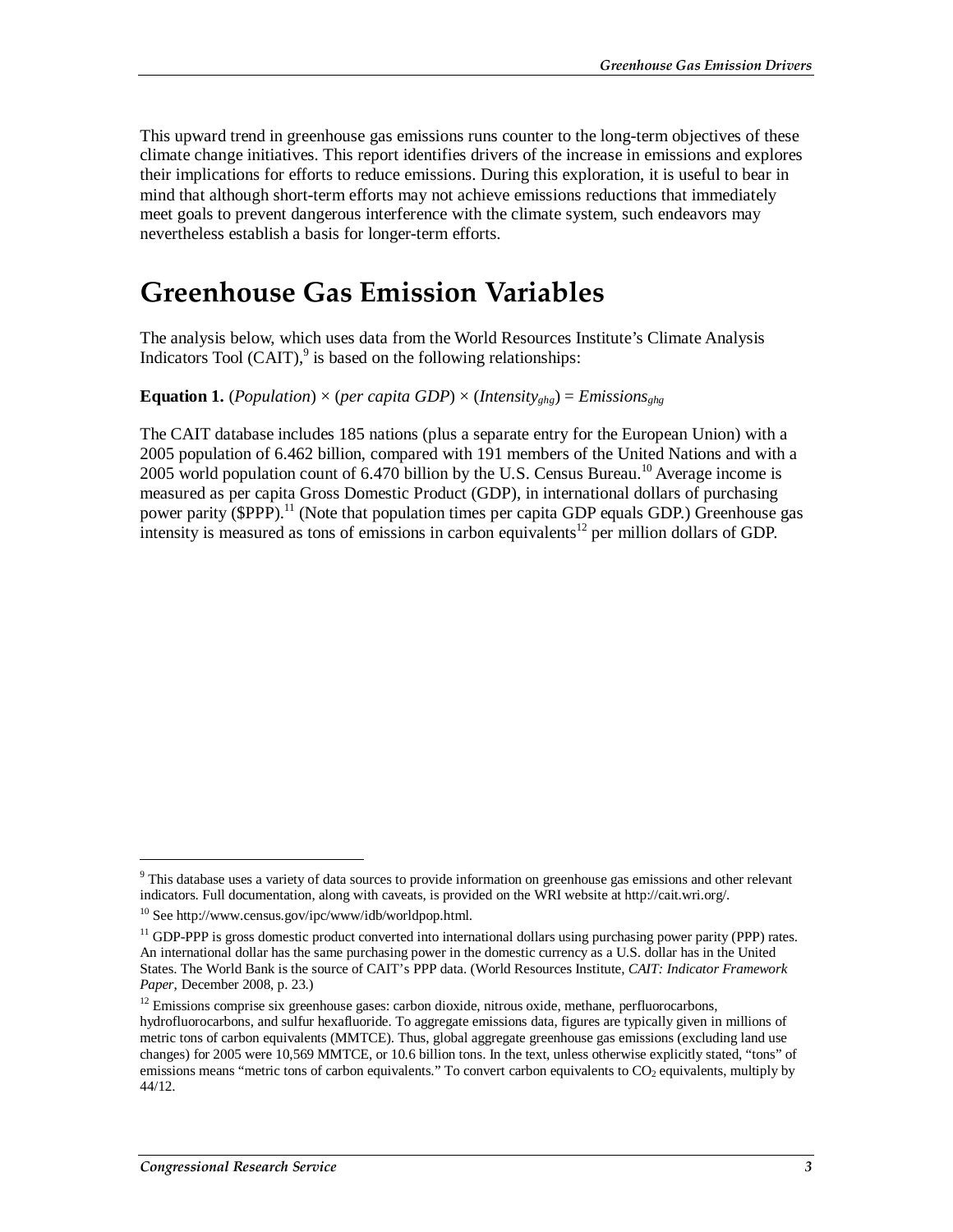#### **Characteristics of Intensity**

*Intensity* can be expressed in many different ways; for example, as CO<sub>2</sub> emitted per million \$PPP, as all six greenhouse gases emitted per million \$PPP, and as CO2 or greenhouse gases emitted per unit of some activity, such as electricity generated or vehicle miles traveled. Also, measures of intensity can include or exclude emissions or sequestration associated with land use changes.

In this analysis, intensity is identified as greenhouse gas (GHG) intensity (all six greenhouse gases of the UNFCCC) or as  $CO<sub>2</sub>$  intensity (referring only to  $CO<sub>2</sub>$  emissions from energy use and cement manufacture). In both cases, tonnage of emissions is expressed in carbon equivalents. CAIT has data on all six greenhouse gases only for 1990, 1995, 2000, and 2005; analyses referring to other years necessarily include only  $CO<sub>2</sub>$ .

Unless otherwise specified, land use changes are not included in emissions or intensity data cited in this report.

Using international, purchasing power parity dollars can yield figures different from analyses using other economic measures, such as market exchange rate dollars. Intensity figures in this report, derived using \$PPP, may differ from comparable intensity figures in other studies using other GDP measures.

For the United States, using international \$PPP (or market exchange rate dollars) for GDP, CAIT yields a decline in intensity for U.S. emissions of all greenhouse gases between 1990 and 2005 of -1.9% per year.

To ensure consistency, CAIT emissions data and international \$PPP are used throughout this report, unless stated otherwise.

**Table 1** provides a snapshot of the **equation 1** variables for the top 20 greenhouse gas emitters in the year  $2005$ ,<sup>13</sup> plus for the European Union 27, and for the world. The data reflect the wide range of circumstances faced by any initiative to address GHGs. However, it is the way those variables are changing that illuminates both the seemingly inexorable rise in GHG emissions and the challenge of reducing them. A variable changing at an annual rate of 6.9% doubles in 10 years; at an annual rate of 3%, it doubles in 23 years.

|                    | LACIUSES IANU USE CHANKESI       |                                                 |                                                            |                                                 |  |  |  |
|--------------------|----------------------------------|-------------------------------------------------|------------------------------------------------------------|-------------------------------------------------|--|--|--|
| Country            | <b>Population</b><br>(in 1,000s) | Per Capita GDP<br>(2005 Int'l \$PPP/<br>person) | Intensity<br>(Tons Cequiv/<br>million 2005 Int'l<br>\$PPP) | <b>Total GHG</b><br><b>Emissions</b><br>(MMTCE) |  |  |  |
| China              | 1,304,500                        | 4,088                                           | 369.4                                                      | 1,970.3                                         |  |  |  |
| United States      | 296,507                          | 41,813                                          | 153.3                                                      | 1,900.6                                         |  |  |  |
| EU-27              | 490.032                          | 26,592                                          | 105.7                                                      | 1,377.7                                         |  |  |  |
| <b>Russian Fed</b> | 143,150                          | 11,861                                          | 315.1                                                      | 534.9                                           |  |  |  |
| India              | 1,094,583                        | 2,230                                           | 207.2                                                      | 505.7                                           |  |  |  |
| Japan              | 127,773                          | 30,290                                          | 94.7                                                       | 366.5                                           |  |  |  |
| <b>Brazil</b>      | 186,831                          | 8,474                                           | 174.8                                                      | 276.8                                           |  |  |  |
| Germany            | 82,469                           | 30,445                                          | 106.2                                                      | 266.8                                           |  |  |  |
| Canada             | 32,312                           | 34,972                                          | 176.7                                                      | 199.7                                           |  |  |  |

#### **Table 1. Drivers of Greenhouse Gas Emissions: Top 20 Emitting Countries, 2005**

(Excludes land use changes)

<sup>&</sup>lt;sup>13</sup> The year 2005 is the most recent year for which CAIT has data for all six greenhouse gases. Note that analyses based on 1990-2005 data are affected by the collapse of the former USSR and do not take into account the most recent rapid increases in energy use and emissions for India and China.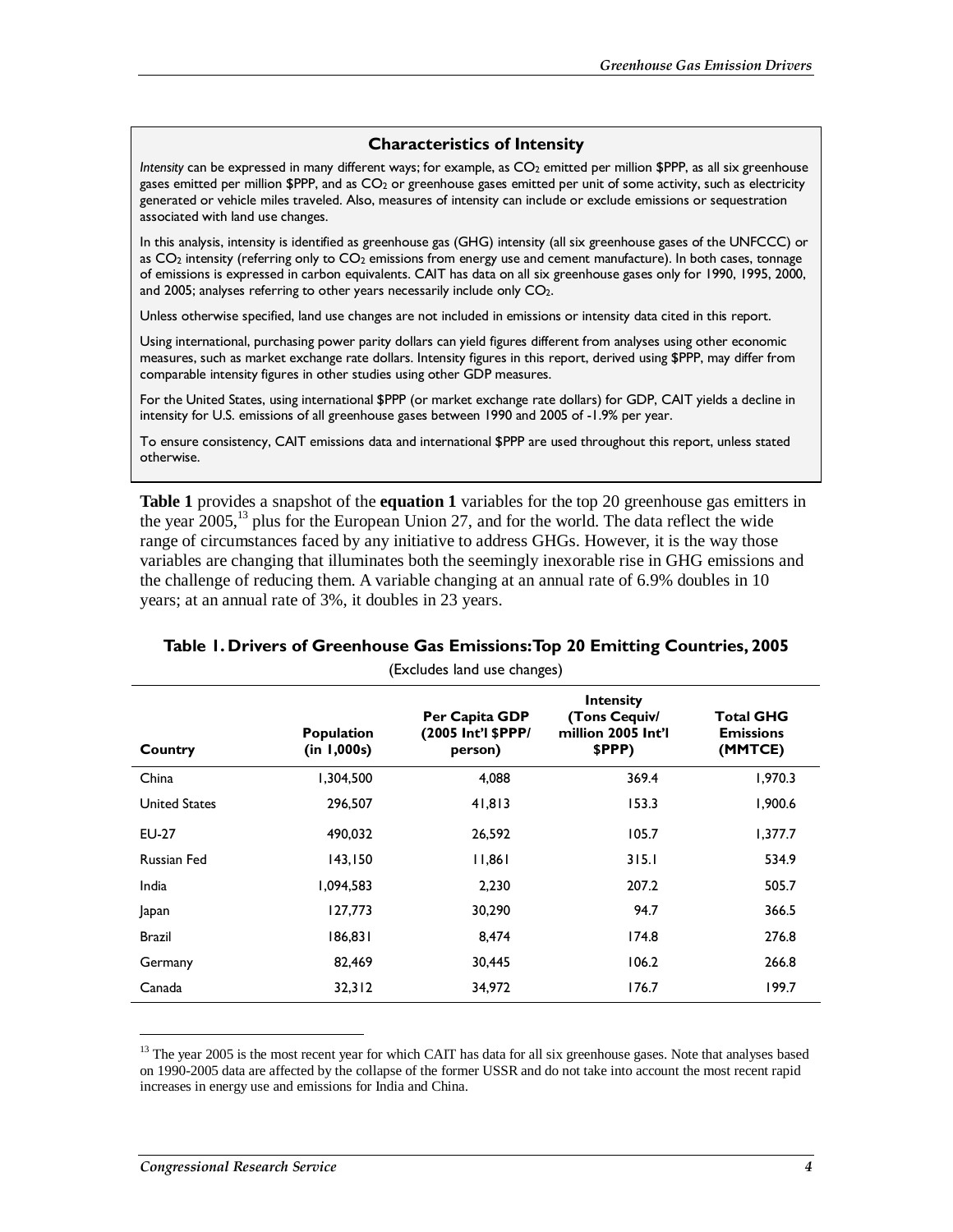| Country      | <b>Population</b><br>(in 1,000s) | Per Capita GDP<br>(2005 Int'l \$PPP/<br>person) | <b>Intensity</b><br>(Tons Cequiv/<br>million 2005 Int'l<br>\$PPP) | <b>Total GHG</b><br><b>Emissions</b><br>(MMTCE) |
|--------------|----------------------------------|-------------------------------------------------|-------------------------------------------------------------------|-------------------------------------------------|
| U.K.         | 60,226                           | 31,371                                          | 92.4                                                              | 174.6                                           |
| Mexico       | 103,089                          | 11,387                                          | 146.4                                                             | 171.9                                           |
| Indonesia    | 220,558                          | 3,209                                           | 229.2                                                             | 162.2                                           |
| Iran         | 69,087                           | 9,314                                           | 240.2                                                             | 154.6                                           |
| <b>Italy</b> | 58,607                           | 27,750                                          | 94.9                                                              | 154.4                                           |
| France       | 60,873                           | 30,591                                          | 80.7                                                              | 150.2                                           |
| S. Korea     | 48,294                           | 21,273                                          | 145.8                                                             | 149.8                                           |
| Australia    | 20,400                           | 31,656                                          | 231.9                                                             | 149.7                                           |
| Ukraine      | 47,105                           | 5,583                                           | 503.0                                                             | 132.3                                           |
| Spain        | 43,398                           | 27,180                                          | 101.5                                                             | 119.7                                           |
| S. Africa    | 46,892                           | 8,478                                           | 290.3                                                             | 115.4                                           |
| Turkey       | 72,065                           | 10,370                                          | 143.6                                                             | 107.3                                           |
| <b>WORLD</b> | 6,461,584                        | 8,708                                           | 188.1                                                             | 10,569.3                                        |

**Source:** Climate Analysis Indicators Tool (CAIT), version 7.0 (Washington, DC: World Resources Institute, 2010).

#### **Growth Relationship of Greenhouse Gas Drivers**

Incorporating growth, **equation 1** becomes

**Equation 2.** ( *Population*) $e^{k_p t} \times (percapitaGDP)e^{k_s t} \times (Intensity)e^{k_i t} = (Emissions)e^{k_c t}$ 

in which  $k_p$  = population growth rate,  $k_g$  = per capita GDP growth rate,  $k_i$  = intensity growth rate, and  $k_e$  = emissions growth rate; t = time; and e = a constant 2.71828 (the base of natural logarithms).

The exponents of multiplicands are added, so

**Equation 3.**  $(k_p + k_q + k_i) = k_e$ 

The growth rate of each of the variables of equation 1 can be expressed as an exponent, the annual percentage rate of change over some time period (see **Growth Relationship of Greenhouse Gas Drivers**). As exponents of multiplicands are added, relationship among the variables can be simply expressed: the growth rates of the three variable on the left side of the equation sum to the growth rate of the variable (emissions) on the right side. Thus, if the sum of the three growth rate variables on the left is positive, emissions are rising; if the sum is negative, emissions are declining; and if the sum is zero, emissions are constant.

This growth relationship among the variables makes explicit why there is upward pressure on GHG emissions. For nearly all nations, population is increasing, with developing nations typically having the highest rate. Thus population growth rate is positive globally and for most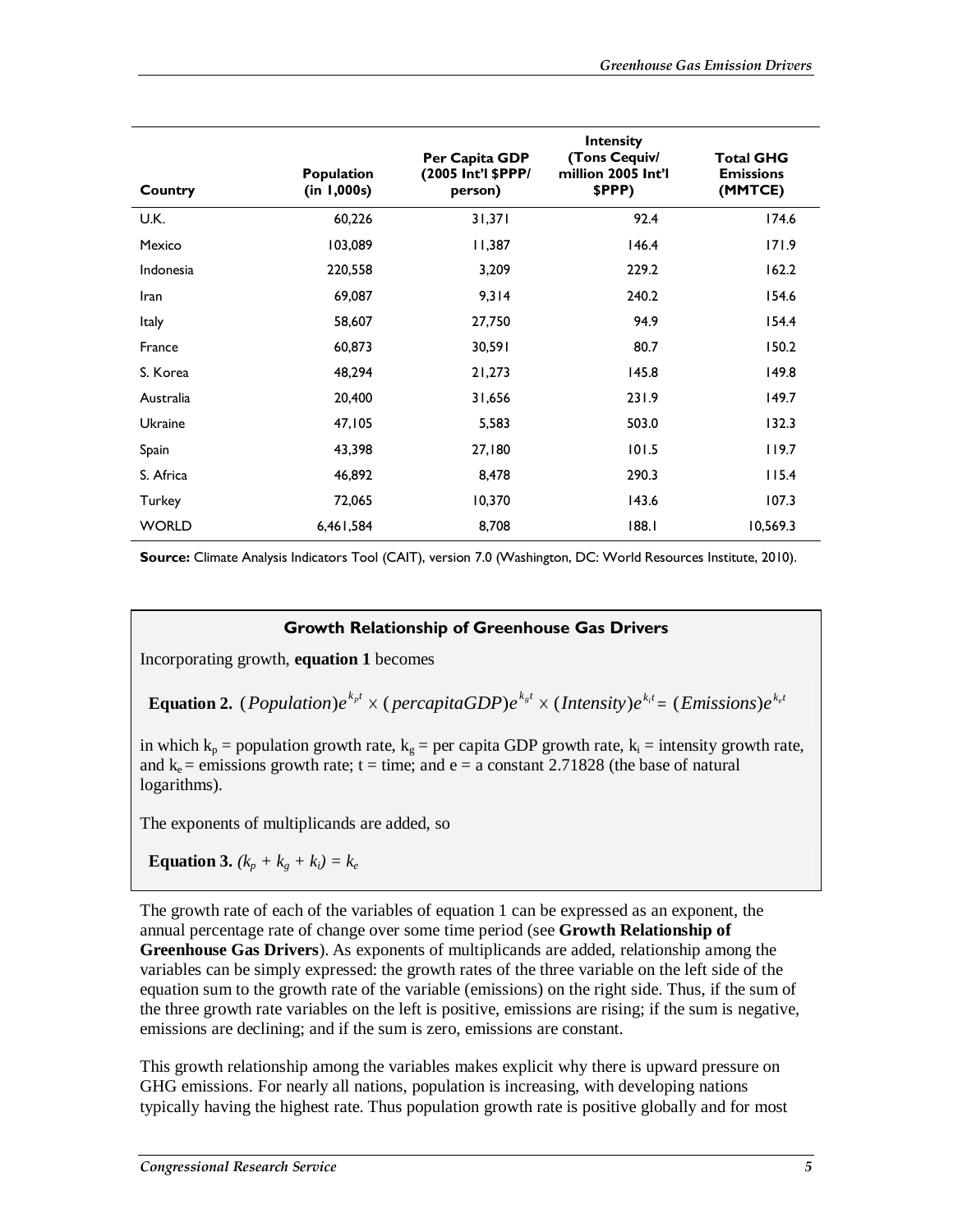nations; it is zero or negative for only a few nations.<sup>14</sup> The economic development of lessdeveloped nations is a global objective acknowledged by the UNFCCC; developed nations also promote economic growth to raise living standards. Thus economies are growing globally and for most nations. With the population and economic activity variables positive, emissions will be rising unless the decline in intensity exceeds the growth in population and economic activity, which has seldom been the case. If the goal is to reduce GHG emissions, the larger the *negative* change in intensity, the better.

Table 2 shows the changes in these variables for 1990 - 2005. (The figures in the right-most column are taken from the CAIT database.<sup>15</sup>) As the table shows, global growth rates for population and per capita income outpaced the rate of decline in intensity—so GHG emissions rose; this is also true of the majority of nations, including the United States. Circumstances in several individual countries highlight some important points about GHG emissions and their potential control.

- First, for many nations, population growth is an important contributor to the increase in GHG emissions. For Brazil, Mexico, Indonesia, Iran, Australia, Spain, South Africa, and Turkey, any improvements in intensity were annulled by increases in population alone.<sup>16</sup>
- Second, developing countries, focused on developing their economies, have increasing GHG emissions even when they manage to improve intensity (e.g., China, India, Mexico, Indonesia, South Korea, and South Africa). For these countries, population growth combined with per capita GDP growth overwhelmed whatever intensity improvements they achieved.<sup>17</sup>
- Third, lower emissions can be associated with decreasing economic activity. For the Russian Federation and Ukraine, economic contraction following the dissolution of the Soviet Union contributed to decreases in their emissions. During 2008-2009,GHG emission reductions occurred in many if not most nations as a result of the global recession, and almost certainly declined globally.
- Fourth, several developed countries improved per capita GDP while holding their GHG emissions to a 1% increase or less: the United States, Japan, Germany, the United Kingdom, Italy, and France. Germany and the United Kingdom (and also the European Union 27) actually decreased their emissions.
- Fifth, in some developed countries, income growth alone exceeded the decline in intensity (e.g., Japan, Italy, Canada, Australia, and Spain).

 $14$  The rate of population growth has declined in many countries in recent decades, partly as a result of deliberate policies (e.g., birth control programs and, in a few countries, such as China, limits on family size); and partly as a result of education, higher standards of living, and cultural changes. Global population growth is expected to continue at least to mid-century, with projections suggesting a global population of around 9 billion in 2050.

<sup>&</sup>lt;sup>15</sup> In principle, these figures could be calculated by adding the three left-hand data columns; in fact, a number of rows do not add; this may be due to rounding or, where discrepancies are large, from shortcomings in the underlying reported data. Nevertheless, the figures are consistent with the generalizations about trends.

<sup>&</sup>lt;sup>16</sup> For Iran and Spain, population and intensity both increased.

<sup>&</sup>lt;sup>17</sup> For Iran, GHG emissions rose because population and GDP growth had no offset at all from intensity, which worsened.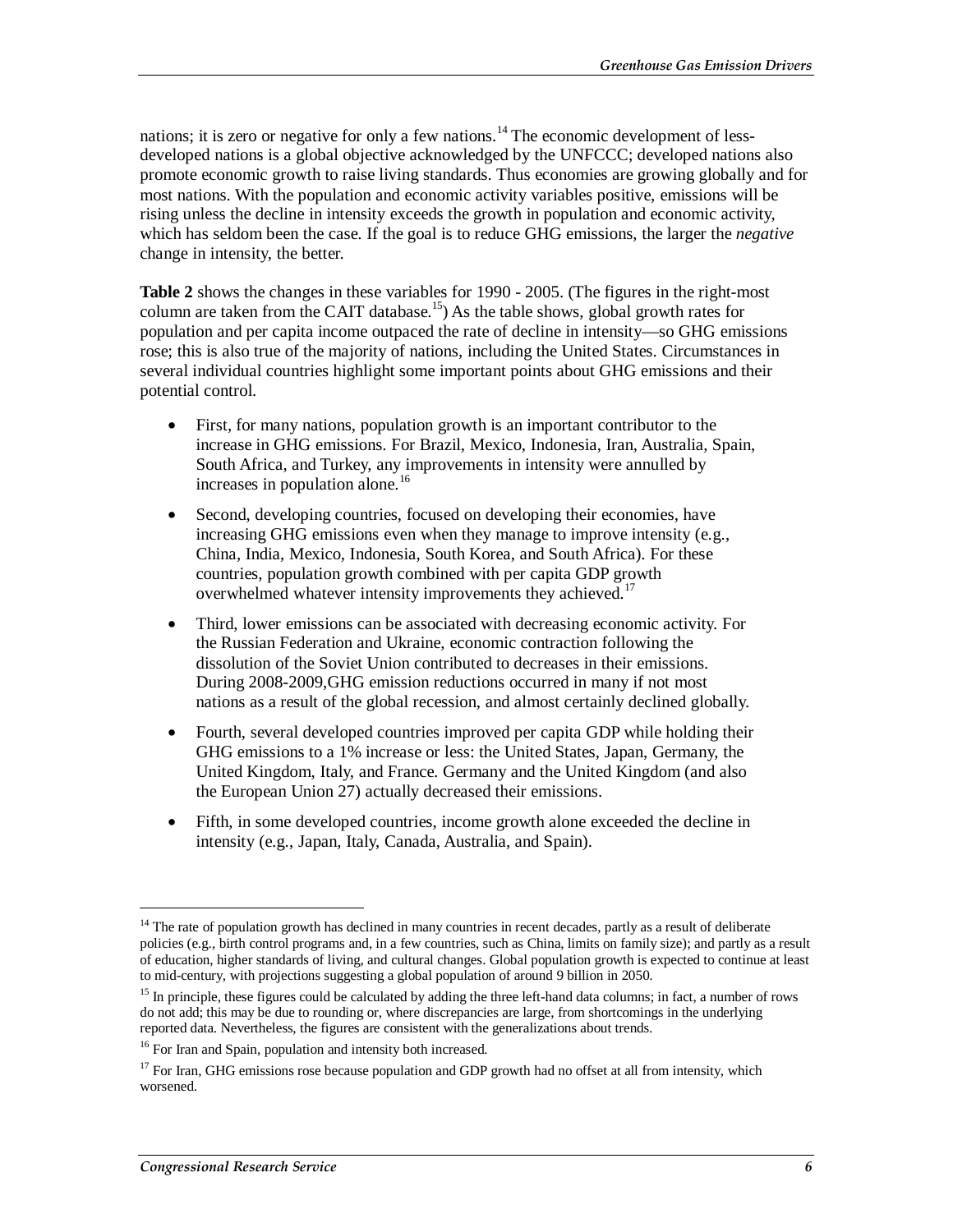Stabilizing emissions would require an accelerated decline in intensity.<sup>18</sup> For global emissions to have met the UNFCCC voluntary goal of being at 1990 levels in 2000, intensity would have had to decline at the rate of -2.9% per year, rather than at the actual -2.0%.<sup>19</sup> For the United States, the situation was similar: for emissions in 2000 to have remained at 1990 levels, intensity would have had to decline at the rate of -3.2% per year, rather than the actual  $-1.9\%$ <sup>20</sup> Looking to the future, this relationship holds—absent a declining population or a contracting economy, GHG emissions can be expected to decline only if intensity declines at a rate faster than it has been.

|                         | (Excludes land use changes)         |                                                |                                    |                                                                |  |  |  |
|-------------------------|-------------------------------------|------------------------------------------------|------------------------------------|----------------------------------------------------------------|--|--|--|
| Country                 | Population<br>(average<br>annual %) | Per Capita<br><b>GDP</b> (average<br>annual %) | Intensity<br>(average<br>annual %) | <b>Total GHG</b><br><b>Emissions</b><br>(average)<br>annual %) |  |  |  |
| China                   | 0.9                                 | 9.1                                            | $-4.9$                             | 4.8 <sup>a</sup>                                               |  |  |  |
| United<br><b>States</b> | 1.1                                 | 1.8                                            | $-1.9$                             | 1.0                                                            |  |  |  |
| <b>EU-27</b>            | 0.3                                 | 1.8                                            | $-2.4$                             | $-0.4$                                                         |  |  |  |
| Russian<br>Fed          | $-0.2$                              | $-0.4$                                         | $-2.1$                             | $-2.7$                                                         |  |  |  |
| India                   | 1.7                                 | 4.2                                            | $-2.3$                             | 3.5                                                            |  |  |  |
| Japan                   | 0.2                                 | 1.0                                            | $-0.4$                             | 0.9                                                            |  |  |  |
| <b>Brazil</b>           | 1.5                                 | 1.1                                            | 0.0                                | 2.6                                                            |  |  |  |
| Germany                 | 0.3                                 | 1.3                                            | $-2.9$                             | $-1.3$                                                         |  |  |  |
| Canada                  | 1.0                                 | 1.8                                            | $-1.2$                             | 1.6                                                            |  |  |  |
| U.K.                    | 0.3                                 | 2.1                                            | $-3.0$                             | $-0.6$                                                         |  |  |  |
| Mexico                  | $\overline{1.4}$                    | 1.5                                            | $-0.6$                             | 2.3                                                            |  |  |  |
| Indonesia               | 1.4                                 | 2.9                                            | $-0.5$                             | 3.8                                                            |  |  |  |
| Iran                    | 1.6                                 | 2.7                                            | 1.2                                | 5.6                                                            |  |  |  |
| Italy                   | 0.2                                 | 1.1                                            | $-0.6$                             | 0.8                                                            |  |  |  |
| France                  | 0.5                                 | $\mathsf{I} \cdot \mathsf{A}$                  | $-1.7$                             | 0.1                                                            |  |  |  |
| S. Korea                | 0.8                                 | 4.7                                            | $-1.3$                             | 4.2                                                            |  |  |  |
| Australia               | 1.2                                 | 2.0                                            | $-1.0$                             | 2.2                                                            |  |  |  |
| <b>Ukraine</b>          | $-0.6$                              | $-2.4$                                         | $-1.2$                             | $-4.2$                                                         |  |  |  |

#### **Table 2. Annual Percentage Rate of Change in Factors Affecting Greenhouse Gas Emissions: Top 20 Emitting Countries, 1990-2005**

<sup>18</sup> Emissions could also be stabilized by declines in population or GDP. However, because U.S. policymakers are unlikely to promote population reduction or GDP contraction, analysis of these options seems unwarranted. In some countries (e.g., China), deliberate efforts to constrain population do occur.

<u>.</u>

<sup>&</sup>lt;sup>19</sup> That is, annual population growth  $(1.5%)$  + per capita GDP growth  $(1.4%)$  + intensity change  $(-2.9%$  [rather than the actual -2.0%]) =  $\overline{0}$  emissions growth.

<sup>&</sup>lt;sup>20</sup> That is, annual population growth  $(1.2%)$  + per capita GDP growth  $(2.0%)$  + intensity change  $(-3.2%)$  [rather than the actual -1.9%]) =  $\overrightarrow{0}$  emissions growth.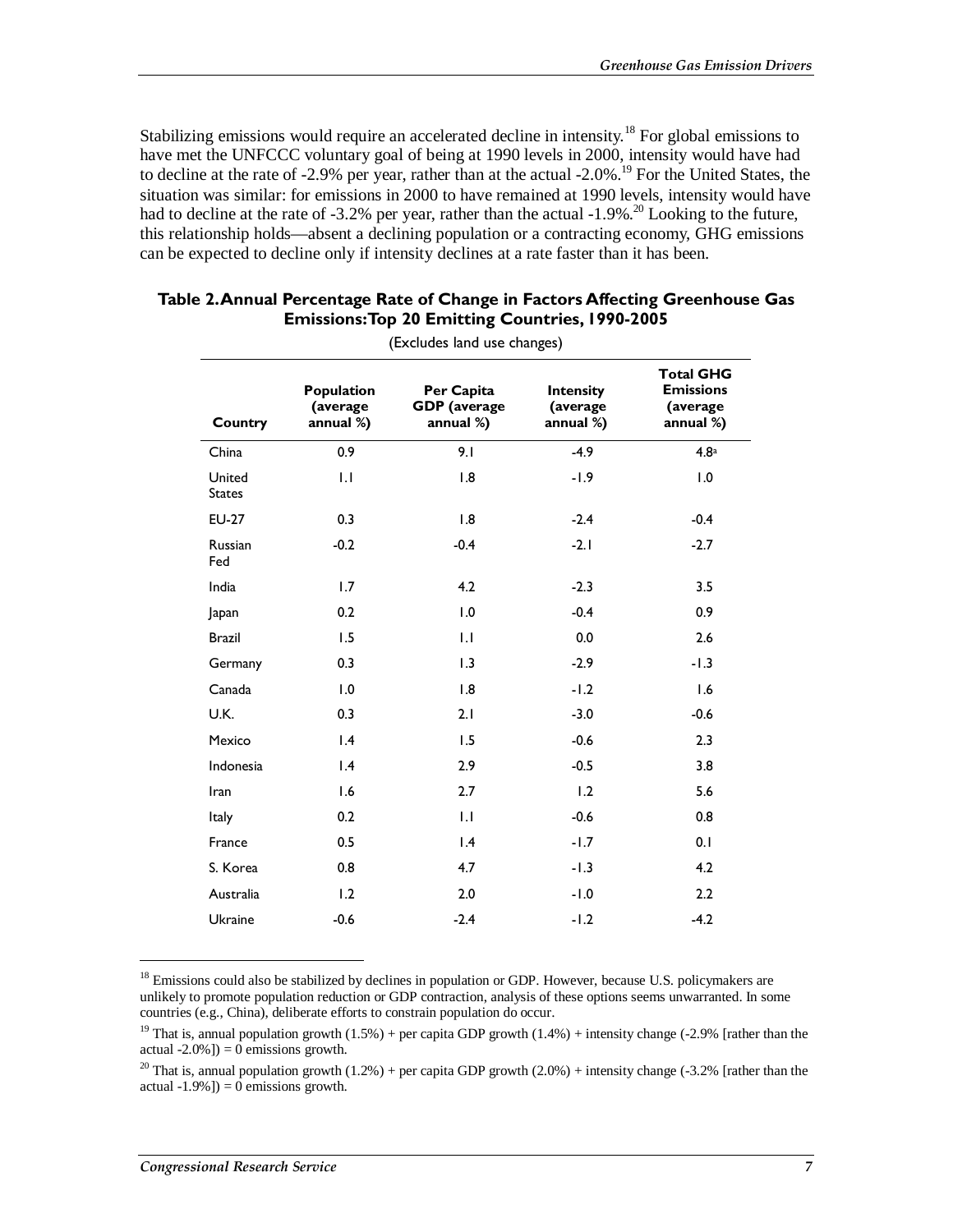| Country   | <b>Population</b><br>(average<br>annual $%$ ) | Per Capita<br><b>GDP</b> (average<br>annual $%$ ) | Intensity<br>(average<br>annual $%$ ) | <b>Total GHG</b><br><b>Emissions</b><br>(average)<br>annual $%$ ) |
|-----------|-----------------------------------------------|---------------------------------------------------|---------------------------------------|-------------------------------------------------------------------|
| Spain     | 0.7                                           | 2.2                                               | 0.0                                   | 3.0                                                               |
| S. Africa | 1.9                                           | 0.6                                               | $-0.9$                                | 1.6                                                               |
| Turkey    | l.6                                           | 2.3                                               | -1.1                                  | 2.7                                                               |
| WORLD     | l.4                                           |                                                   | $-1.6$                                | 1.5                                                               |

**Source:** Climate analysis Indicators Tool (CAIT), version 7.0 (Washington, DC: World Resources Institute, 2010).

a. These figures are taken from the CAIT data base. In principle, they could be calculated by adding the three left-hand data columns; in fact, a number of rows do not add; this may be due to rounding or, where discrepancies are large, from inconsistencies in the underlying reported data.

How fast and how far might intensity be driven down? There are two ways to approach this question: one is to examine the sources of emissions and consider how much and how fast they could be curtailed; a second is to assess what level of greenhouse gases can be emitted to the atmosphere without causing "dangerous interference with the climate system" (in the words of the UNFCCC) and to calculate from those emissions what the intensity would have to be over time, taking into account population and income growth.

## **Sectoral Breakdown of GHG Emissions**

Greenhouse gas emissions result from diverse human activities, including agriculture and the combustion of fossil fuels – the latter providing the energy that has driven the industrial revolution and accounting for much of the rise in  $CO<sub>2</sub>$  levels in recent centuries. This section of the report examines several of those major sources of emissions.

**Table 3** presents emissions data by economic sector for the top 20 emitting nations (plus the EU-27 and the world), including Land-Use Change and Forestry, and International Bunkers (so the total is different than in **Table 1**). As **Table 3** shows, the energy sector is by far the largest contributor of greenhouse gases, accounting for 64% of total world emissions in 2005; the agricultural sector is second, accounting for about 14%. These two sectors dominate for almost all countries (industrial process emissions rank second for Japan and South Korea) – except for the dominance of Land-Use Change and Forestry for Brazil and Indonesia.

**Table 4** presents a breakdown of the energy sector emissions. Electricity and heat contributes the largest share, accounting for about 43% of total energy sector emissions in 2005, followed by transportation at about 19%, manufacturing at about 18%, other fuel combustion at about 13%, and fugitive emissions at about 6%.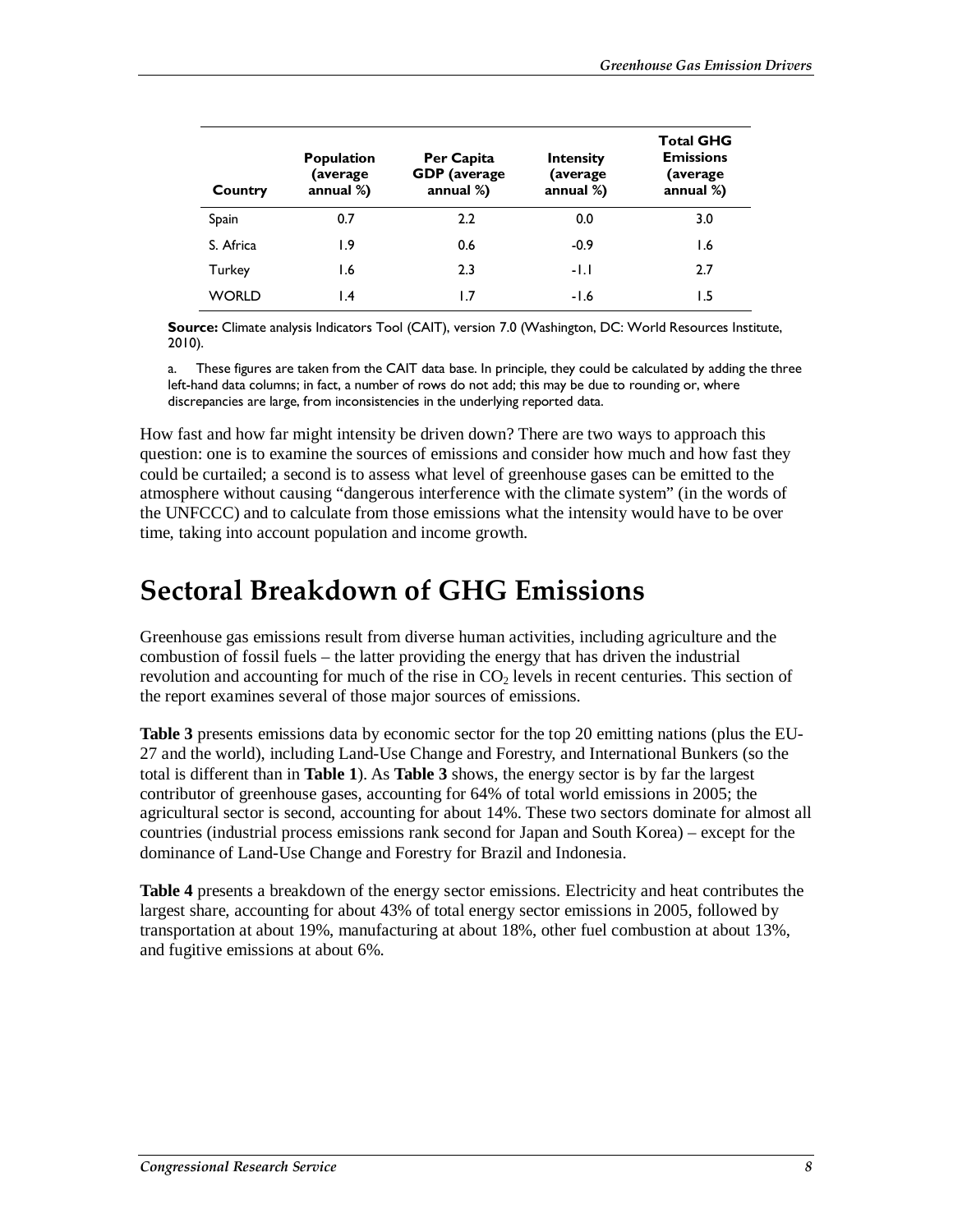| Country                 | <b>Energy</b><br>(CO <sub>2</sub> )<br>$N_2O$ , and<br>CH <sub>4</sub><br><b>MMTCE</b> | <b>Industrial</b><br><b>Processes</b><br>(All 6<br>GHG)<br><b>MMTCE</b> | <b>Agriculture</b><br>$(N2O$ and<br>CH <sub>4</sub><br><b>MMTCE</b> | Waste<br>(e.g.<br>landfills)<br>(N <sub>2</sub> O and<br>CH <sub>4</sub><br><b>MMTCE</b> | Land-Use<br>Change &<br><b>Forestry</b><br>(CO <sub>2</sub> )<br><b>MMTCE</b> | Inter-<br>national<br><b>Bunkers</b><br>(CO <sub>2</sub> )<br><b>MMTCE</b> | Total<br>(A   6)<br>GHG)<br><b>MMTCE</b> |
|-------------------------|----------------------------------------------------------------------------------------|-------------------------------------------------------------------------|---------------------------------------------------------------------|------------------------------------------------------------------------------------------|-------------------------------------------------------------------------------|----------------------------------------------------------------------------|------------------------------------------|
| China                   | 1,441                                                                                  | 183 <sup>a</sup>                                                        | 304                                                                 | 48                                                                                       | $-13$                                                                         | 8                                                                          | 1,970                                    |
| United<br><b>States</b> | 1,652                                                                                  | 68                                                                      | 2                                                                   | 51                                                                                       | $-32$                                                                         | 36                                                                         | 1,896                                    |
| <b>EU-27</b>            | 1,134                                                                                  | 71                                                                      | 137                                                                 | 36                                                                                       | $\overline{\phantom{a}}$                                                      | 77                                                                         | 1,456                                    |
| Russian Fed             | 474                                                                                    | 12                                                                      | 32                                                                  | 13                                                                                       | 16                                                                            | $\overline{\mathbf{4}}$                                                    | 552                                      |
| India                   | 342                                                                                    | 24                                                                      | 110                                                                 | 34                                                                                       |                                                                               | 3                                                                          | 512c                                     |
| Japan                   | 337                                                                                    | 21                                                                      | 10                                                                  | 3                                                                                        |                                                                               | $\mathbf{H}$                                                               | 381c                                     |
| <b>Brazil</b>           | 94                                                                                     | 9                                                                       | 6                                                                   | 12                                                                                       | 500                                                                           | $\overline{\mathbf{4}}$                                                    | 780                                      |
| Germany                 | 229                                                                                    | 10                                                                      | 23                                                                  | $\overline{\mathbf{4}}$                                                                  |                                                                               | 8                                                                          | 274c                                     |
| Canada                  | 168                                                                                    | 6a                                                                      | 20                                                                  | $\overline{7}$                                                                           | 8                                                                             | $\mathbf{I}$                                                               | 221                                      |
| U.K.                    | 154                                                                                    | 6                                                                       | 13                                                                  | 3                                                                                        |                                                                               | $\mathbf{H}$                                                               | 187 <sup>c</sup>                         |
| Mexico                  | 134                                                                                    | 8                                                                       | 21                                                                  | 13                                                                                       | $\mathbf{H}$                                                                  | 3                                                                          | 189                                      |
| Indonesia               | 108                                                                                    | 5                                                                       | 36                                                                  | 9                                                                                        | 398                                                                           | L                                                                          | 558                                      |
| Iran                    | 132                                                                                    | 5                                                                       | $\overline{10}$                                                     | $\overline{\mathbf{4}}$                                                                  |                                                                               | $\mathbf{I}$                                                               | 153c                                     |
| Italy                   | 129                                                                                    | 10                                                                      | $\mathbf{H}$                                                        | 3                                                                                        |                                                                               | 5                                                                          | 159c                                     |
| France                  | 109                                                                                    | 9                                                                       | 28                                                                  | 3                                                                                        |                                                                               | $\overline{7}$                                                             | 156c                                     |
| S. Korea                | 130                                                                                    | 16                                                                      | 5                                                                   | $\overline{4}$                                                                           |                                                                               | $\mathbf{H}$                                                               | 166 <sup>c</sup>                         |
| Australia               | 116                                                                                    | 3                                                                       | 30                                                                  | 3                                                                                        |                                                                               | 3                                                                          | 156c                                     |
| Ukraine                 | 116                                                                                    | 3                                                                       | 12                                                                  | $\overline{\mathbf{4}}$                                                                  |                                                                               | 0                                                                          | 135c                                     |
| Spain                   | 94                                                                                     | 9                                                                       | 12                                                                  | 3                                                                                        |                                                                               | 9                                                                          | 128c                                     |
| S. Africa               | 94                                                                                     | $\overline{4}$                                                          | $\mathbf{H}$                                                        | 6                                                                                        |                                                                               | 3                                                                          | 118c                                     |
| Turkey                  | 74                                                                                     | 6a                                                                      | 21                                                                  | 5                                                                                        | 9                                                                             | $\overline{2}$                                                             | 118                                      |
| <b>WORLD</b>            | 7,761                                                                                  | 514                                                                     | 1,658                                                               | 387                                                                                      | 1,467                                                                         | 257                                                                        | 12,044                                   |

#### **Table 3. GHG Emissions by Sector: Top 20 Emitting Countries, 2005**

(Includes International Bunkers and Land-Use Change and Forestry)

Source: Climate analysis Indicators Tool (CAIT), version 7.0 (Washington, DC: World Resources Institute, 2010).

a. CH4 data not available.

b. Not available

c. Data from Land-Use Change & Forestry not available.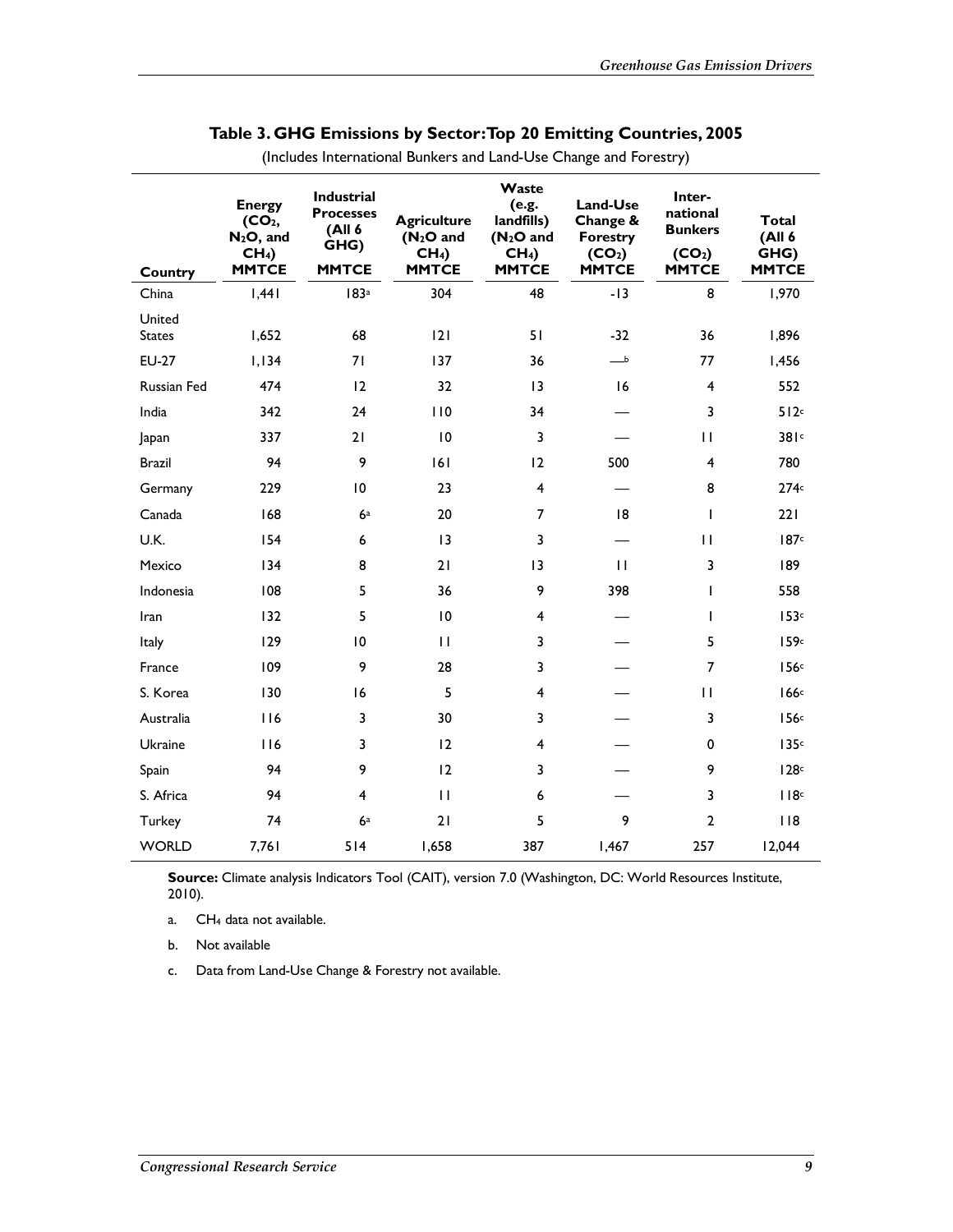| Country              | <b>Electricity and</b><br>Heat<br>(CO <sub>2</sub> )<br><b>MMTCE</b> | Manufacture<br>and<br><b>Construction</b><br>(CO <sub>2</sub> )<br><b>MMTCE</b> | Transportation<br>(CO <sub>2</sub> )<br><b>MMTCE</b> | <b>Other Fuel</b><br><b>Combustion</b><br>$(CO_2, N_2O &$<br>CH <sub>4</sub><br><b>MMTCE</b> | <b>Fugitive</b><br><b>Emissions</b><br>(CO <sub>2</sub> & CH <sub>4</sub> )<br><b>MMTCE</b> |
|----------------------|----------------------------------------------------------------------|---------------------------------------------------------------------------------|------------------------------------------------------|----------------------------------------------------------------------------------------------|---------------------------------------------------------------------------------------------|
| China                | 728                                                                  | 435                                                                             | 91                                                   | 48                                                                                           | 39                                                                                          |
| <b>United States</b> | 746                                                                  | 171                                                                             | 493                                                  | 185                                                                                          | 57                                                                                          |
| <b>EU-27</b>         | 445                                                                  | 180                                                                             | 256                                                  | 228                                                                                          | 25                                                                                          |
| Russian Fed          | 255                                                                  | 61                                                                              | 60                                                   | 45                                                                                           | 54                                                                                          |
| India                | 189                                                                  | 69                                                                              | 27                                                   | 44                                                                                           | 3                                                                                           |
| Japan                | 139                                                                  | 78                                                                              | 68                                                   | 52                                                                                           | $\pmb{0}$                                                                                   |
| <b>Brazil</b>        | 16                                                                   | 26                                                                              | 37                                                   | 12                                                                                           | 3                                                                                           |
| Germany              | 100                                                                  | 31                                                                              | 42                                                   | 51                                                                                           | $\overline{4}$                                                                              |
| Canada               | 52                                                                   | 28                                                                              | 44                                                   | 34                                                                                           | 12                                                                                          |
| U.K.                 | 65                                                                   | 8                                                                               | 35                                                   | 32                                                                                           | 5                                                                                           |
| Mexico               | 49                                                                   | 16                                                                              | 36                                                   | $\mathbf{H}$                                                                                 | 23                                                                                          |
| Indonesia            | 34                                                                   | 25                                                                              | 20                                                   | 13                                                                                           | 16                                                                                          |
| Iran                 | 29                                                                   | 9                                                                               | 28                                                   | 34                                                                                           | 23                                                                                          |
| Italy                | 45                                                                   | 22                                                                              | 32                                                   | 28                                                                                           | $\mathbf{2}$                                                                                |
| France               | 20                                                                   | 20                                                                              | 36                                                   | 32                                                                                           | I                                                                                           |
| S. Korea             | 60                                                                   | 26                                                                              | 24                                                   | 9                                                                                            | $\mathbf{I}$                                                                                |
| Australia            | 66                                                                   | $\overline{13}$                                                                 | 22                                                   | 8                                                                                            | 8                                                                                           |
| Ukraine              | 37                                                                   | 25                                                                              | 8                                                    | 4                                                                                            | 32                                                                                          |
| Spain                | 35                                                                   | 8                                                                               | 30                                                   | $\mathbf{H}$                                                                                 | T                                                                                           |
| S. Africa            | 58                                                                   | 4                                                                               | 12                                                   | 8                                                                                            | $\overline{2}$                                                                              |
| Turkey               | 22                                                                   | 16                                                                              | $\overline{10}$                                      | 13                                                                                           | 4                                                                                           |
| <b>WORLD</b>         | 3,367                                                                | 1,427                                                                           | 1,465                                                | 1,024                                                                                        | 477                                                                                         |

#### **Table 4. Energy Sector GHG Emissions: Top 20 Emitting Countries, 2005**  (Excludes land use changes)

**Source:** Climate analysis Indicators Tool (CAIT), version 7.0 (Washington, DC: World Resources Institute, 2010).

The most revealing aspect of sectoral emissions emerges from **Table 5,** which shows their rates of change, and **Table 6,** which shows the rates of change of the energy subsectors.<sup>21</sup>

 $21$  Rates of change were not calculated if both the 1990 and 2005 emission levels were below 5 million tons. At low levels, even small changes can yield notable rates of change—for example, if emissions went from 2 to 4 million tons between 1990 and 2005, the rate of change would be 3.8% per year, but the actual emissions are too small to meaningfully affect overall totals.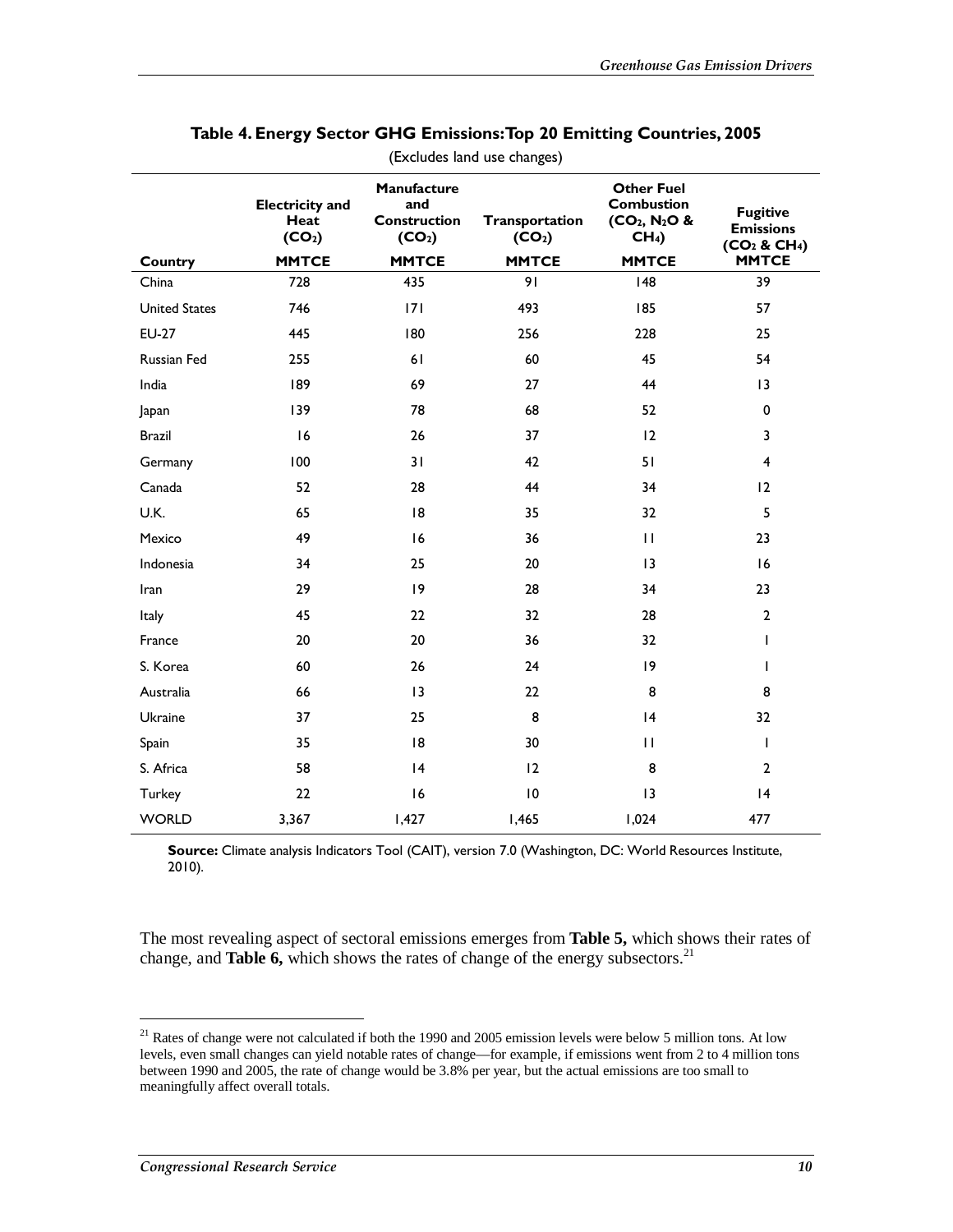Global emissions are growing fastest in the Industrial Processes sector<sup>22</sup> (4.0%/year); next is the International Bunkers sector, growing at 2.9%/year: but as these two sectors are much smaller shares of total emissions than energy (see **Table 3**), the increases are relatively small in absolute terms; however, the rate of increase is substantial for nations that are industrializing, especially China, India, and South Korea.

The largest absolute increase in emissions is driven by the rate of increase for the energy sector, growing at 1.6%/year. Within that sector (see **Table 6**), the most rapidly growing subsector is electricity and heat energy, at 2.5% per year, led by developing nations, especially China, India, Brazil, South Korea, Iran, and Indonesia, and also by Spain and Turkey. In contrast, for the EU-27, the rate and absolute emissions for the subsector declined slightly; but for the Russian Federation and Ukraine, the rate and absolute emissions declined substantially as their economies contracted. The next fastest growing subsector is transportation, at 2.0% a year, with every nation showing a positive rate of growth except the Russian Federation and Ukraine, with their contracting economies during the 1990s, and Germany, with a minimal decrease. The fastest rates of transportation emissions growth occurred in China, Iran, Indonesia, and South Korea.

### **Energy Use as a CO2 Intensity Driver**

The previous section looked at emissions and the rate of change, 1990-2005, for all six greenhouse gases and all sectors of the economy (insofar as data are available). Of the six greenhouse gases,  $CO<sub>2</sub>$  dominates, accounting for 76.8% of the carbon equivalents of global GHG emissions in 2005 and 84.6% of U.S. GHG emissions (these figures include Land-Use Change and Forestry, and International Bunkers). Overwhelmingly, the source of that  $CO<sub>2</sub>$  is energy use: for world  $CO<sub>2</sub>$  emissions, energy use accounts for 77.9%; for the United States, energy use accounts for 98.8%.

Two factors largely determine the intensity of  $CO<sub>2</sub>$  emissions of a nation's economy: energy intensity (energy per unit of GDP) and the fuel mix (emissions per unit of energy):  $^{23}$ 

|                    | <i>Energy Use</i> | $E$ missions <sub>co2</sub> |                          | $Emissions_{co2}$ |
|--------------------|-------------------|-----------------------------|--------------------------|-------------------|
| <b>Equation 4.</b> | GDP               | Energy Use                  | $\overline{\phantom{a}}$ | GDP               |

<sup>&</sup>lt;sup>22</sup> Including CO<sub>2</sub> from cement manufacture, N<sub>2</sub>O from Adipic and Nitric Acid production, N<sub>2</sub>O and CH<sub>4</sub> from other industrial processes, plus HFCs, PFCs, and  $SF<sub>6</sub>$ .

<sup>23</sup> See Timothy Herzog et al., *Target: Intensity, An Analysis of Greenhouse Gas Intensity Targets* (Washington, DC: World Resources Institute, November 2006), pp. 3-9; and Frank Princiotta, "Global Climate Change and the Mitigation Challenge, *Journal of the Air & Waste Management Association* (October 2009), Vol. 59, pp.1194-1211.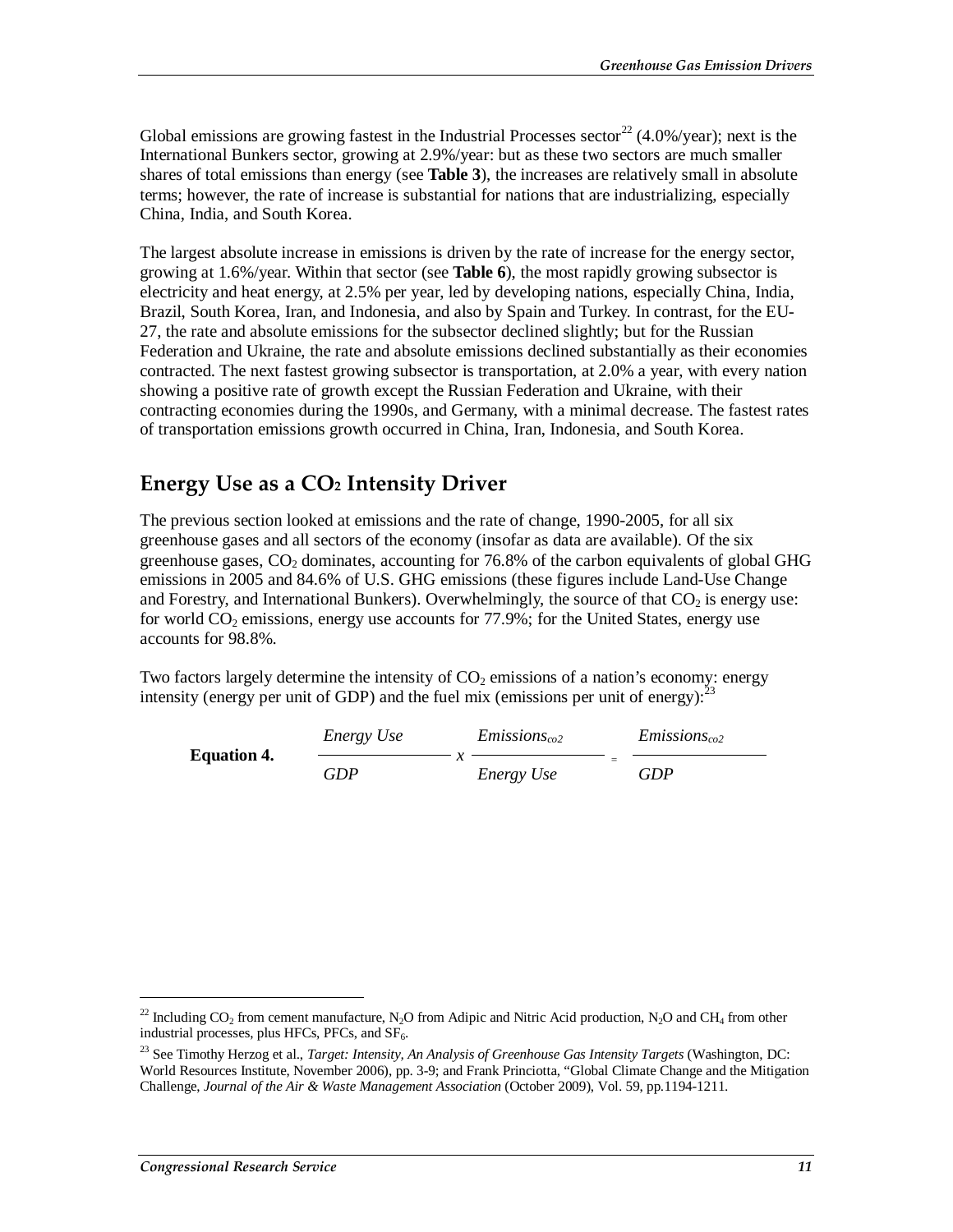|                         | <b>Energy</b><br>(CO <sub>2</sub> )<br>$N_2O$ , and<br>CH <sub>4</sub> | Industrial<br><b>Processes</b><br>(All 6<br>GHG) | <b>Agriculture</b><br>$(N_2O$ and<br>CH <sub>4</sub> | Waste<br>(e.g.<br>landfills)<br>$(N_2O$ and<br>CH <sub>4</sub> | Land-Use<br>Change &<br><b>Forestry</b><br>(CO <sub>2</sub> ) | Inter-<br>national<br><b>Bunkers</b><br>(CO <sub>2</sub> ) | <b>Total</b><br>(A   6)<br>GHG) |
|-------------------------|------------------------------------------------------------------------|--------------------------------------------------|------------------------------------------------------|----------------------------------------------------------------|---------------------------------------------------------------|------------------------------------------------------------|---------------------------------|
| Country                 | %                                                                      | $\%$                                             | %                                                    | $\%$                                                           | %                                                             | $\%$                                                       | %                               |
| China                   | 5.4                                                                    | 11.4a                                            | 1.4                                                  | 0.9                                                            | $\mathbf b$                                                   | 12.7                                                       | 4.3                             |
| United<br><b>States</b> | 1.0                                                                    | 3.0                                              | 0.2                                                  | $-0.9$                                                         |                                                               | 0.2                                                        | 1.0                             |
| <b>EU-27</b>            | $-0.2$                                                                 | $-0.8$                                           | $-1.2$                                               | $-2.5$                                                         |                                                               | 3.2                                                        | $-0.3d$                         |
| Russian Fed             | $-2.6$                                                                 | $-2.6$                                           | $-4.1$                                               | $-0.6$                                                         |                                                               | $-4.9$                                                     | $-2.6$                          |
| India                   | 4.4                                                                    | 7.5                                              | 1.3                                                  | 1.8                                                            |                                                               | $\mathsf{c}$                                               | 3.6 <sup>d</sup>                |
| Japan                   | 0.9                                                                    | 1.1                                              | $-0.7$                                               | 1.0                                                            |                                                               | 1.9                                                        | 0.9d                            |
| <b>Brazil</b>           | 3.5                                                                    | 2.4                                              | 2.2                                                  | $\mathsf{I}$ .4                                                |                                                               |                                                            | 0.8                             |
| Germany                 | $-1.1$                                                                 | $-1.6$                                           | $-1.8$                                               | $-6.7$                                                         |                                                               | 2.0                                                        | $-1.3d$                         |
| Canada                  | 1.7                                                                    | $-1.5a$                                          | 1.6                                                  | 2.0                                                            |                                                               |                                                            | 1.2                             |
| U.K.                    | $-0.3$                                                                 | $-4.4$                                           | $-0.7$                                               | $-5.8$                                                         |                                                               | 3.7                                                        | $-0.5d$                         |
| Mexico                  | 2.5                                                                    | 4.6                                              | 0.9                                                  | 1.6                                                            |                                                               |                                                            | 2.1                             |
| Indonesia               | 5.0                                                                    | 6.4                                              | 1.5                                                  | $\mathsf{I}$ .4                                                |                                                               |                                                            | 0.9                             |
| Iran                    | $6.0$                                                                  | $6.0\,$                                          | 3.2                                                  | 1.6                                                            |                                                               |                                                            | 5.6 <sup>d</sup>                |
| Italy                   | 0.9                                                                    | 1.0                                              | $-0.2$                                               | $-1.1$                                                         |                                                               | 2.9                                                        | 0.8 <sup>d</sup>                |
| France                  | 0.5                                                                    | $-1.9$                                           | $-0.4$                                               | $-1.0$                                                         |                                                               | 2.5                                                        | 0.2 <sup>d</sup>                |
| S. Korea                | 4.8                                                                    | 5.6                                              | $-0.0$                                               | $-3.6$                                                         |                                                               | 13.4                                                       | 4.5 <sup>d</sup>                |
| Australia               | 2.7                                                                    | 1.4                                              | 0.9                                                  | 1.0                                                            |                                                               |                                                            | 2.2 <sup>d</sup>                |
| Ukraine                 | $-4.4$                                                                 | $-4.0$                                           | $-3.8$                                               | $-0.7$                                                         |                                                               |                                                            | $-4.2d$                         |
| Spain                   | 3.3                                                                    | 2.4                                              | 1.1                                                  | 3.5                                                            |                                                               | 5.7                                                        | 3.2 <sup>d</sup>                |
| S. Africa               | 1.7                                                                    | 5.6                                              | $-0.3$                                               | 1.2                                                            |                                                               |                                                            | 1.6 <sup>d</sup>                |
| Turkey                  | 3.9                                                                    | 4.0 <sup>d</sup>                                 | $-0.3$                                               | 1.6                                                            |                                                               |                                                            | 2.6                             |
| <b>WORLD</b>            | 1.6                                                                    | 4.0                                              | 1.0                                                  | 0.6                                                            | $-0.8$                                                        | 2.9                                                        | 1.2                             |

#### **Table 5. Annual Percentage Rate of Change of GHG Emissions by Sector: Top 20 Emitting Countries, 1990-2005**

(Includes International Bunkers and Land-Use Change and Forestry)

**Source:** Climate analysis Indicators Tool (CAIT), version 7.0 (Washington, DC: World Resources Institute, 2010).

a. CH4 data not available.

b. Individual country data unavailable or insufficient for useful analysis of trends.

c. No entry indicates not calculated for countries for which both 1990 and 2005 emissions were <5 MMTCE.

d. Data from Land-Use and Forestry not available.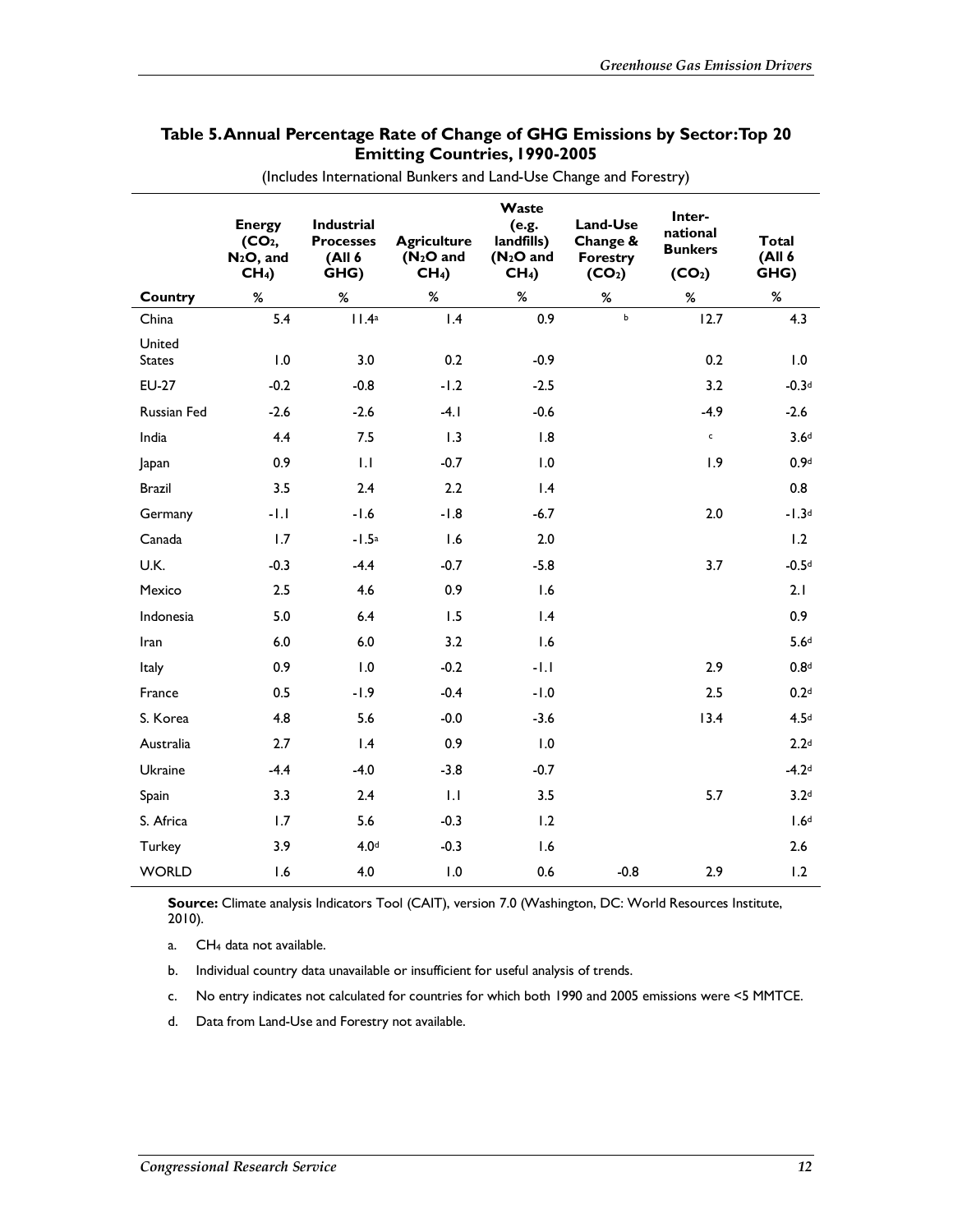|                      | <b>Electricity and</b><br>Heat<br>(CO <sub>2</sub> ) | Manufacture<br>and<br><b>Construction</b><br>(CO <sub>2</sub> ) | Transportation<br>(CO <sub>2</sub> ) | <b>Other Fuel</b><br><b>Combustion</b><br>$(CO_2, N_2O &$<br>CH <sub>4</sub> | <b>Fugitive</b><br><b>Emissions</b><br>(CO <sub>2</sub> & CH <sub>4</sub> ) |
|----------------------|------------------------------------------------------|-----------------------------------------------------------------|--------------------------------------|------------------------------------------------------------------------------|-----------------------------------------------------------------------------|
| Country              | $\%$                                                 | $\%$                                                            | %                                    | $\%$                                                                         | %                                                                           |
| China                | 9.2                                                  | 3.9                                                             | 7.2                                  | 0.0                                                                          | 0.7                                                                         |
| <b>United States</b> | 1.6                                                  | $-0.7$                                                          | 1.6                                  | 0.0                                                                          | $-1.3$                                                                      |
| <b>EU-27</b>         | $-0.2$                                               | $-1.5$                                                          | 1.5                                  | $-0.3$                                                                       | $-2.9$                                                                      |
| Russian Fed          | $-1.8$                                               | $-1.8$                                                          | $-2.0$                               | $-5.5$                                                                       | $-4.6$                                                                      |
| India                | $6.7$                                                | 2.8                                                             | 1.2                                  | 2.5                                                                          | 3.3                                                                         |
| Japan                | 1.5                                                  | $-0.2$                                                          | 1.1                                  | 1.0                                                                          | $\mathbf{a}$                                                                |
| <b>Brazil</b>        | 5.2                                                  | 3.6                                                             | 3.6                                  | $\mathsf{I}$ .4                                                              |                                                                             |
| Germany              | $-0.6$                                               | $-2.9$                                                          | $-0.1$                               | $-1.2$                                                                       | _b                                                                          |
| Canada               | $2.0$                                                | 1.1                                                             | 3.6                                  | 1.9                                                                          | 1.9                                                                         |
| U.K.                 | $-0.2$                                               | $-1.7$                                                          | 0.6                                  | 0.0                                                                          | $-3.2$                                                                      |
| Mexico               | 3.7                                                  | $-1.5$                                                          | 2.8                                  | 1.3                                                                          | 4.5                                                                         |
| Indonesia            | $6.0\,$                                              | 7.2                                                             | 5.8                                  | 2.9                                                                          | 2.1                                                                         |
| Iran                 | $6.7$                                                | 3.2                                                             | 6.6                                  | 5.5                                                                          | 8.7                                                                         |
| Italy                | 1.0                                                  | $-0.3$                                                          | 1.5                                  | 1.2                                                                          |                                                                             |
| France               | 0.9                                                  | $-0.7$                                                          | 1.1                                  | 0.8                                                                          |                                                                             |
| S. Korea             | 8.7                                                  | 3.9                                                             | 4.7                                  | 0.0                                                                          |                                                                             |
| Australia            | 3.7                                                  | 0.1                                                             | 1.7                                  | 3.5                                                                          | 1.7                                                                         |
| Ukraine              | $-6.2$                                               | $-5.2$                                                          | $-3.8$                               | $-3.5$                                                                       | $-0.9$                                                                      |
| Spain                | 3.5                                                  | 2.4                                                             | 3.7                                  | 3.9                                                                          |                                                                             |
| S. Africa            | 2.6                                                  | $-1.9$                                                          | 2.6                                  | 3.6                                                                          |                                                                             |
| Turkey               | $5.0$                                                | 3.5                                                             | 2.0                                  | 2.8                                                                          | 5.9                                                                         |
| <b>WORLD</b>         | 2.5                                                  | 1.0                                                             | 2.0                                  | $-0.0$                                                                       | 0.2                                                                         |

#### **Table 6.Annual Percentage Rate of Change of Energy Sector GHG Emissions: Top 20 Emitting Countries, 1990-2005**

**Source:** Climate analysis Indicators Tool (CAIT), version 7.0 (Washington, DC: World Resources Institute, 2010).

a. No entry indicates not calculated for countries for which both 1990 and 2005 emissions were <5 MMTCE.

b. Not available.

**Table 7** presents data on energy sector  $CO<sub>2</sub>$  emissions for 2006. The first data column represents energy intensity of the economy, measured in 1,000 tonnes of oil equivalent (toe) per million \$PPP. The smaller the number, the more efficiently energy is used to support economic activity in that country. For the world, the energy intensity of the global economy is 0.19; of the top-20 emitting nations, 13 equal or better the world average. Seven countries, Japan, Mexico, Germany,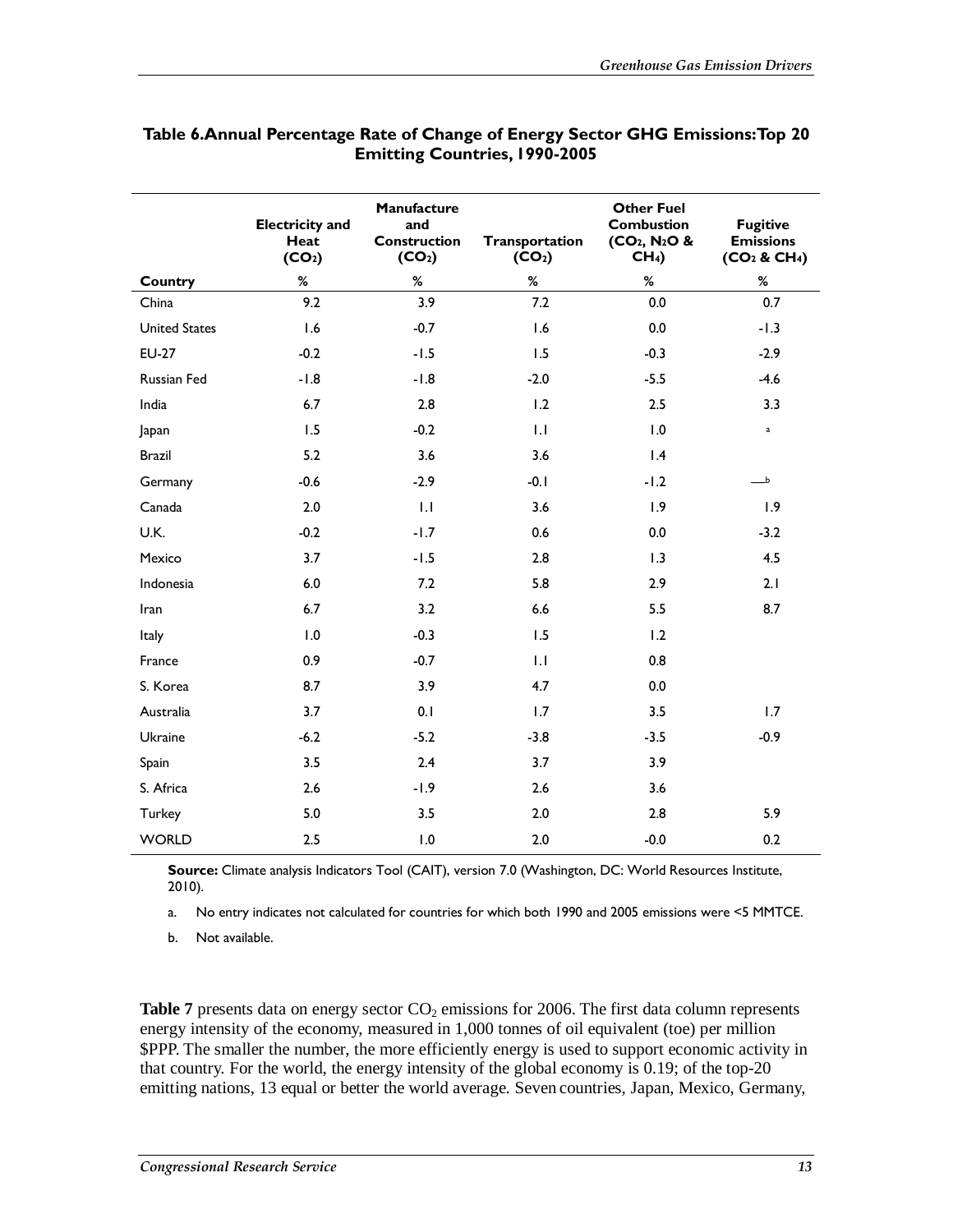the United Kingdom, Italy, Spain, and Turkey equal or better the efficiency of the EU-27, at 0.13; China, the Russian Federation, Ukraine, and South Africa are the least efficient, at 0.31 or worse.

In general, the higher the number in column one, the more least-cost options that nation should be able to find for reducing energy use without adversely affecting the overall economy. Improvements could come, for example, from upgrading boilers, substituting gas-combined cycle electricity generation, improving the efficiency of the electricity grid, or upping the efficiency of the vehicle fleet.

The second data column in **Table 7** reflects the carbon content of the mix of fuels comprising energy use, measured as tons of carbon (C) per 1,000 tonnes of oil equivalent. The world average is 670. Of the top-20 GHG emitters, China has the highest emissions for the energy it uses, at 900 tons of carbon per 1000 tonnes of oil equivalent; France—with nuclear power dominating its electricity generating sector—is lowest, at 390. The United States is just over the world average, at 680.

The smaller the number, the less  $CO<sub>2</sub>$  being emitted by the energy used. Higher numbers would generally reflect a higher proportion of coal combusted in the electricity-generating, manufacturing, and heating sectors and a low transportation fleet fuel economy; lower numbers would generally reflect a higher proportion of hydropower, renewables, or nuclear power in the electricity, manufacturing, and heating sector, and a high transportation fleet fuel economy. Again, in many cases, the higher the number, the more least-cost options for lowering  $CO<sub>2</sub>$  emissions without adversely affecting the overall economy, for example by substituting natural gas for coal or renewables for oil.

The third data column in **Table 7** contains each nation's intensity of carbon emissions for the energy sector; it is the product of the first and second data columns. (Note that this intensity number is for CO<sub>2</sub> emissions only, and is thus different from *greenhouse gas intensity*, which includes  $CO<sub>2</sub>$  plus five other gases.) The higher the number, the less efficiently the economy is using carbon-emitting energy. The highest intensity nations are Ukraine, China, the Russian Federation, and South Africa; the lowest are France and Brazil, meaning that they get the most economic output for the emissions of  $CO<sub>2</sub>$  from the energy they use. The United States at 130 is slightly more efficient that the world average of 138, but less efficient than, for example, the European Union-27, at 86, and Japan and Turkey, both at 88.

The last column in the table provides data on total emissions from energy use for  $2006^{24}$  – a year later than the same data series in column one in **Table 3**.

Another question is the relationship between new economic growth and emissions, which are often influenced by the degree of industrialization and the prices and availability of different fuels. **Table 8** compares this by providing information on the annual rates of change of factors affecting  $CO<sub>2</sub>$  emissions from energy use. The first three data columns parallel the first three in **Table 7**, giving the rates of change during  $1990-2005$ . In terms of  $CO<sub>2</sub>$  emissions, negative numbers mean that over time a nation is getting more economic activity for less energy (first data column) and more energy for less  $CO<sub>2</sub>$  (second data column). As **Table 8** shows, there are wide variations among nations. For example, China's economy made rapid progress in using energy

<sup>&</sup>lt;sup>24</sup> As given, the emissions data are taken from CAIT tables, but in principle could be calculated by multiplying the intensity (column 4) times GDP; because of inconsistent data, the calculations in some cases diverge from the reported emissions, though the general magnitudes and the relative positions of nations are right.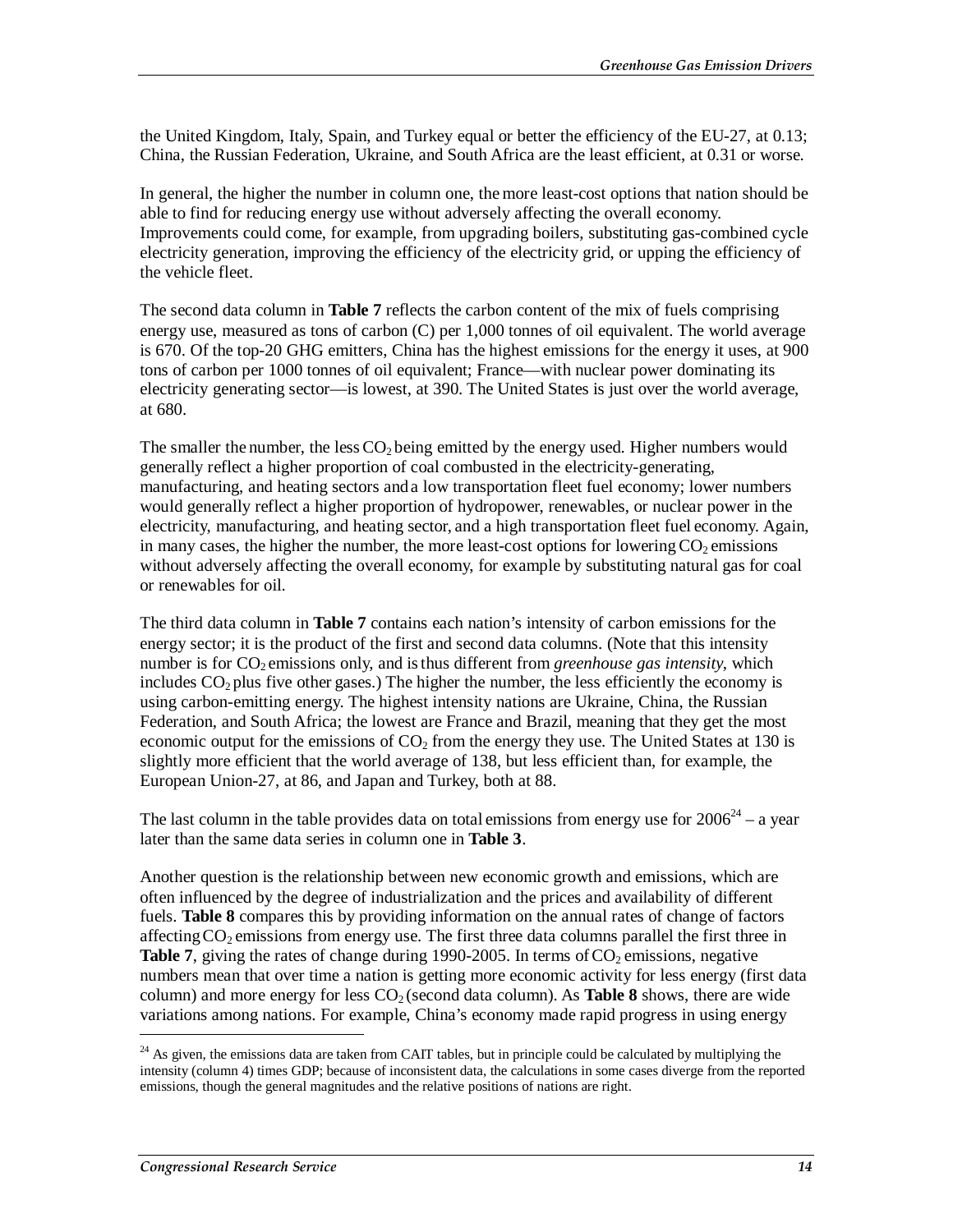more efficiently (energy intensity of -5.1% per year), even though the energy it used actually produced more  $CO<sub>2</sub>$  per unit of energy (+1.3% per year). A number of countries, including the EU-27, improved efficiency and reduced emissions per unit of energy used. The third data column, which should be the sum of the first two, is negative if, overall, the country is producing more economic activity for the  $CO_2$  emitted. The fourth and fifth columns in **Table 8** give the rates of change of the nations' GDPs and total  $CO<sub>2</sub>$  emissions from energy use. A nation's rate of change of  $CO<sub>2</sub>$  intensity can be negative, but if GDP is growing faster than  $CO<sub>2</sub>$  intensity is declining, emissions will rise (the last column). $^{25}$ 

| Country                 | <b>Energy Intensity</b><br>(1,000 toe / million<br>2005 \$PPP) | CO <sub>2</sub> Intensity of<br><b>Energy Sector (Tons</b><br>$C / 1,000$ toe) | CO <sub>2</sub> Intensity of<br><b>Economy (Tons C/</b><br>million 2005 \$PPP) | Total CO <sub>2</sub> Emissions<br>from Energy Use<br>(MMTCE) |
|-------------------------|----------------------------------------------------------------|--------------------------------------------------------------------------------|--------------------------------------------------------------------------------|---------------------------------------------------------------|
| China                   | 0.32                                                           | 900                                                                            | 288                                                                            | 1,530                                                         |
| United<br><b>States</b> | 0.19                                                           | 680                                                                            | 129                                                                            | 1,561                                                         |
| <b>EU-27</b>            | 0.14                                                           | 620                                                                            | 87                                                                             | 1,089                                                         |
| <b>Russian Fed</b>      | 0.38                                                           | 650                                                                            | 247                                                                            | 433                                                           |
| India                   | 0.22                                                           | 640                                                                            | 4                                                                              | 341                                                           |
| Japan                   | 0.14                                                           | 650                                                                            | 91                                                                             | 331                                                           |
| <b>Brazil</b>           | 0.13                                                           | 430                                                                            | 56                                                                             | 92                                                            |
| Germany                 | 0.14                                                           | 660                                                                            | 92                                                                             | 225                                                           |
| Canada                  | 0.24                                                           | 560                                                                            | 134                                                                            | 148                                                           |
| U.K.                    | 0.12                                                           | 640                                                                            | 77                                                                             | 147                                                           |
| Mexico                  | 0.15                                                           | 680                                                                            | 102                                                                            | 115                                                           |
| Indonesia               | 0.25                                                           | 550                                                                            | 138                                                                            | 94                                                            |
| Iran                    | 0.25                                                           | 750                                                                            | 188                                                                            | 124                                                           |
| Italy                   | 0.11                                                           | 700                                                                            | 77                                                                             | 122                                                           |
| France                  | 0.15                                                           | 390                                                                            | 58                                                                             | 103                                                           |
| S. Korea                | 0.21                                                           | 630                                                                            | 132                                                                            | 130                                                           |
| Australia               | 0.19                                                           | 890                                                                            | 169                                                                            | 108                                                           |
| Ukraine                 | 0.54                                                           | 630                                                                            | 340                                                                            | 85                                                            |
| Spain                   | 0.12                                                           | 670                                                                            | 80                                                                             | 89                                                            |
| S. Africa               | 0.32                                                           | 730                                                                            | 234                                                                            | 93                                                            |
| Turkey                  | 0.11                                                           | 760                                                                            | 84                                                                             | 65                                                            |
| <b>WORLD</b>            | 0.20                                                           | 670                                                                            | 134                                                                            | 7,429                                                         |

#### Table 7.CO<sub>2</sub> Emissions Intensity of the Energy Sector:  **Top 20 Emitting Countries, 2006**

**Source:** Climate analysis Indicators Tool (CAIT), version 7.0 (Washington, DC: World Resources Institute, 2010). CRS calculations.

 $25$  In principle, the sum of the first two data columns should equal the third data column, and the fifth column should be the sum of the third and fourth columns; however, because of data inconsistencies, the calculated numbers may not exactly correspond to the CAIT reported numbers. Nevertheless, the general relationships hold.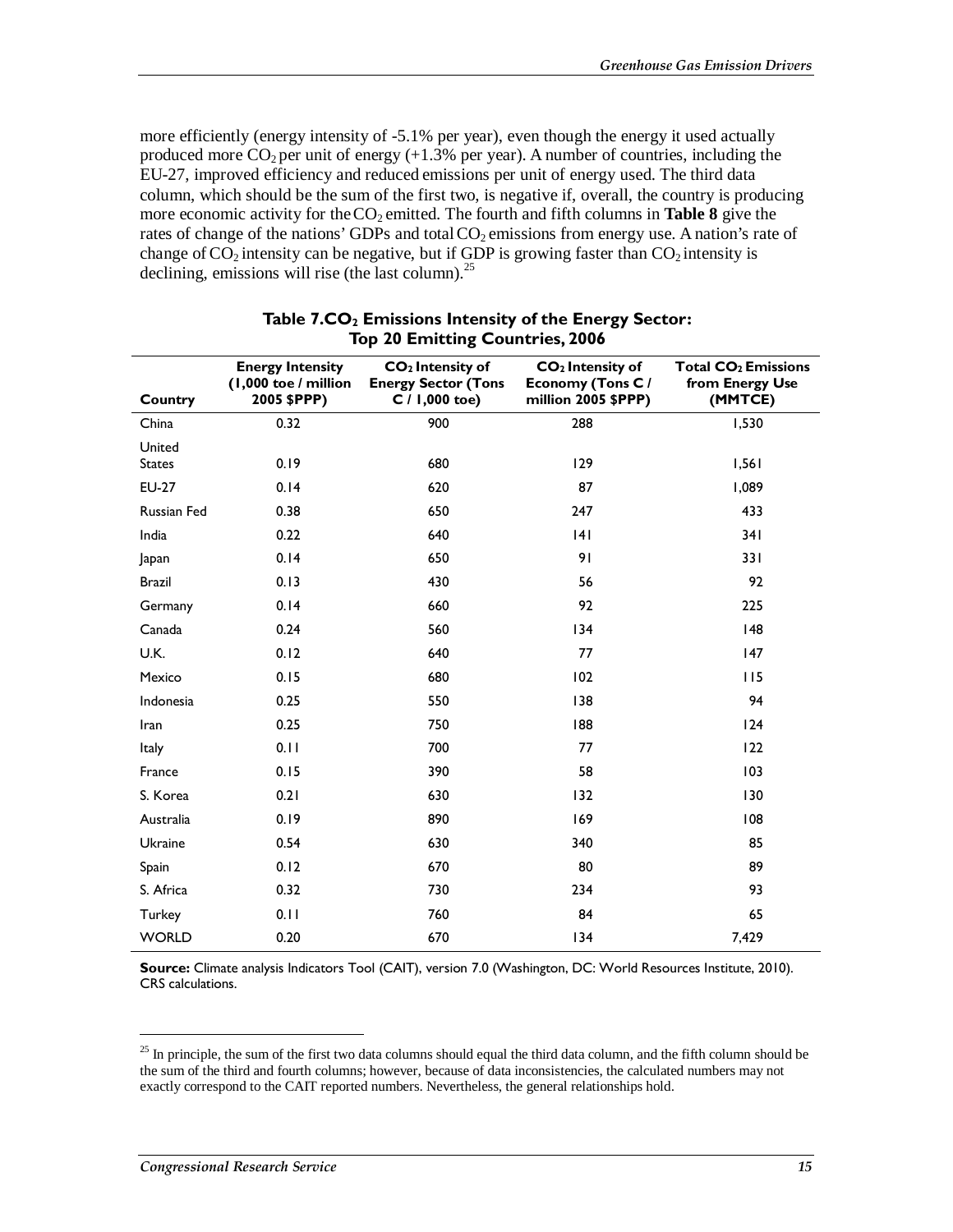|                      | <b>Energy</b><br><b>Intensity</b> | $CO2$ Intensity<br>of Energy<br><b>Used</b> | <b>Energy Sector</b><br>CO <sub>2</sub> Intensity | Per Capita<br><b>GDP</b> | Total CO <sub>2</sub><br><b>Emissions of</b><br><b>Energy Use</b> |
|----------------------|-----------------------------------|---------------------------------------------|---------------------------------------------------|--------------------------|-------------------------------------------------------------------|
| Country              | $\%$                              | $\%$                                        | %                                                 | %                        | $\%$                                                              |
| China                | $-4.8$                            | 1.3                                         | $-3.5$                                            | 9.2                      | 6.0                                                               |
| <b>United States</b> | $-1.4$                            | $-0.2$                                      | $-1.6$                                            | 1.8                      | 1.0                                                               |
| <b>EU-27</b>         | $-1.2$                            | $-0.7$                                      | $-1.8a$                                           | 1.9                      | $-0.1$                                                            |
| Russian Fed          | $-1.3$                            | $-0.4$                                      | $-1.7$                                            | 0.1                      | $-2.0$                                                            |
| India                | $-2.1$                            | 1.2                                         | $-0.9$                                            | 4.4                      | 4.7                                                               |
| Japan                | 0.0                               | $-0.3$                                      | $-0.3$                                            | 1.1                      | 0.8                                                               |
| <b>Brazil</b>        | 0.0                               | 0.3                                         | 0.3                                               | 1.2                      | 3.4                                                               |
| Germany              | $-1.2$                            | $-0.7$                                      | $-2.0$                                            | $\mathsf{I}$ .4          | $-0.9$                                                            |
| Canada               | $-1.0$                            | $-0.2$                                      | $-1.2$                                            | 1.8                      | 1.4                                                               |
| U.K.                 | $-1.8$                            | $-0.7$                                      | $-2.5$                                            | 2.1                      | $-0.2$                                                            |
| Mexico               | $0.0\,$                           | 0.0                                         | 0.0                                               | 1.6                      | 2.3                                                               |
| Indonesia            | $-0.7$                            | 1.8                                         | 1.1                                               | 3.0                      | 5.3                                                               |
| Iran                 | 1.4                               | 0.2                                         | 1.6                                               | 2.8                      | 6.1                                                               |
| Italy                | 0.0                               | $-0.6$                                      | $-0.6$                                            | 1.1                      | 0.7                                                               |
| France               | $-0.4$                            | $-0.8$                                      | $-1.2$                                            | 1.4                      | 0.4                                                               |
| S. Korea             | 0.6                               | $-0.8$                                      | $-0.2$                                            | 4.7                      | 4.7                                                               |
| Australia            | $-0.9$                            | 0.5                                         | $-0.4$                                            | 2.0                      | 2.6                                                               |
| Ukraine              | $-0.8$                            | $-1.1$                                      | $-1.9$                                            | $-1.8$                   | $-4.9$                                                            |
| Spain                | $0.0\,$                           | 0.1                                         | 0.1                                               | 2.2                      | 2.9                                                               |
| S. Africa            | $-0.2$                            | $-0.3$                                      | $-0.5$                                            | 0.8                      | 1.9                                                               |
| Turkey               | $-0.5$                            | 0.3                                         | $-0.1$                                            | 2.5                      | 4.1                                                               |
| <b>WORLD</b>         | $-1.4$                            | 0.0                                         | $-1.4$                                            | 1.8                      | 1.8                                                               |

#### Table 8.Annual Percentage Rate of Change in Factors Affecting CO<sub>2</sub> Emissions from **Energy Use: Top 20 Emitting Countries, 1990-2005**

Source: Climate Analysis Indicators Tool (CAIT), version 7.0 (Washington, DC: World Resources Institute, 2010). CRS calculations.

a. When the third column is not the sum of the first two, the discrepancy reflects rounding or, possibly, data shortcomings.

The carbon intensity of energy use—that is, the consequences of fuel mix—is especially notable in looking at the energy mix of electricity generation, as discussed in the next section.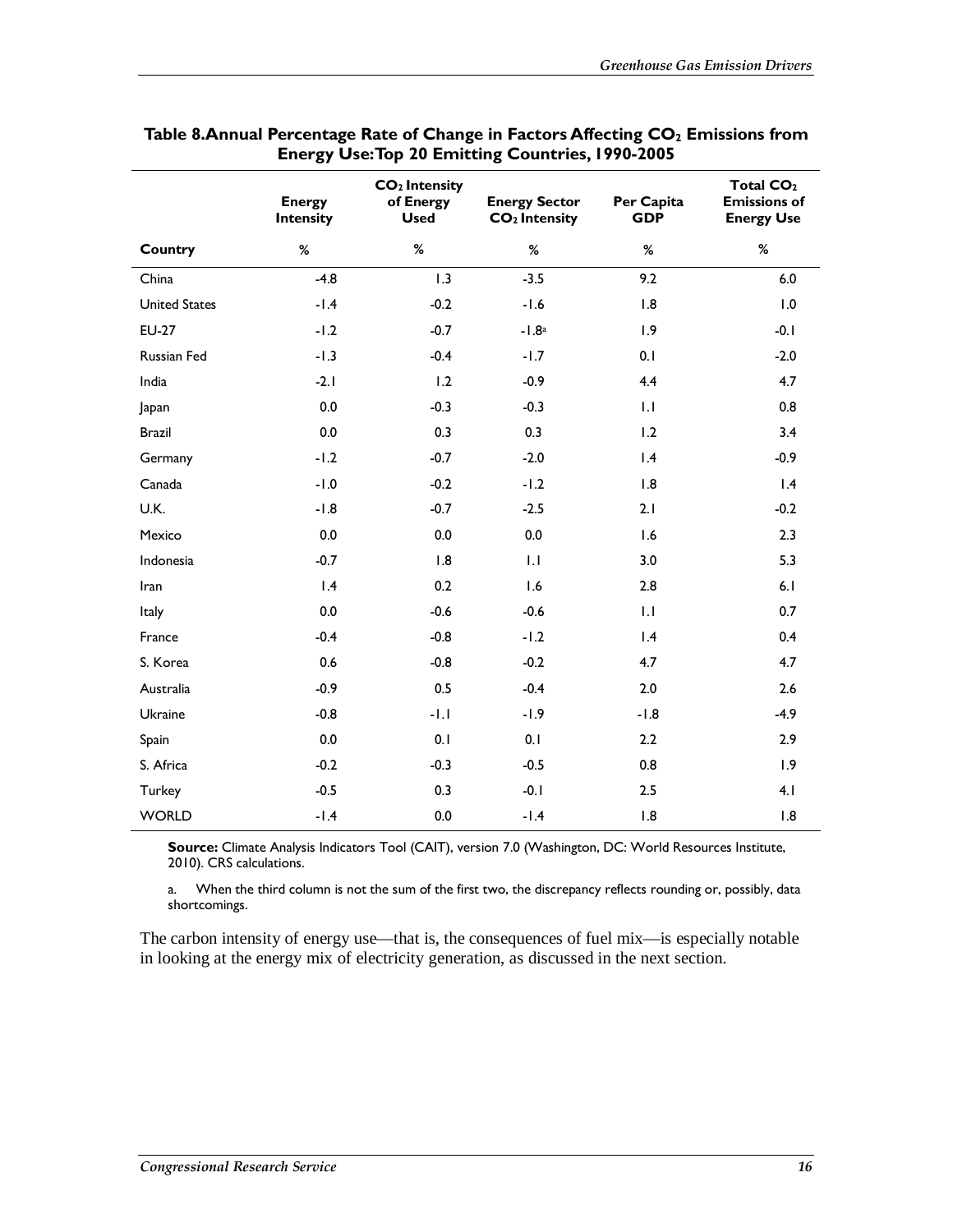### **Carbon Intensity of Electricity Generation**

Variations among countries of the carbon intensity of energy use (see **Table 5**) are strongly affected by the carbon intensity of electricity generation – in the United States electricity generation accounts for 41% of total  $CO<sub>2</sub>$  emissions.<sup>26</sup> Differences among countries are marked, as depicted in **Table 9**.

Choices among generating technologies are the primary driver of disparities among countries in the carbon intensity of their electricity generation. In general, countries with high numbers generate a substantial proportion of their electricity by burning fossil fuels, and countries with low numbers generate large quantities of electricity by nuclear facilities, hydropower, or other renewables. For example, France, with the lowest carbon intensity of electricity production of 20.3 in 2006, generated 79.2% of its electricity by nuclear power, 11.7% by hydropower and other renewables, and about 9.6% by conventional thermal. The United States, with a carbon intensity of electricity production in 2006 of 148, generated 19.4% of its electricity by nuclear power, 9.8% by hydropower and other renewables, and about 71% by conventional thermal.<sup>27</sup>

Although a nation's electricity-generating technologies are obviously affected by its resource endowments in terms of hydropower and fossil fuels, choices can be made, as exemplified by France. In 1980, France's electricity was generated 27% by hydropower, 24% by nuclear, 27% by coal, and 19% by oil. By 1990, with electricity production up over 60%, nuclear had risen to a 75% share, whereas coal and oil had fallen to 8% and 2% shares, respectively.<sup>28</sup> Not only did nuclear power account for all the growth in electricity generation during the period, but it displaced half the coal-fired and more than three-quarters of the oil-fired electricity generation. In 1990, the electricity produced by nuclear power exceeded France's total amount of electricity generated 10 years earlier.

France's transition to nuclear power meant that its  $CO<sub>2</sub>$  intensity (i.e.,  $CO<sub>2</sub>$  emissions/GDP) declined between 1980 and 1990 at a rate of  $-4.9\%$  per year, and CO<sub>2</sub> emissions declined at a rate of -2.6% per year. Thus, between 1980 and 1990, France's total  $CO<sub>2</sub>$  emissions declined by 23%—at the same time its per capita GDP was growing by 20.4%  $(+1.9%$  per year).<sup>29</sup> Thus **equation 3** yields a negative growth in emissions (numbers do not add precisely, due to rounding):

| France: CO <sub>2</sub> Emission Drivers, 1980-1990 |                            |                |  |                 |     |                 |
|-----------------------------------------------------|----------------------------|----------------|--|-----------------|-----|-----------------|
|                                                     | (Annual rate of change, %) |                |  |                 |     |                 |
| Population                                          |                            | Per Capita GDP |  | $CO2$ Intensity |     | $CO2$ Emissions |
| (0.5)                                               |                            | (1.9)          |  | $(-4.9)$        | $=$ | $(-2.6)$        |

<sup>26</sup> Environmental Protection Agency, *Human-Related Sources and Sinks of Carbon Dioxide* http://www.epa.gov/ climatechange/emissions/co2\_human.html

<sup>27</sup> Energy Information Administration, *International Energy Statistics.* http://tonto.eia.doe.gov/cfapps/ipdbproject/ IEDIndex3.cfm?tid=2&pid=2&aid=12 Totals add to slightly more than 100% because offsetting pump-storage generation is not included.

<sup>28</sup> International Energy Agency, *Electricity Information 2002* (OECD, 2002), p. II.285.

<sup>&</sup>lt;sup>29</sup> Climate analysis Indicators Tool (CAIT), version 7.0 (Washington, DC: World Resources Institute, 2010).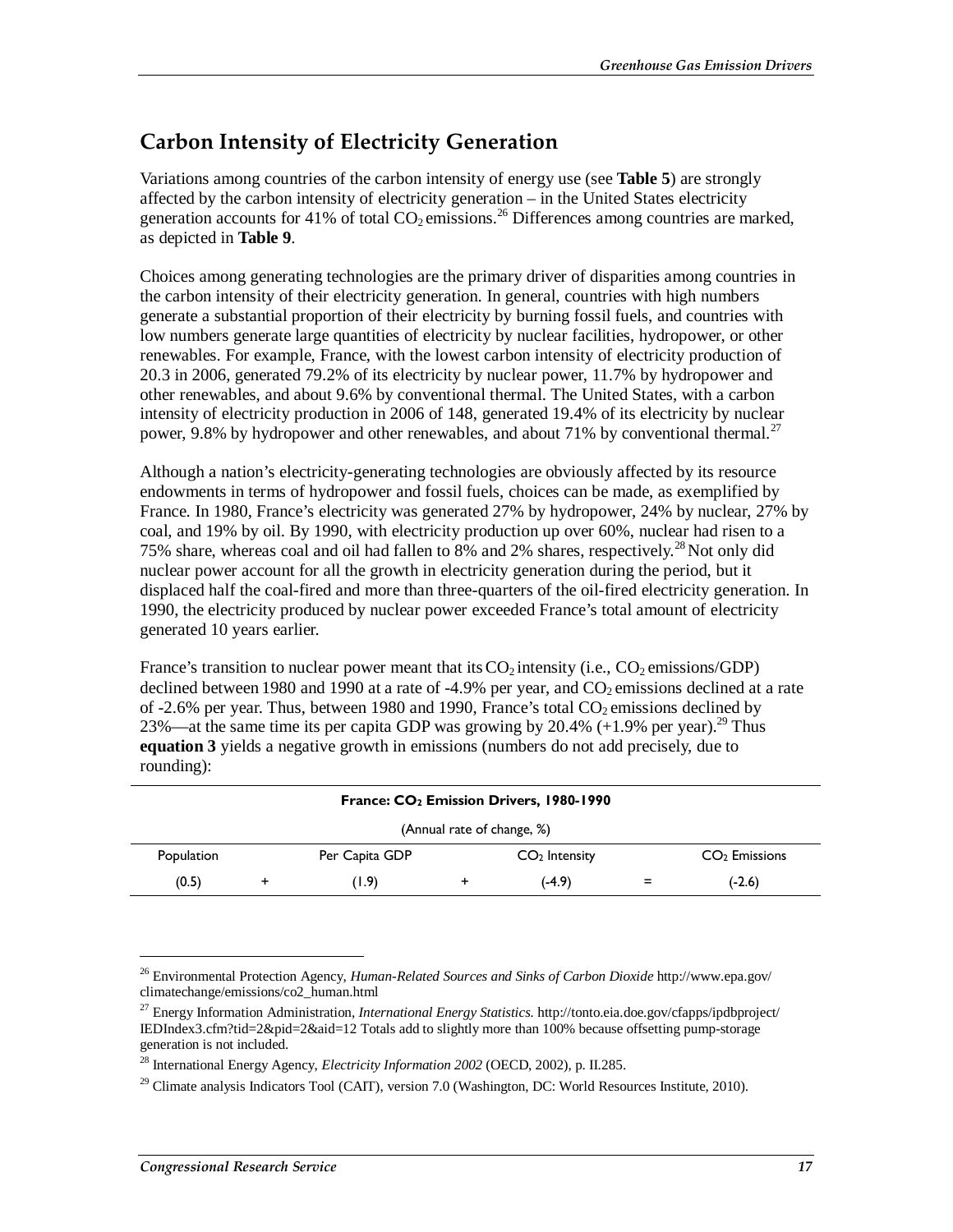During the 1990s, the United Kingdom made a major shift from coal to natural gas in the generation of its electricity. In 1990, the United Kingdom's electricity was generated 21% by nuclear, 1% by natural gas, and 65% by coal. In 2000, with electricity generation up 17%, nuclear's share was 23%, whereas coal's share had dropped to 33% and natural gas's share had risen to 39%.<sup>30</sup> Because natural gas produces less total  $CO_2$  per kilowatt hour than coal (at a ratio of about 0.6 to 1 on a Btu basis<sup>31</sup>),  $CO_2$  intensity in the United Kingdom declined between 1990 and 2000 at a rate of -2.8% per year, and  $CO<sub>2</sub>$  emissions declined at a rate of -0.5% per year. Thus, between 1990 and 2000, total  $CO<sub>2</sub>$  emissions in the United Kingdom declined by 4.5% (-0.5% per year)—at the same time its per capita GDP was growing by 23.6% (+2.1% per year).<sup>32</sup> Thus **equation 3** yields a negative growth in emissions (numbers do not add precisely, due to rounding):

| United Kingdom: CO <sub>2</sub> Emission Drivers, 1990-2000 |                            |                |  |                 |        |                 |
|-------------------------------------------------------------|----------------------------|----------------|--|-----------------|--------|-----------------|
|                                                             | (Annual rate of change, %) |                |  |                 |        |                 |
| Population                                                  |                            | Per Capita GDP |  | $CO2$ Intensity |        | $CO2$ Emissions |
| (0.3)                                                       |                            | (2.1)          |  | (-2.8)          | $\sim$ | $(-0.5)$        |

The examples of France and the United Kingdom show that for a period of time, at least, greenhouse gas intensity improvements can be sufficient to absorb growth in population and economic activity, so that actual emissions decline. The examples also show that the introduction of new technology can cause sudden shifts in emission rates.

The United States has also had periods when its  $CO<sub>2</sub>$  emissions declined. From 1980-1986, U.S.  $CO<sub>2</sub>$  intensity declined at a rate of -3.6% per year, and emissions declined at a rate of -0.5% per year. But after 1986 the rate of intensity decrease slowed: between 1987 and 2003, the intensity rate averaged about -1.7% per year. After 2003, through 2006 (the last year of CAIT's data), the rate of intensity decrease speeded up to an average annual -2.6%. Nonetheless, throughout the 1987-2006 period, the decrease failed to compensate for population and per capita GDP growth, so  $CO<sub>2</sub>$  emissions rose at 1.1% per year.<sup>33</sup> Over the longer term, therefore, emissions have risen: in terms of **equation 3**, U.S.  $CO<sub>2</sub>$  emissions for 1980-2005 are as follows (numbers do not add precisely, due to rounding):

|            | United States: CO <sub>2</sub> Intensity, 1980-2005 |                |  |                 |   |                 |
|------------|-----------------------------------------------------|----------------|--|-----------------|---|-----------------|
| Population |                                                     | Per Capita GDP |  | $CO2$ Intensity |   | $CO2$ Emissions |
| (1.1)      |                                                     | (2.0)          |  | $(-2.2)$        | = | (0.8)           |

<u>.</u>

<sup>30</sup> International Energy Agency, *Electricity Information 2002* (OECD, 2002), p. II.683.

 $31$  If gas combined-cycle technology is considered, the ratio could be 0.4 or 0.5 to 1.

 $32$  Climate Analysis Indicators Tool (CAIT), version 7.0. (Washington, DC: World Resources Institute, 2010).

 $33$  Climate Analysis Indicators Tool (CAIT), version 7.0. (Washington, DC: World Resources Institute, 2010).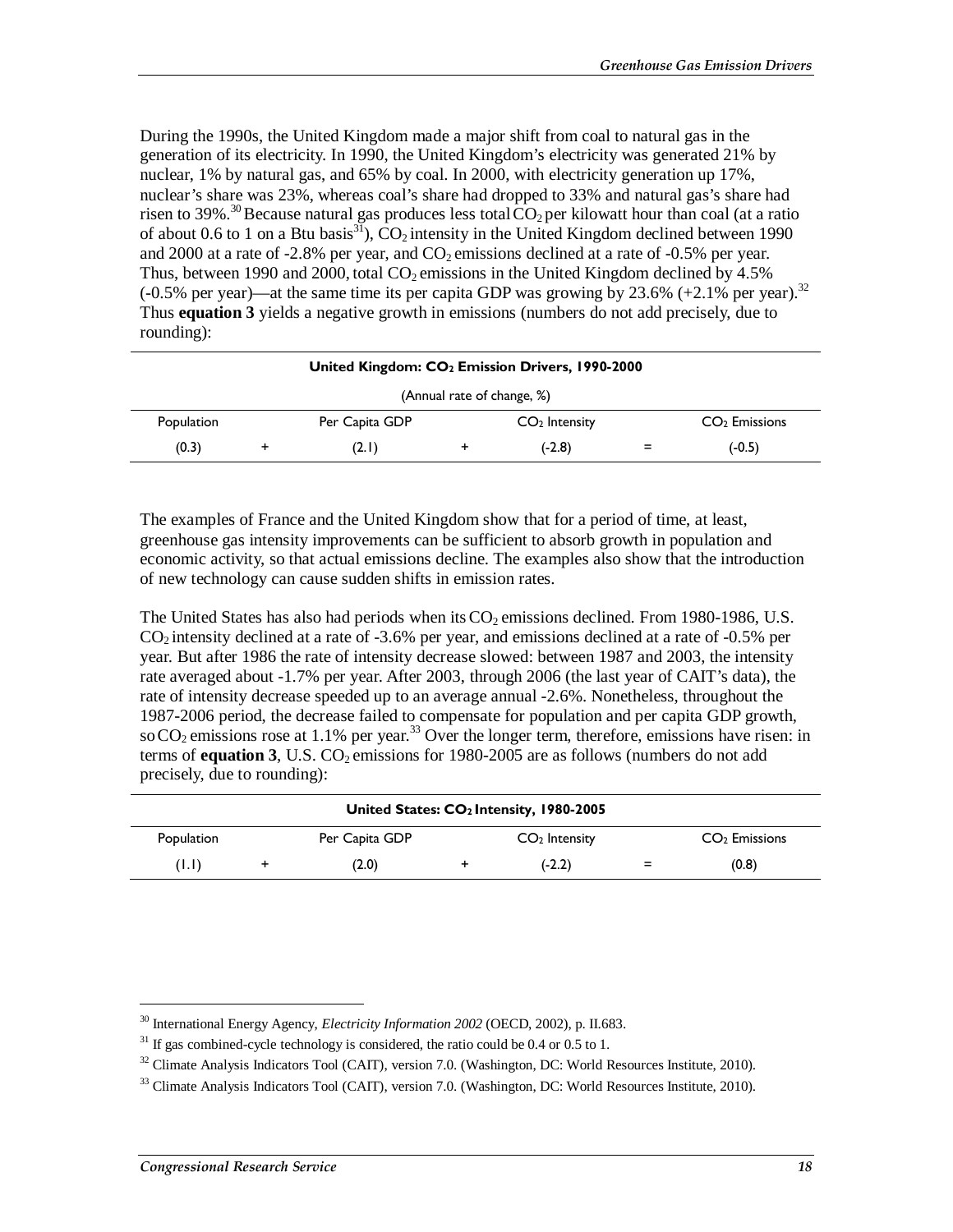| Country              | <b>Intensity</b><br>(gC/kWh) |
|----------------------|------------------------------|
| China                | 230.5                        |
| <b>United States</b> | 148.4                        |
| <b>EU-27</b>         | 96.6                         |
| <b>Russian Fed</b>   | a                            |
| India                | 254.6                        |
| Japan                | 113.6                        |
| <b>Brazil</b>        | 22.3                         |
| Germany              | 134.3                        |
| Canada               | 49.6                         |
| U.K.                 | 135.5                        |
| Mexico               | 147.7                        |
| Indonesia            | 184.7                        |
| Iran                 | 146.5                        |
| Italy                | 113.6                        |
| France               | 20.3                         |
| S. Korea             | 127.5                        |
| Australia            | 244.0                        |
| Ukraine              | 18.1                         |
| Spain                | 92.4                         |
| S. Africa            | 238.2                        |
| Turkey               | 122.7                        |
| <b>WORLD</b>         | 143.7                        |

#### **Table 9.Carbon Intensity of Electricity Generation: Top 20 Emitting Countries, 2006**

**Source:** Climate analysis Indicators Tool (CAIT), version 7.0 (Washington, DC: World Resources Institute, 2010).

a. Not available.

### **Carbon Intensity of Travel**

The transportation sector is one of the fast-growing sources of emissions (see **Table 6**) – and it is proving one of the most intractable to reducing greenhouse gas emissions. Studies indicate that nations vary considerably in the energy efficiency and greenhouse gas emissions intensity of their transport sectors, but data are limited for making inter-country comparisons of the carbon intensity of passenger miles or of ton-miles. For example, one effort examining vehicle miles shows substantial variations among several nations, with the United States being the highest emitter per passenger vehicle<sup>34</sup> (**Figure 1**). To some extent, these variations reflect differing

<u>.</u>

<sup>34</sup> Feng An, et al., *Passenger Vehicle Greenhouse Gas and Fuel Economy Standards: A Global Update*, International (continued...)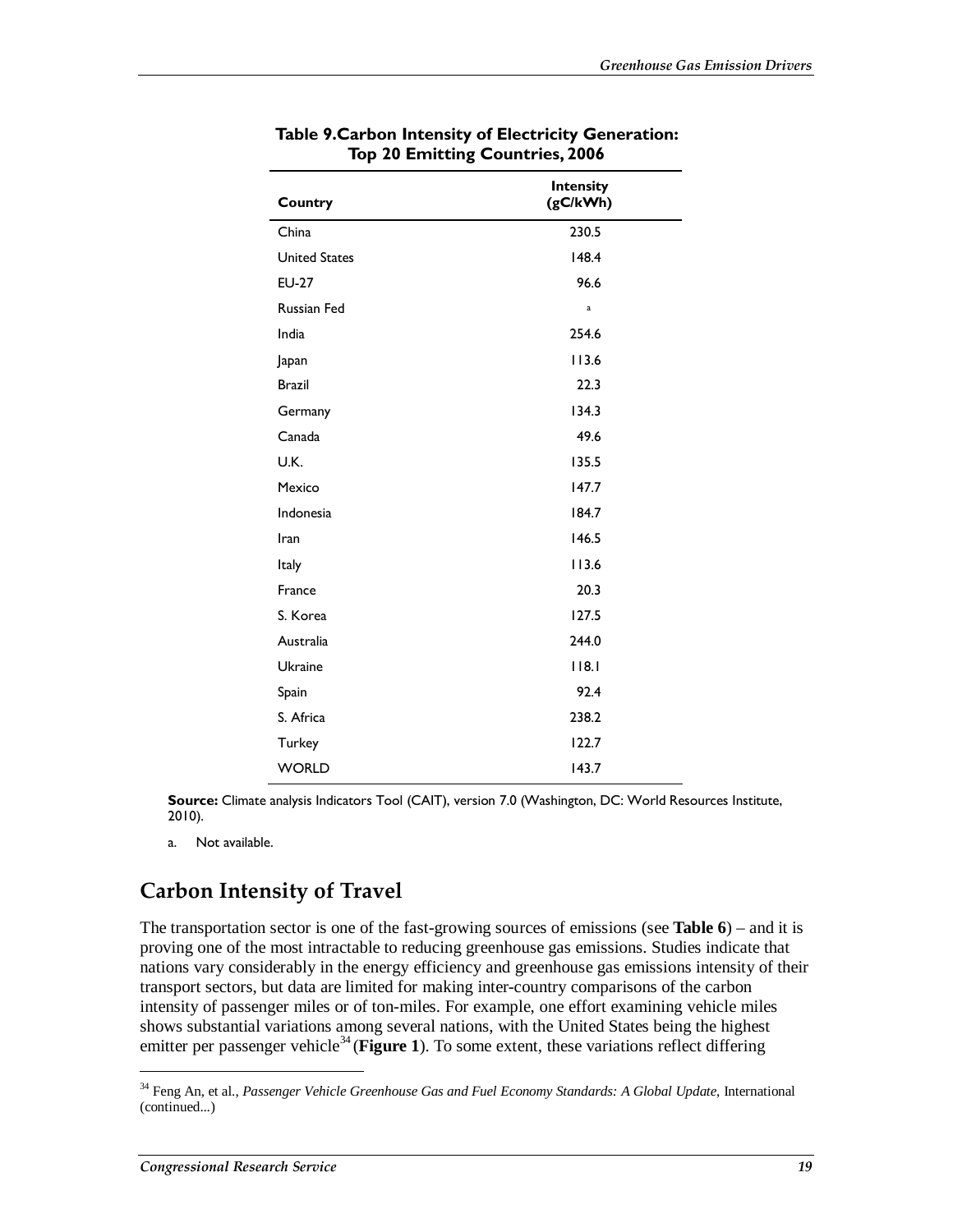geographic, cultural, and infrastructure circumstances among the nations; however, as with the carbon intensity of electricity generation, a substantial cause of the variations is deliberate policies, such as fuel efficiency standards, emission standards, fuel taxes, and choices of investments in transportation infrastructure.

For the United States, the Bureau of Transportation Statistics provides data on the energy intensity of passenger modes (**Table 10**).

| (Btus per passenger-mile) |        |       |       |       |       |       |
|---------------------------|--------|-------|-------|-------|-------|-------|
| <b>Passenger Modes</b>    | 1970   | 1980  | 1990  | 2000  | 2005  | 2006  |
| Air, certified carrier    |        |       |       |       |       |       |
| Domestic                  | 10.185 | 5.742 | 4.932 | 3.883 | 3.222 | 3.098 |
| International             | 10,986 | 4,339 | 4,546 | 3,833 | 3,813 | 3,691 |
| Highway                   |        |       |       |       |       |       |
| Passenger car             | 4.841  | 4.348 | 3.811 | 3.589 | 3,585 | 3,525 |
| Pickup, SUV, minivan      | 6,810  | 5,709 | 4,539 | 4,509 | 4,077 | 4,016 |
| Motorcycle                | 2,500  | 2,125 | 2,227 | 2,273 | 1.784 | 1.754 |
| Transit motor bus         |        | 2,742 | 3,723 | 4,147 | 3,393 | 3,262 |
| Amtrak                    |        | 2,148 | 2.066 | 2,134 |       |       |

|  |  |  |  |  | Table 10. Energy Intensity of Passenger Modes: United States, 1970-2006 |
|--|--|--|--|--|-------------------------------------------------------------------------|
|--|--|--|--|--|-------------------------------------------------------------------------|

**Source:** Bureau of Transportation Statistics: http://www.bts.gov/publications/national\_transportation\_statistics/ html/table\_04\_20.html.

Two important points emerge from **Table 10**. First, transportation efficiency for several modes has improved over time. Air traffic gained efficiency in the transition to jets and larger aircraft. Vehicular passenger miles have gained efficiency, but at a slowing pace. On the other hand, transit motor bus efficiency per passenger mile has gone up and down. Second, the choice of transportation mode, which can be affected by infrastructure investments and other public policies,<sup>35</sup> substantively affects passenger-mile efficiency. Amtrak and, by extension, commuter rail, is considerably more efficient than any of the other choices, except motorcycles. Moreover, within the highway mode, efficiency varies significantly: in 2000, passenger cars were 20% more efficient on average than pickups, SUVs, and minivans, but in 2006 improvements in the latter had reduced the difference to 12%.

All in all, it appears that policy choices can affect the energy intensity of travel, and thus opportunities for improvement exist. Because there is clearly a limit on greenhouse gas emission reductions to be achieved by heightened efficiencies in the transportation sector, interest turns to alternative fuels that do not generate greenhouse gases, including renewables and hydrogen. Brazil has made considerable progress in substituting ethanol for gasoline (40% by volume); however, the U.S. promotion of ethanol is still a small proportion of gasoline consumption (3.6%

<sup>(...</sup>continued)

Council on Clean Transportation (July 2007), p. 8.

<sup>&</sup>lt;sup>35</sup> For example, the London "congestion tax" is intended to shift commuters out of passenger cars and onto public transit.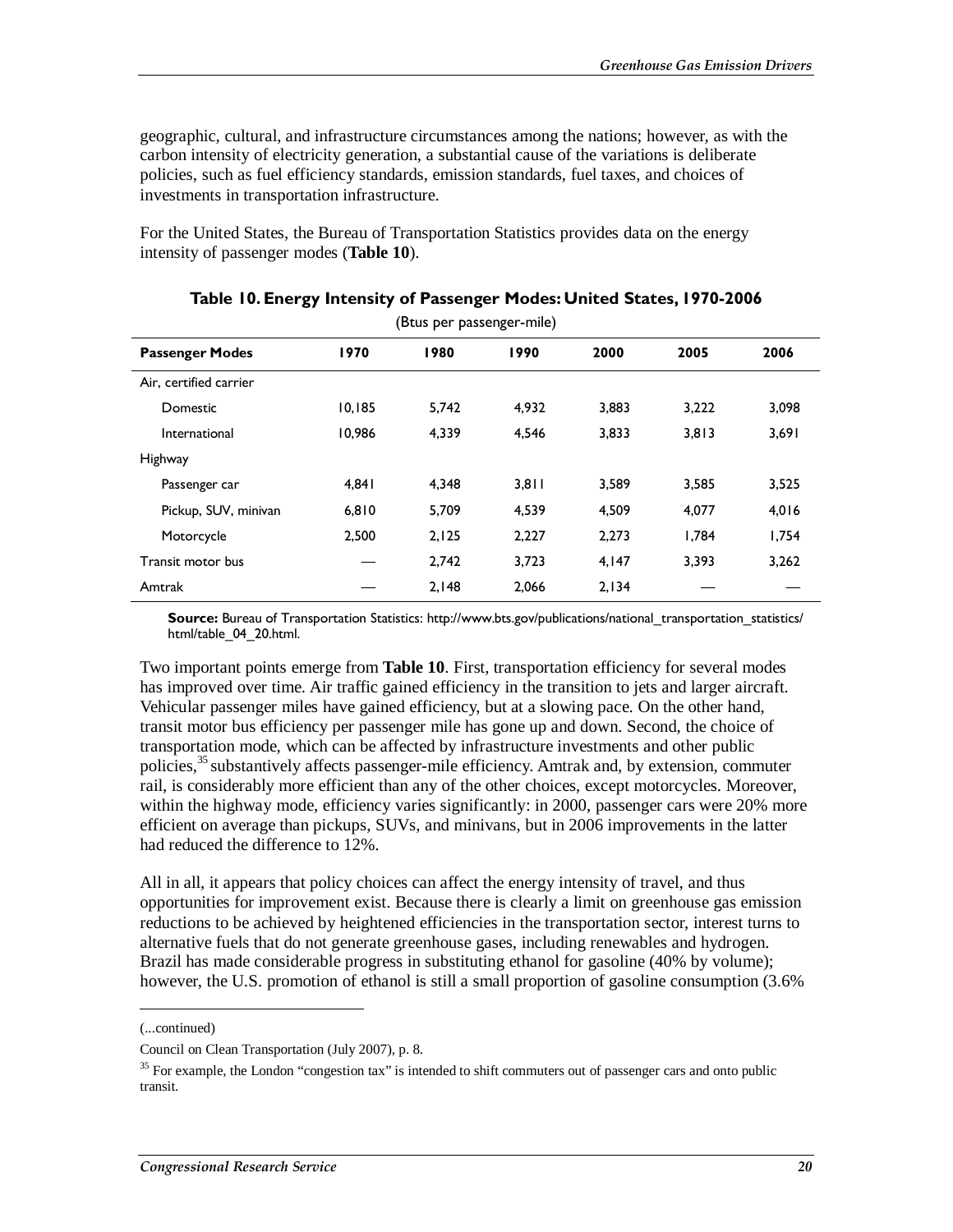by volume in 2006), and there are questions about the net impact of ethanol use on  $CO<sub>2</sub>$ emissions.<sup>36</sup> Hydrogen remains a distant possibility.



**Figure 1. Actual and Projected GHG Emission for New Passenger Vehicles by Country, 2002-2018** 

**Source:** Feng An, et al., *Passenger Vehicle Greenhouse Gas and Fuel Economy Standards: A Global Update*, International Council on Clean Transportation (July 2007), p. 8.

**Note:** Solid lines denote actual performance or projected performance due to adopted regulations; dotted lines denote proposed standards; Values normalized to NEDC last cycle in grams of CO2-equivalent per km.

1. For Canada, the program includes in-use vehicles. The resulting uncertainty on new vehicle fuel economy was not quantified.

### **Effects of Land Use on Intensity**

Land use changes can affect emissions (**Table 3**) and intensity (**Table 11**). They have been excluded from most analyses in this report because the data are limited and less robust than most of the emissions data, and because for most nations, taking it into account changes little.

Taking into account land use changes and forestry is highly time dependent: as nations clear land, develop their agriculture, and harvest forest resources, their emissions will rise; but for many nations, these activities occurred long ago. Only for those nations now at the point in their development where agricultural land clearing and logging are important activities, do substantial emissions result. Today, this is most notable in Indonesia and Brazil. In 2005, their emissions attributable to land use changes and forestry practices accounted for 71% and 64%, respectively,

<sup>36</sup> See CRS Report R40155, *Selected Issues Related to an Expansion of the Renewable Fuel Standard (RFS)*, by Randy Schnepf and Brent D. Yacobucci.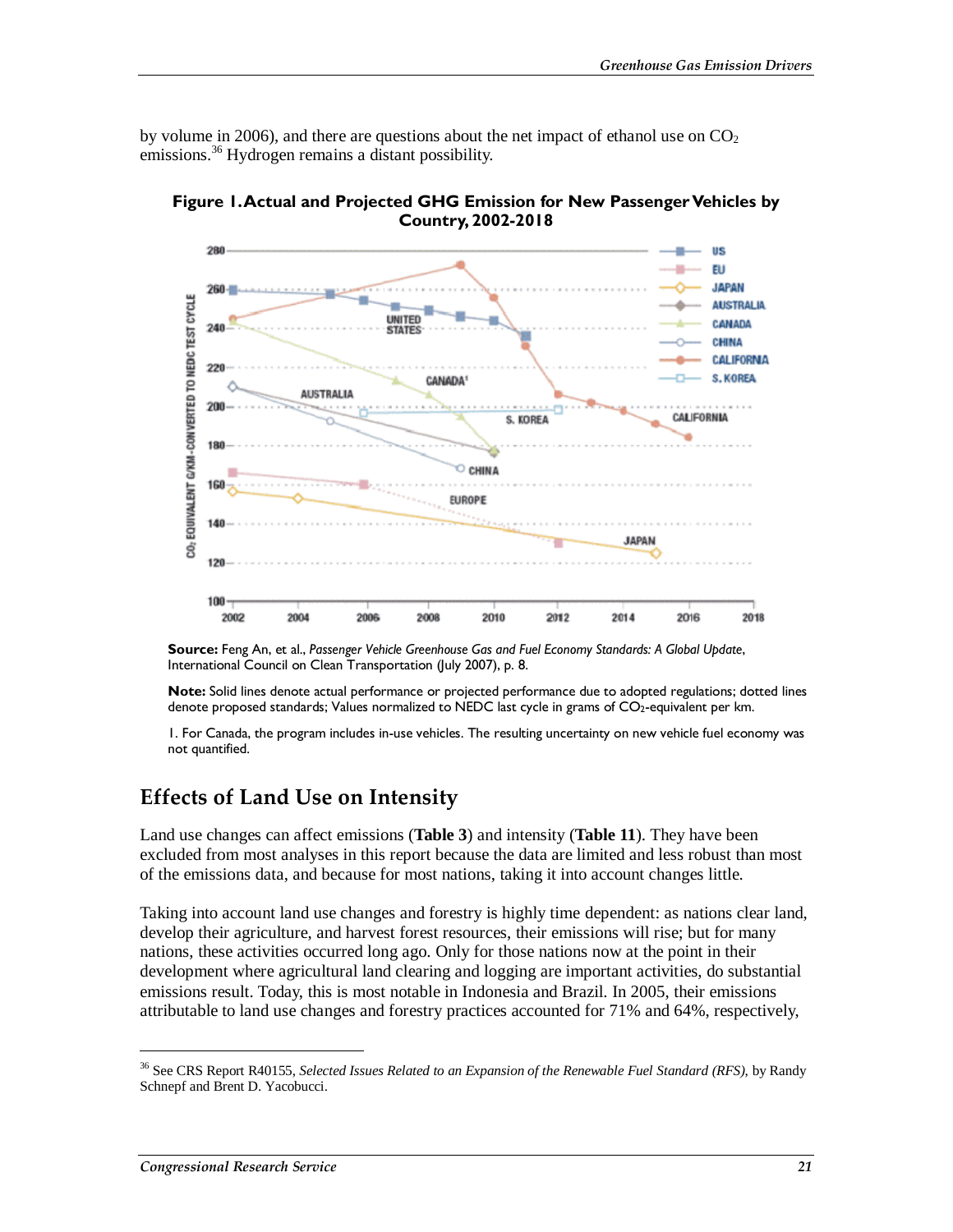of their total GHG emissions. And as can be seen in **Table 11**, incorporating land use changes and forestry greatly increases the greenhouse gas intensity of their economies.

Even though land use changes may have a small effect on emissions for most countries, and the data lack robustness, including it in analyses can identify those situations where it is undeniably important and for which interventions might pay large dividends in terms of curtailing greenhouse gas emissions or sequestering CO2.

| Country              | <b>Intensity 2005</b><br>(excluding land use)<br>tCeq/million<br>\$PPP(all 6 GHG) | <b>Intensity 2005</b><br>(including<br>land use)<br>tCeq/million<br>\$PPP(all 6 GHG) | Intensity difference,<br>with land use minus<br>without land use | % difference   |
|----------------------|-----------------------------------------------------------------------------------|--------------------------------------------------------------------------------------|------------------------------------------------------------------|----------------|
| China                | 372                                                                               | 369                                                                                  | $-3$                                                             | $-1$           |
| <b>United States</b> | 153                                                                               | 150                                                                                  | $-3$                                                             | $-2$           |
| <b>EU-27</b>         | 105                                                                               | 105                                                                                  | 0                                                                | $\mathbf 0$    |
| Russian Fed          | 313                                                                               | 322                                                                                  | 9                                                                | 3              |
| India                | 208                                                                               | $-a$                                                                                 |                                                                  |                |
| Japan                | 96                                                                                |                                                                                      |                                                                  |                |
| <b>Brazil</b>        | 174                                                                               | 490                                                                                  | 316                                                              | 182            |
| Germany              | 103                                                                               |                                                                                      |                                                                  |                |
| Canada               | 178                                                                               | 194                                                                                  | 16                                                               | 9              |
| U.K.                 | 91                                                                                |                                                                                      |                                                                  |                |
| Mexico               | 136                                                                               | 44                                                                                   | 8                                                                | $\overline{4}$ |
| Indonesia            | 226                                                                               | 790                                                                                  | 564                                                              | 250            |
| Iran                 | 236                                                                               |                                                                                      |                                                                  |                |
| Italy                | 93                                                                                |                                                                                      |                                                                  |                |
| France               | 80                                                                                |                                                                                      |                                                                  |                |
| S. Korea             | 142                                                                               |                                                                                      |                                                                  |                |
| Australia            | 236                                                                               |                                                                                      |                                                                  |                |
| Ukraine              | 512                                                                               |                                                                                      |                                                                  |                |
| Spain                | 100                                                                               |                                                                                      |                                                                  |                |
| S. Africa            | 289                                                                               |                                                                                      |                                                                  |                |
| Turkey               | 136                                                                               | 48                                                                                   | 8                                                                | 6              |
| <b>WORLD</b>         | 182                                                                               | 208                                                                                  | 26                                                               | 4              |

#### **Table 11.Land Use Changes: Impact on Intensity of Greenhouse Gas Emissions—Top 20 Emitting Countries**

**Source:** Climate analysis Indicators Tool (CAIT), version 7.0 (Washington, DC: World Resources Institute, 2010).

a. Not available.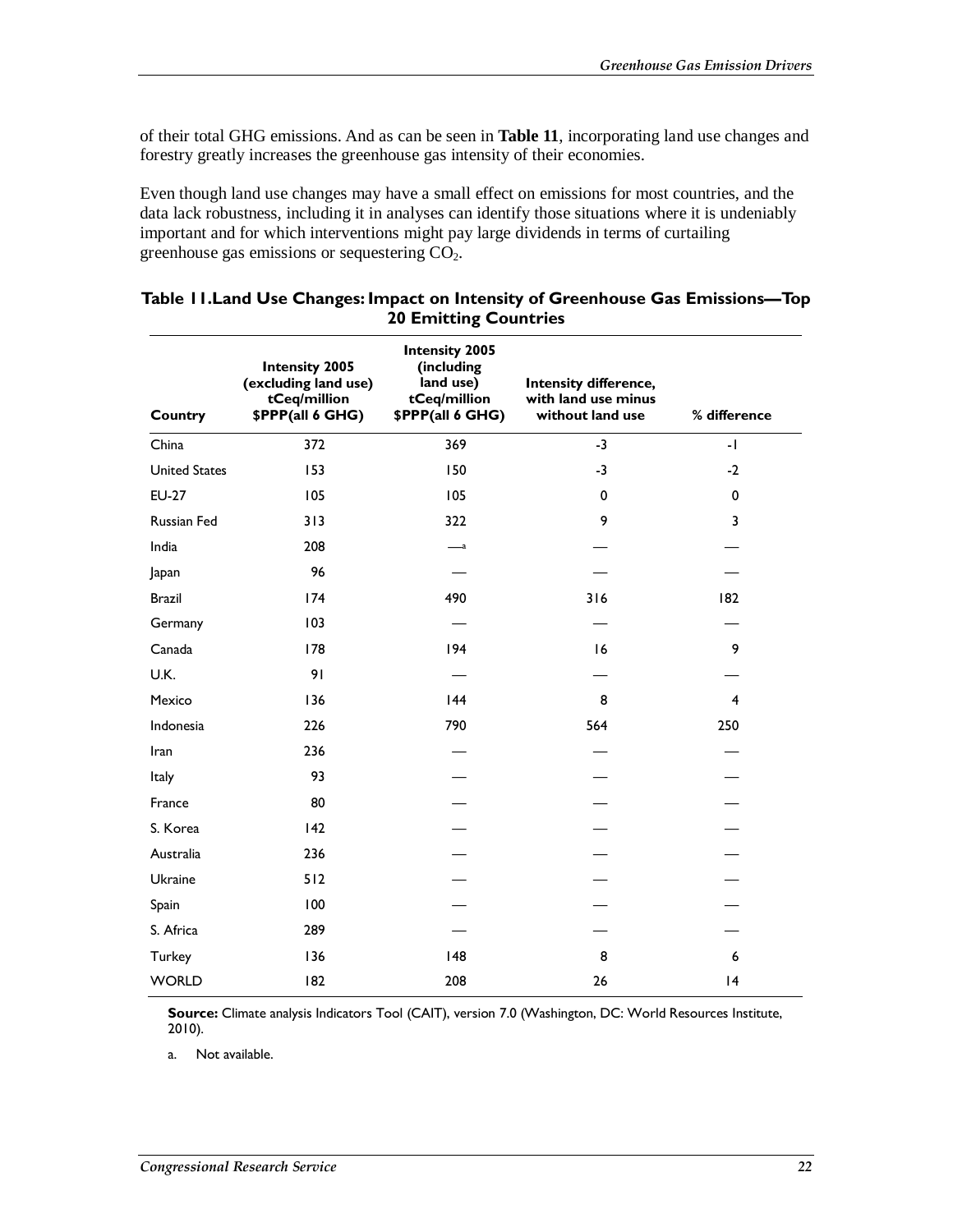### **Cumulative Emissions**

That economic growth is a major underlying cause of the rise in greenhouse gas emissions is evident when one examines cumulative emissions: nations that achieved economic growth in the  $19<sup>th</sup>$  and  $20<sup>th</sup>$  Centuries account for the majority of the emissions over time. Moreover, as greenhouse gas emissions are long-lived in the atmosphere, their effect cumulates over time. A justification for developed nations taking the lead on reducing emissions, while giving developing ones the opportunity to increase emissions from activities that are necessary for economic development, is not just that developed nations are wealthier but also that they account for the bulk of cumulative emissions affecting climate. Data to assess cumulative emissions are limited. In general, data are available only for  $CO<sub>2</sub>$  and are calculated from fuel use estimates; land use changes over long time spans are important, but data are scanty or unavailable. CAIT provides figures for  $CO<sub>2</sub>$  emissions from fuel use, only from 1850, and not including land use changes (**Table 12**).

Because climate-forcing depends on the cumulative emissions, not current emissions, it is easy to see from **Table 12** why developing nations feel that developed ones should take the lead. Given CAIT data, the United States and the European Union-27 account for over half the cumulative  $CO<sub>2</sub>$  emissions from energy use since 1850.

The data on cumulative emissions and on including or excluding land use changes (see **Table 11**) highlight why individual nations are so differently affected by proposals to reduce greenhouse gas emissions. Setting a baseline year for determining a nation's emissions means that countries that developed early could do so with no restrictions on the use of fuels and other resources regardless of their potential impact on climate, while those nations just now undergoing development might face restrictions. The emissions of already developed nations are embedded in their baselines. Similarly, whether certain activities such as land use changes are included or not affects what is in the baseline. The greenhouse gas emissions of Brazil and Indonesia, for example, increase markedly when emissions from land use changes of the last few decades are counted; but comparable land use changes in many other countries (e.g., the United States) happened in earlier centuries, and the resulting emissions count only toward cumulation, not against any current baseline.

| (Excludes Land Use Changes) |                                        |                        |                  |  |  |  |
|-----------------------------|----------------------------------------|------------------------|------------------|--|--|--|
| Country                     | <b>Cumulative Emissions</b><br>(MMTCE) | Percentage<br>of World | Rank<br>in World |  |  |  |
| China                       | 27.075                                 | 8.6                    | $\mathbf{2}$     |  |  |  |
| <b>United States</b>        | 91,088                                 | 29.0                   |                  |  |  |  |
| EU-27                       | 83,447                                 | 26.6                   |                  |  |  |  |
| <b>Russian Fed</b>          | 25,404                                 | 8.I                    | 3                |  |  |  |
| India                       | 7,487                                  | 2.4                    | 8                |  |  |  |
| Japan                       | 12,155                                 | 3.9                    | 6                |  |  |  |
| <b>Brazil</b>               | 2,581                                  | 0.8                    | 21               |  |  |  |
| Germany                     | 21.937                                 | 7.0                    | 4                |  |  |  |

#### **Table 12.Cumulative CO<sub>2</sub> Emissions from Energy: Top 20 Emitting Countries, 1850-2006**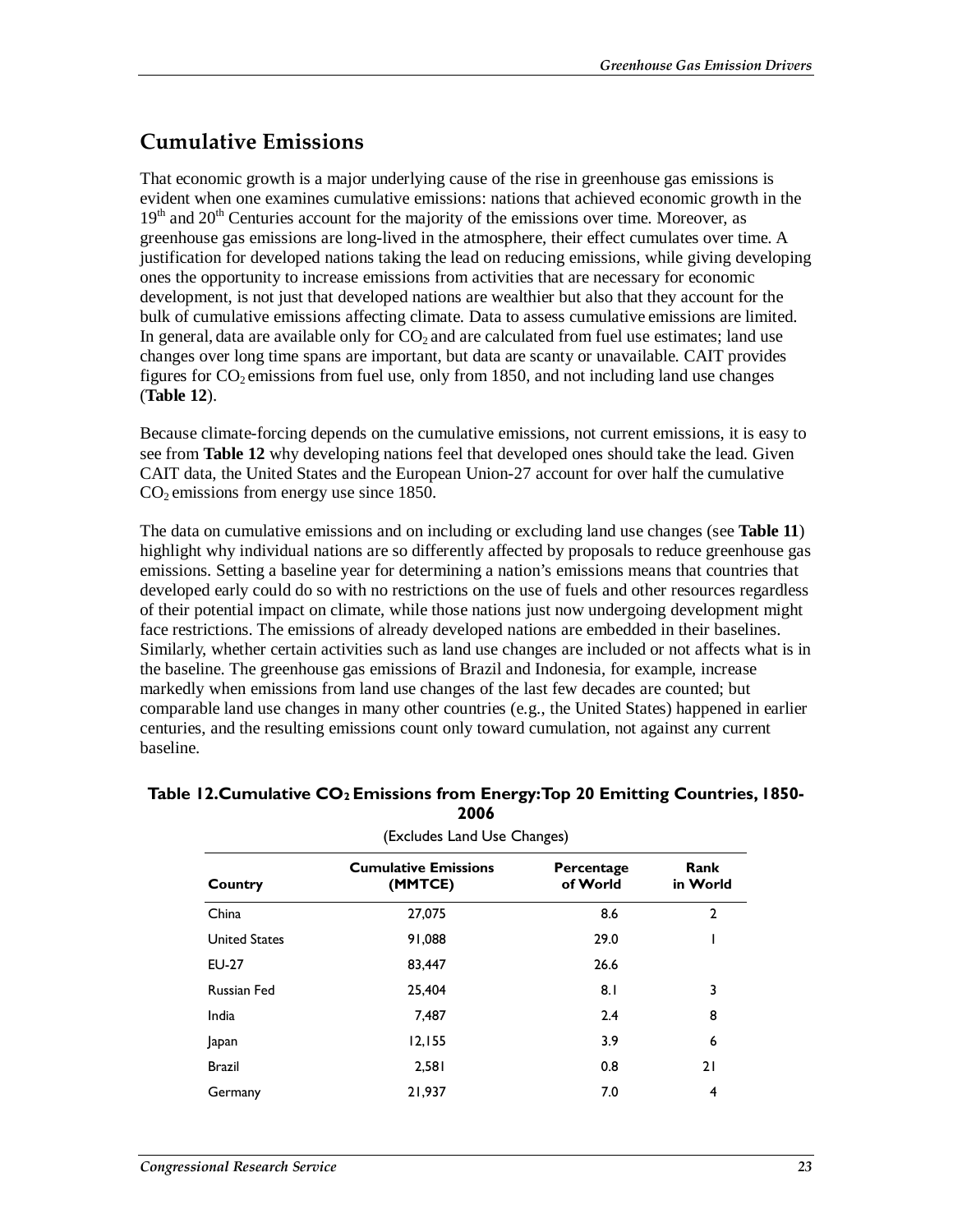| Country        | <b>Cumulative Emissions</b><br>(MMTCE) | Percentage<br>of World | Rank<br>in World |
|----------------|----------------------------------------|------------------------|------------------|
| Canada         | 6,860                                  | 2.2                    | 9                |
| U.K.           | 18,623                                 | 5.9                    | 5                |
| Mexico         | 3,212                                  | 1.0                    | 15               |
| Indonesia      | 1,788                                  | 0.6                    | 25               |
| Iran           | 2,211                                  | 0.7                    | 23               |
| <b>Italy</b>   | 5,132                                  | 1.6                    | $12 \,$          |
| France         | 8,810                                  | 2.8                    | 7                |
| S. Korea       | 2,699                                  | 0.9                    | 20               |
| Australia      | 3,470                                  | 1.1                    | $\overline{14}$  |
| <b>Ukraine</b> | 6,856                                  | 2.2                    | $\overline{0}$   |
| Spain          | 2,915                                  | 0.9                    | 17               |
| S. Africa      | 3,492                                  | 1.1                    | 13               |
| Turkey         | 1,490                                  | 0.5                    | 29               |
| <b>WORLD</b>   | 314,056                                | 100.0                  |                  |

**Source:** Climate analysis Indicators Tool (CAIT), version 7.0 (Washington, DC: World Resources Institute, 2010).

## **Interactions of the Variables**

Numerous subtle and indirect interactions occur among population, income, intensity, energy use, land use changes, and emissions. These interactions affect policy choices concerning climate change because of their implications for other important social policy initiatives and objectives most importantly, policies to promote economic development and income growth. These interactions also make difficult the projection of trends over time.

Economic development and growing incomes interact with population growth in two ways. First, birth rates tend to decline as incomes rise,  $37$  reducing one of the upward pressures on emissions. Most high-income nations have annual birth rates of 0.5% or lower, compared with developing nations with birth rates that in some cases exceed 2% per year. Second, the economic opportunity that many developed nations offer means they may have relatively high immigration rates, so their population growth is higher than their birth rate.<sup>38</sup> Overall, most demographers expect the rate of population growth to slow, although world population is projected to exceed 9 billion in 2050, with most of the increase in the developing world.<sup>39</sup>

<u>.</u>

 $37$  This is not a simple cause and effect, but reflects evolutionary changes in areas such as education, cultural expectations, women's rights, access to birth control, and health care—all of which may be affected by social policy.

<sup>&</sup>lt;sup>38</sup> For example, for the United States, the U.S. Census Bureau projected that in 2010, U.S. population growth would be 1%, with immigration accounting for just under half the increase (about 45%). For 2050, the projection is a growth rate of about 0.8%, with immigration accounting for more than half the increase (about 60%). http://www.census.gov/ population/www/projections/summarytables.html

<sup>39</sup> See http://www.un.org/News/Press/docs//2007/pop952.doc.htm.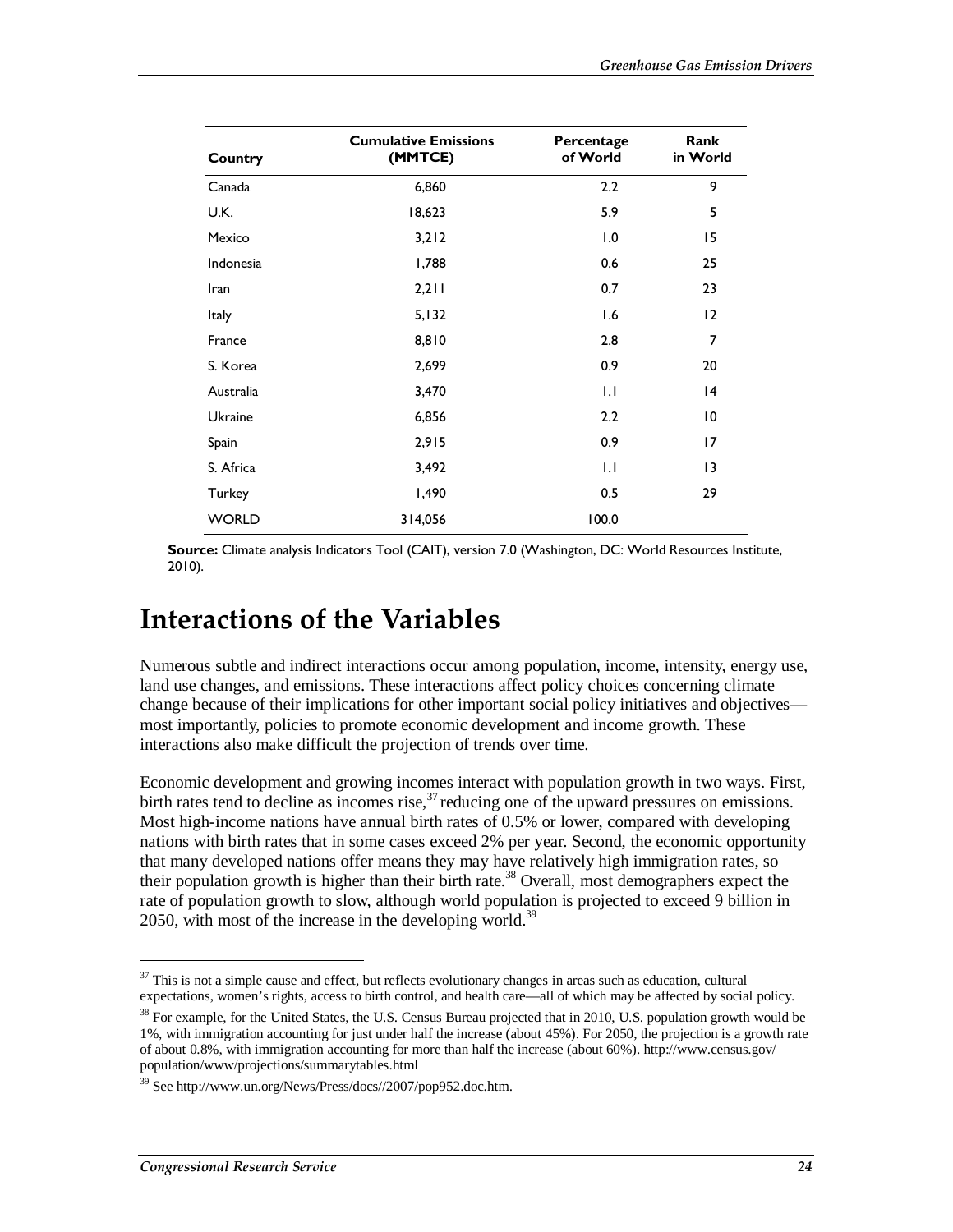Economic development and energy use are closely intertwined. The substitution of fossil fuel energy for human and animal power has been an important driver of the industrial revolution and consequent higher incomes. Indeed, for many, industrialization is synonymous with economic development. Yet at some point in development, the growth in incomes becomes at least partially detached from energy use, as energy costs lead to attention to energy efficiencies and as economies shift toward post-industrial services. Public policies can affect the relationship between economic development and growth and energy use in many ways, including taxation, infrastructure development, and research and development. The UNFCCC assumes that developing nations will inevitably have to exploit more energy as they give priority to reducing poverty. A key element of the climate change debate is how to decouple that economic development-energy use  $link<sup>40</sup>$ 

Income and emissions are related in another way, as well. In general, low-income people in developing nations focus their efforts on survival, whereas nations and individuals with higher incomes are likely to have more time and money to attend to environmental needs and amenities. Thus, while richer nations consume more goods and services, including energy, per capita, they also have generally been the most aggressive in addressing pollution and other environmental insults. This empirical relationship is known as the Environmental Kuznets Curve. However, its applicability to  $CO_2$  emissions has been questioned,<sup>41</sup> and to the degree that it does exist for conventional pollutants such as sulfur dioxide, it reflects policy choices to constrain emissions.

These interactions have both short-run and long-run implications. For most nations most of the time, the combination of population growth and per capita GDP growth has more than offset forces tending to depress emissions, so emissions have increased. Overall, the most critical interaction is the one between per capita GDP growth and resource uses, especially energy, but also including cement manufacture, agricultural practices, deforestation, waste disposal, and the consumption and release of certain chemicals.

## **Changes in Intensity To Meet Climate Stabilization Goals**

What might be required to "prevent dangerous interference with the climate system" remains debatable. The answer actually depends on the concentration of greenhouse gases in the atmosphere, not the level of emissions at a given point in time. Ultimate goals, then, are typically expressed in terms of what concentration would be required to keep global warming below a certain amount with a certain probability.<sup>42</sup> Models are then used to assess what emission reductions would be required to keep concentrations below the target level.

<sup>40</sup> CRS Report RL32721, *Greenhouse Gas Emissions: Perspectives on the Top 20 Emitters and Developed Versus Developing Nations*, by Larry Parker and John Blodgett.

<sup>&</sup>lt;sup>41</sup> The entire March issue of the *Journal of Environment & Development*, vol. 14 (2005) is devoted to this topic; see especially Joseph E. Aldy, "An Environmental Kuznets Curve Analysis of U.S. State-Level Carbon Dioxide Emissions," pp. 48-72. Also, William R. Moomaw and Gregory C. Unruh, "Are Environmental Kuznets Curves Misleading Us? The Case of CO<sub>2</sub> Emissions," in *Environment & Development Economics* (Cambridge University Press, 1997), pp. 451-463.

<sup>&</sup>lt;sup>42</sup> See, for example, M.G.J. den Elzen and M. Meishausen, "Meeting the EU  $\ell$ C climate target: global and regional emission implications," Report 728001031/2005, Netherlands Environmental Assessment Agency.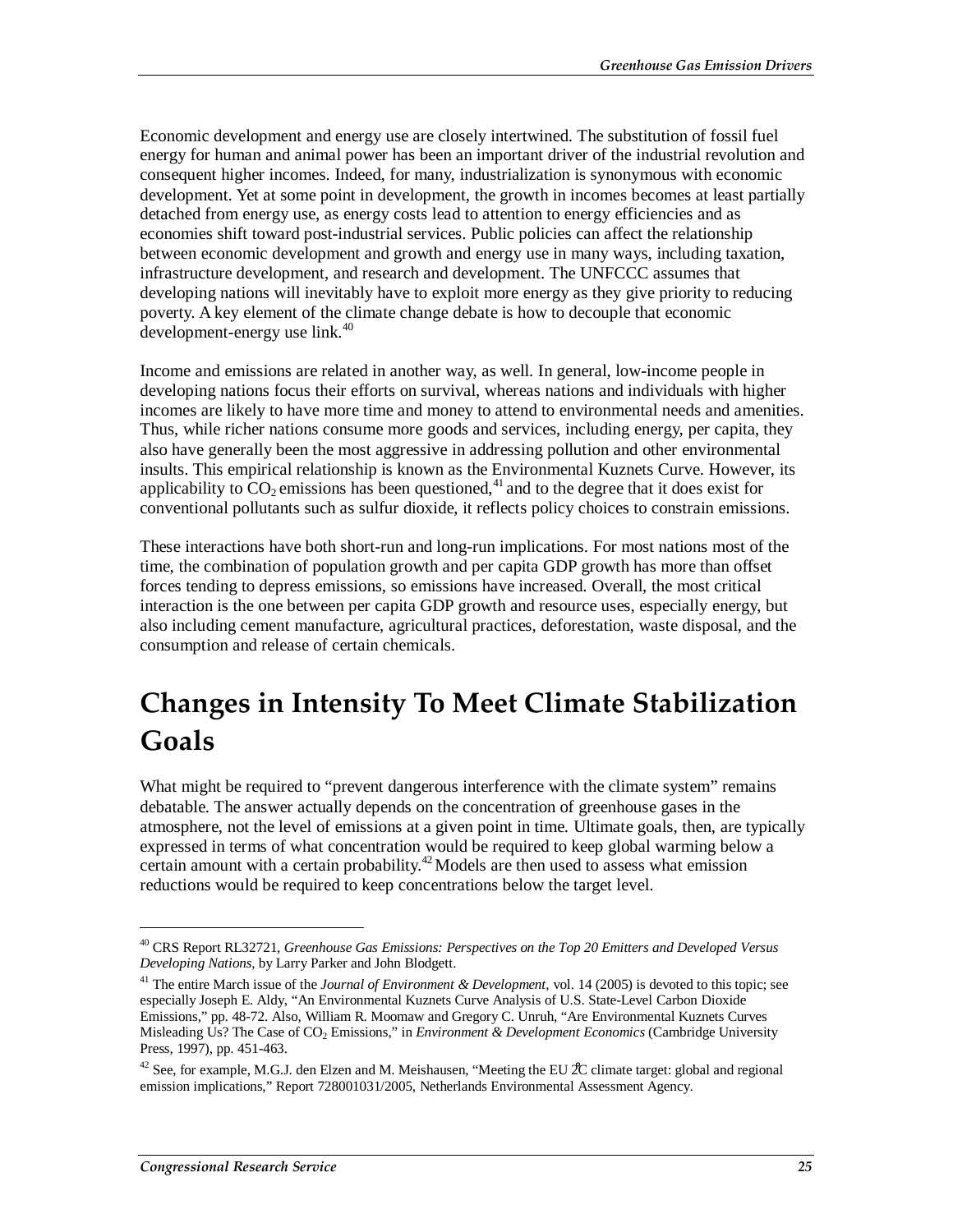As noted earlier, the Copenhagen Accord is an agreement of the Parties to the UNFCCC to begin establishing actions to follow on the Kyoto Protocol. The Copenhagen Accord<sup>43</sup> does not mandate specific reductions, but sets a goal of reducing global emissions "so as to hold the increase in global temperature below 2 degrees C, and take action to meet this objective consistent with science and on the basis of equity."

The United States has declared that its Copenhagen Accord target commitment is for a quantified economy-wide emissions reduction for 2020 "in the range of 17%" from 2005, "in conformity with anticipated U.S. energy and climate legislation, recognizing that the final target will be reported to the Secretariat in light of enacted legislation."<sup> $44$ </sup>

### **U.S. Greenhouse Gas Intensity: Trends and Targets**

Analyzing and projecting the values and the rates of change for the variables population, income, intensity, and emissions depend on the baseline, the time period in question, and assumptions about changes over time. For the purpose of thinking about the United States slowing and then reversing its increase in greenhouse gas emissions, the historic trends in population, income growth, and greenhouse gas intensity indicate the magnitude of the challenge:

| <b>United States: Trends in Drivers of GHG Emissions, 1990-2005</b> |  |                |  |                      |     |                      |  |  |
|---------------------------------------------------------------------|--|----------------|--|----------------------|-----|----------------------|--|--|
| (Annual rate of change, %)                                          |  |                |  |                      |     |                      |  |  |
| Population                                                          |  | Per Capita GDP |  | <b>GHG</b> Intensity |     | <b>GHG Emissions</b> |  |  |
| (1.1)                                                               |  | (1.8)          |  | $(-1.9)$             | $=$ | (1.0)                |  |  |

To simply stop the growth in GHG emissions, the three factors on the left side of the equation must sum to zero. Population growth is slowing: the actual rate for 2000-2006 was slightly over 0.9%, and the U.S. Census Bureau projects it to fall to  $+0.8\%$  by 2050.<sup>45</sup> Assuming that population continues to grow at +0.9% through 2020, and that per capita GDP grows at the rate of +1.8% of 1990-2005, then GHG intensity would have to decline at the rate of -2.7% per year to stabilize emissions.

But the U.S. target for the Copenhagen Accord is to reduce GHG emissions for 2020 to 17% below 2005 emissions. Taking the CAIT emissions data for 2005 of 1,892 MMTCE (excludes land use changes and forestry and international bunkers<sup>46</sup>), the 2020 target would be 1,570 MMTCE. This would require an emissions reduction of -1.2% per year for 2005-2020 (actually, emissions grew through 2007, before turning down during the recession in 2008). If one assumes that 2010 GHG emissions were at the 2005 level and that the annual trends of +0.9% population and  $+1.8\%$  per capita GDP continue<sup>47</sup> through 2020, what rate of intensity decline would be

<sup>43</sup> http://en.cop15.dk/files/pdf/copenhagen\_accord.pdf

<sup>&</sup>lt;sup>44</sup> http://unfccc.int/home/items/5264.php. The U.S. commitment adds the following note: "The pathway set forth in pending legislation [i.e., H.R. 2454, S. 1733] would entail a 30% reduction in 2025 and a 42% reduction in 2030, in line with the goal to reduce emissions 83% by 2050."

<sup>45</sup> http://www.census.gov/population/www/projections/summarytables.html

<sup>46</sup> Accounting for these exclusions changes the emissions only to 1,896 MMTCE, or +0.2%—irrelevant in terms of likely errors in reported emissions.

 $47$  It is important to recognize that we are looking at trends over an extended time; these assumed average trends blur short term variations (e.g., higher rates of intensity decline in 2004-2005, or possible variations from the recession that started in 2008). *The Economic Report of the President, 2010*, forecasts growth rates through 2020 (see Table 2-3, p. (continued...)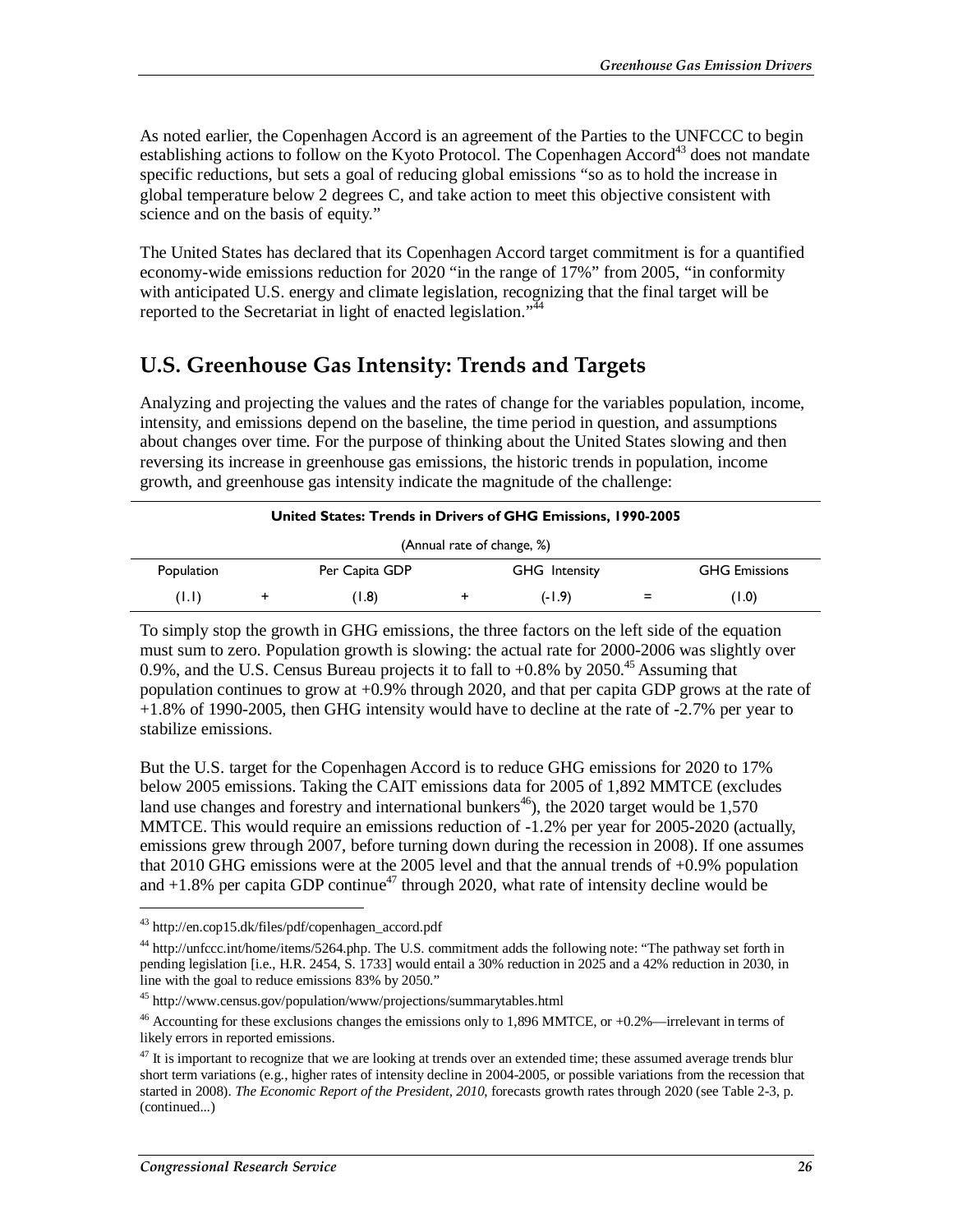necessary to achieve the 2020 goal? The answer is, it would take a rate of intensity decline of

| (Annual rate of change, %) |  |                |  |                      |     |                      |  |
|----------------------------|--|----------------|--|----------------------|-----|----------------------|--|
| Population                 |  | Per Capita GDP |  | <b>GHG</b> Intensity |     | <b>GHG Emissions</b> |  |
| (0.9)                      |  | (1.8)          |  | $(-4.6)$             | $=$ | $(-1.9)$             |  |

This represents a substantial, ongoing improvement in intensity, from a GHG intensity of 153 MMTCE/million\$PPP in 2005, to an intensity of 86 in 2020—but perhaps not impossible, when one considers that in 2005 France's intensity level was 80.

Over the longer term, much more aggressive goals have been proposed: the U.S. target for the Copenhagen Accord appended a note suggesting a goal for 2050 of an 83% reduction from 2005 levels of GHG emissions,<sup>49</sup> which would limit U.S. emissions to 321 MMTCE. Assuming population and per capita GDP grow from 2010 to 2050 at the average annual rates of 0.85% and 1.8%, respectively, then given the emission rate at the cap, U.S. greenhouse gas intensity in 2050 would be about 8 MMTCE/million\$PPP—an extremely low-carbon economy. Or, in terms of rate of change, intensity would have to decline between 2005 and 2050 at an average rate of about  $-6.6\%$  per year.<sup>50</sup>

To give perspective to rates of intensity decline, consider an illustrative scenario in which, for each of the 10 years 2016-2025, two 1,000-megawatt nuclear electrical generating facilities go into service (or equivalent generating capacity based on renewables), replacing existing coal-fired facilities. Each plant would displace approximately 6 million tons of carbon per year; when all 20 coal-supplanting plants were in service in 2025, they would be displacing 120 million tons of carbon per year. All else equal, displacing this much carbon would accelerate the rate of decline in intensity for 2016-2025 by about -0.5% per year. This example, which lowers emissions and intensity only incrementally, shows that large declines in intensity would require multiple initiatives. To meet the goal of reducing economy-wide emissions to 17% of 2005 levels by 2050 implies some mix of making tremendous gains in energy efficiency, shifting to energy sources that emit virtually no  $CO<sub>2</sub>$ , and developing the capacity to capture and sequester enormous amounts of  $CO<sub>2</sub>$ .

<u>.</u>

<sup>(...</sup>continued)

<sup>75),</sup> that rise to over 4% for 2011-2013, then decline to 2.5% for 2019-2020—or in terms of the per capita data presented in this report, subtracting population growth gives rates of approximately 2.5% annual per capita growth for 2011-2013, declining to 1.7% for 2019-2020.

 $48$  Achieving this could include, besides direct reductions in emissions, offsets from reductions made and paid for in other countries, as well as reductions from land use changes and sequestration.

<sup>&</sup>lt;sup>49</sup> http://unfccc.int/home/items/5264.php The U.S. commitment adds the following note: "The pathway set forth in pending legislation would entail a 30% reduction in 2025 and a 42% reduction in 2030, in line with the goal to reduce emissions 83% by 2050."

<sup>&</sup>lt;sup>50</sup> Achieving this could include, besides direct reductions in emissions, offsets from reductions made and paid for in other countries, as well as reductions from land use changes and sequestration.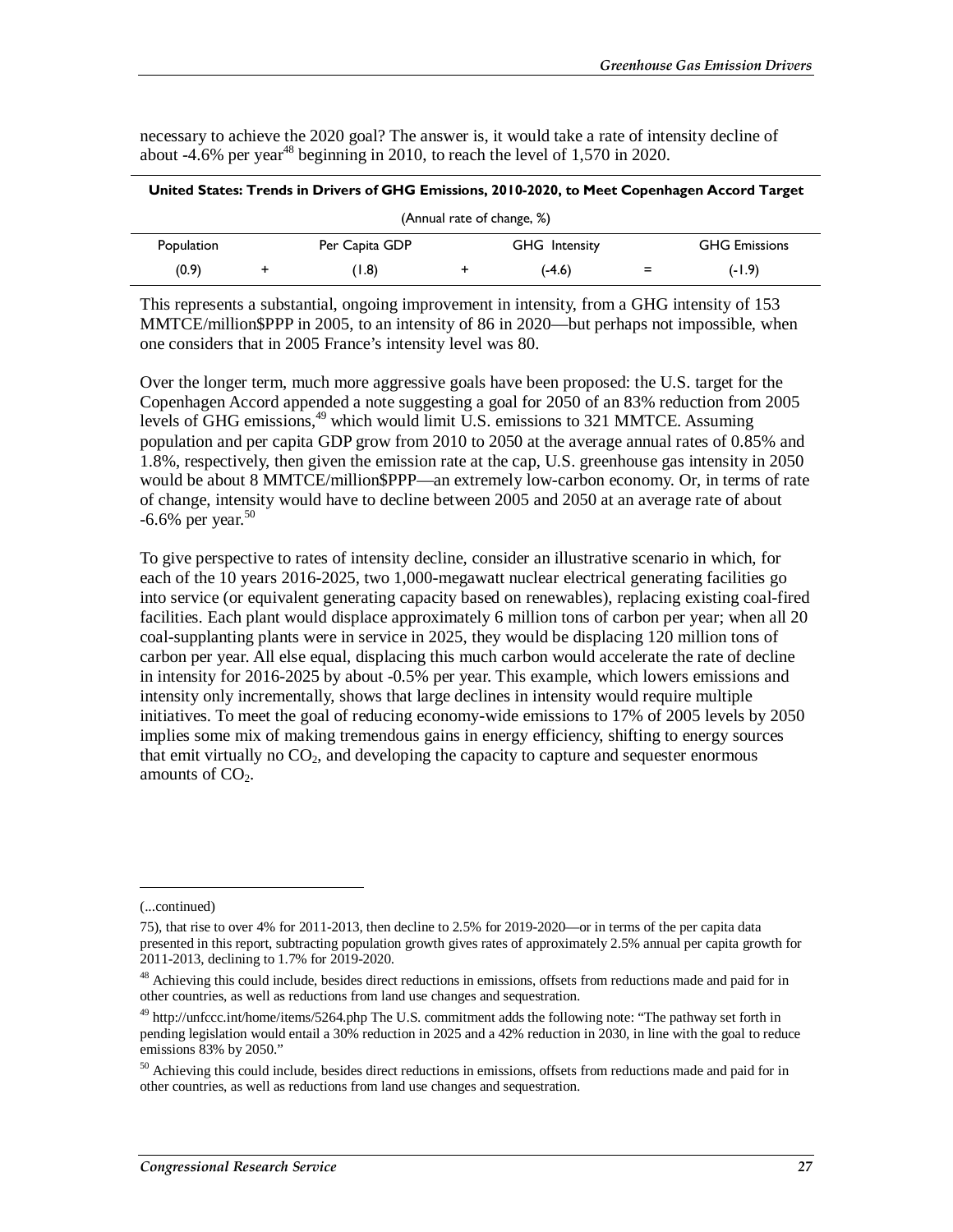### **Global Greenhouse Gas Intensity**

As has been noted, world greenhouse gas intensity has been declining, but not at a rate sufficient to prevent rising GHG emissions (numbers do not add precisely, due to rounding):

| <b>World GHG Emission Drivers, 1990-2005</b>                      |  |                  |   |                      |  |                      |  |  |
|-------------------------------------------------------------------|--|------------------|---|----------------------|--|----------------------|--|--|
| (excludes land use changes and forestry and international bunker) |  |                  |   |                      |  |                      |  |  |
| (Annual rate of change, %)                                        |  |                  |   |                      |  |                      |  |  |
| Population                                                        |  | Per Capita GDP51 |   | <b>GHG</b> Intensity |  | <b>GHG Emissions</b> |  |  |
| (1.4)                                                             |  | (1.7)            | + | (-1.6)               |  | (1.6)                |  |  |

An in-depth analysis of policies and programs for reducing global greenhouse gas emissions is far beyond the scope of this report. But if greenhouse gases are to be reduced, the imperative to reduce intensity is clear. Simply put, more people at higher standards of living means more goods and services, especially energy—to cook, heat and cool homes, to manufacture goods, to transport people and goods, etc.

To decouple those increases in the numbers of consumers and their consumption from increases in greenhouse gas emitting energy uses implies policies fostering greater efficiency in using energy and/or use of non-greenhouse gas-emitting forms of energy, such as renewables or nuclear. But greater efficiency ultimately reaches limits from the laws of physics; alternative fuels run into the facts that, in most places, fossil fuel, either coal or natural gas, is the least expensive fuel for generating electricity and heat, and oil is the least expensive fuel for powering transport.

Beyond the energy sector, moreover, there are many other areas where policies may affect GHG emissions. Land use and agricultural and forestry policies can have direct implications for emissions, and could reduce intensity. The non- $CO<sub>2</sub>$  gases, many of which pose particularly longterm climate implications, offer cost-effective opportunities for reductions from certain industrial processes, landfills, and fuel production.

Perhaps most importantly, at the global scale, the possibility exists for identifying and exploiting least-expensive opportunities for reducing greenhouse gases, thereby increasing the efficiency with which economies use greenhouse gas-emitting technologies. This depends, however, on global instruments for accounting for and verifying such reductions. Reaching practical agreements on international mechanisms (e.g., for a carbon tax or a cap-and-trade system to obtain economic efficiencies among nations in reducing emissions) requires divergent national goals to be focused on what is, ultimately, a global issue. The global nature of climate change challenges national sovereignty. The UNFCCC, the Kyoto Protocol, the Asia-Pacific Partnership, and the Copenhagen Accord are efforts in multilateral approaches to reducing emissions, but their individual and complementary successes remain to be seen.

<sup>&</sup>lt;sup>51</sup> Economic contractions of several newly independent nations following the breakup of the former Soviet Union depressed global GDP, so this rate will likely rise in subsequent decades.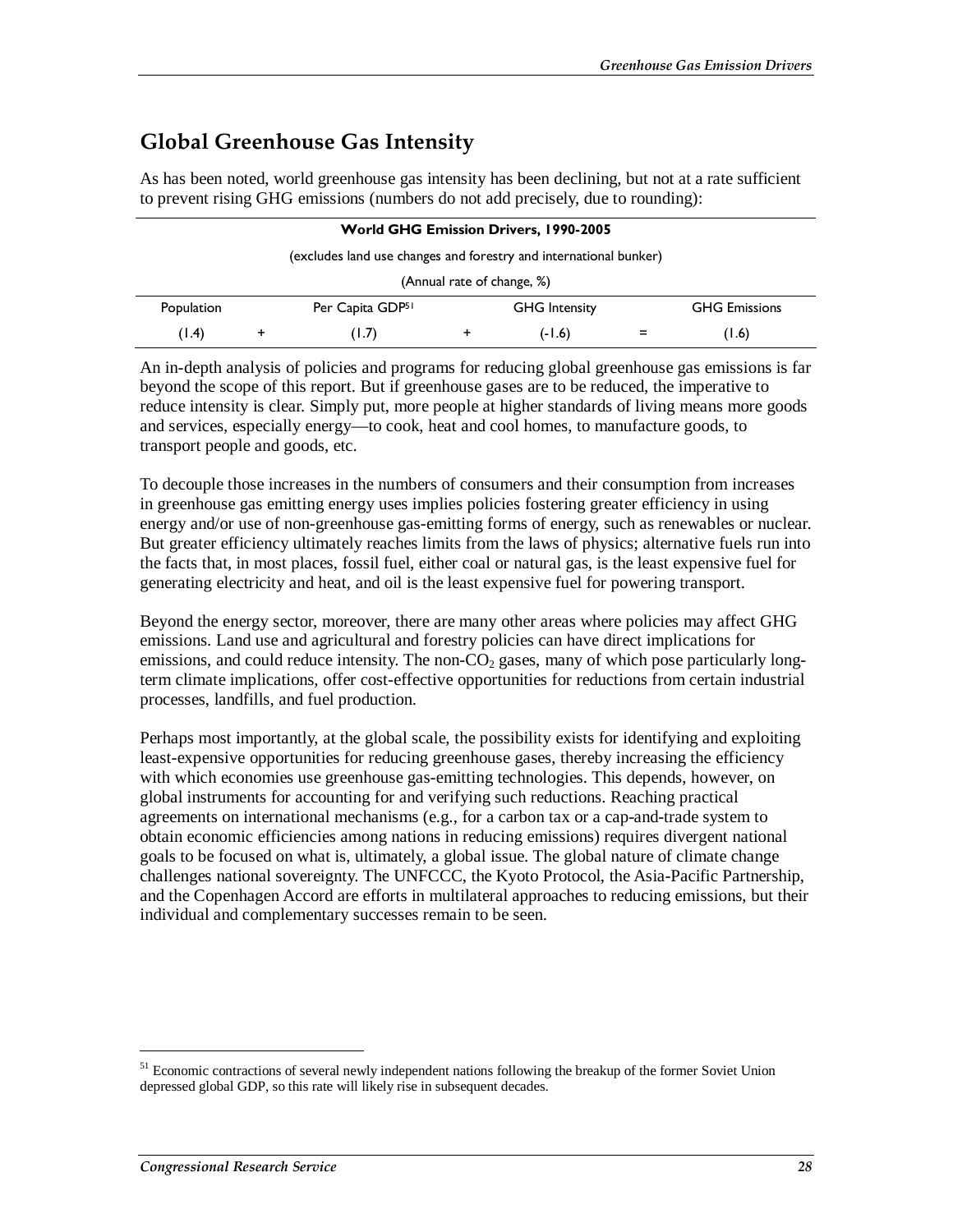## **Conclusion**

In the end, the interactions of the variables, population, income, and intensity of emissions (**equation 1)**, together with the inexorable force of compounding growth rates over time (**equation 2**) are inescapable conditions determining both the risks of climate change and the costs, benefits, and tradeoffs of options for responding. If climate change poses a genuine risk to the well-being of mankind, the nations of the world, individually and collectively, face two fundamental challenges: adopting and implementing policies and encouraging the development and use of technologies that emit lower levels of greenhouse gases, and maintaining a sufficiently high rate of intensity decline over the long term to ensure declining emissions.

In 1992, Congress enacted the Energy Policy Act of 1992 (EPACT, P.L. 102-486), which contained provisions to implement the United Nations Framework Convention on Climate Change (UNFCCC), which had been signed earlier in the year.<sup>52</sup> The UNFCCC's objective to stabilize "greenhouse gas concentrations in the atmosphere at a level that would prevent dangerous anthropogenic interference with the climate system" was echoed in EPACT, which called for a National Energy Policy Plan to "include a least-cost energy strategy ... designed to achieve [among other goals] ... the stabilization and eventual reduction in the generation of greenhouse gases....<sup>"5</sup>

In ratifying the UNFCCC, the United States agreed to several principles for achieving this objective, including the following:

- "[D]eveloped country Parties should take the lead in combating climate change and the adverse effects thereof."<sup>54</sup>
- "Parties should take precautionary measures to anticipate, prevent or minimized the causes of climate change and mitigate its adverse effects."55
- "Parties have a right to, and should, promote sustainable development.... " Climate change policies should take "into account that economic development is essential for adopting measures to address climate change."<sup>56</sup>

The UNFCCC's linking of sustainable development and climate change mitigation reflects the perceived need to decouple economic development and growth from non-sustainable, greenhouse gas-emitting energy technologies.

As this report suggests—

• An expanding global population is an important driver for economic growth. As affirmed in the UNFCCC, climate change policies are to take "into full account

 $52$  The United States signed the UNFCCC on June 12, 1992, and ratified it on October 15, 1992 The UNFCCC entered into force on March 21, 1994.

 $53$  Section 1602(a)

<sup>54</sup> UNFCCC, article 3.

 $55$  Ibid.

 $56$  Ibid.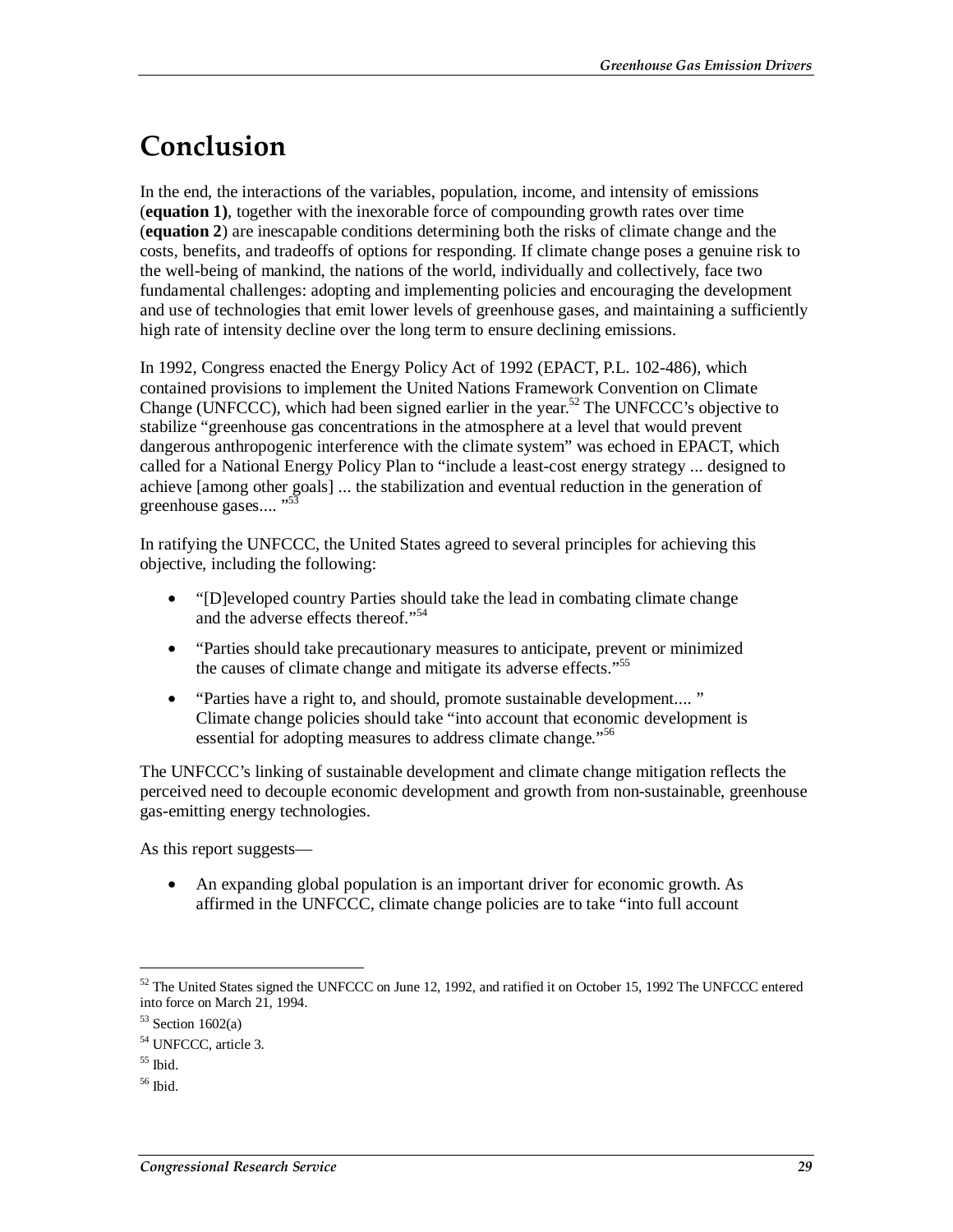the legitimate priority needs of developing countries for the achievement of sustained economic growth and the eradication of poverty."<sup>57</sup>

- Economic development may reduce population pressure in the long-term but creates increasing demand for resources that, employing current technologies, contribute to greenhouse gas emissions. Although economies become more efficient over time, those efficiencies have yet to overcome the combination of expanding population and growing economies without the intervention of governments.
- Satisfying the energy needs of dynamic economies is increasing the demand for coal and other fossil fuels for economic and other reasons. To meet the massive reductions in greenhouse gas emissions in the long term required by various stabilization scenarios would seem to require the development and deployment of commercially available technologies to shift economies substantively away from fossil fuels, and/or the large-scale capture and sequestration of the emissions of CO<sub>2</sub> from coal and other fossil fuels. The UNFCCC recognizes the "special" difficulties of those countries, especially developing countries, whose economies are particularly dependent on fossil fuel production, use and exportation, as a consequence of action taken on limiting greenhouse gas emissions."<sup>58</sup>

Breaking the current dynamic of increasing populations and economic growth pushing up greenhouse emissions would depend on developing "sustainable" alternatives—both in improving the efficiency of energy use and in moving the fuel mix toward less greenhouse gas-emitting alternatives. In the UNFCCC, developed nations committed to taking the initiative by "adopt[ing] national policies and tak[ing] corresponding measures on the mitigation of climate change ... [that] will demonstrate that developed countries are taking the lead in modifying longer-term trends in anthropogenic emissions consistent with the objective of the Convention....<sup>"59</sup> Such development paths are critical not only for any domestic program, but also participation by developing countries in any global greenhouse gas stabilization program may be at least partially dependent on the availability and cost of such technologies.

As stated by the UNFCCC,

The extent to which developing country Parties will effectively implement their commitments under the Convention will depend on the effective implementation by developed country Parties of their commitments under the Convention related to financial resources and transfer of technology and will take fully into account that economic and social development and poverty eradication are the first and overriding priorities of the developing country Parties.<sup>60</sup>

The Copenhagen Accord places new emphasis on technology development and its transfer among nations and represents an important component of the United States'—and other developed nations'—response to this principle. It remains to be seen whether the proposed funds are forthcoming, and how they are dispersed. Fostering technological change depends on two driving

<u>.</u>

<sup>57</sup> UNFCCC, Preamble.

<sup>58</sup> UNFCCC, Preamble.

<sup>59</sup> UNFCCC, article 4(2)(a).

 $60$  UNFCCC, article 4(7).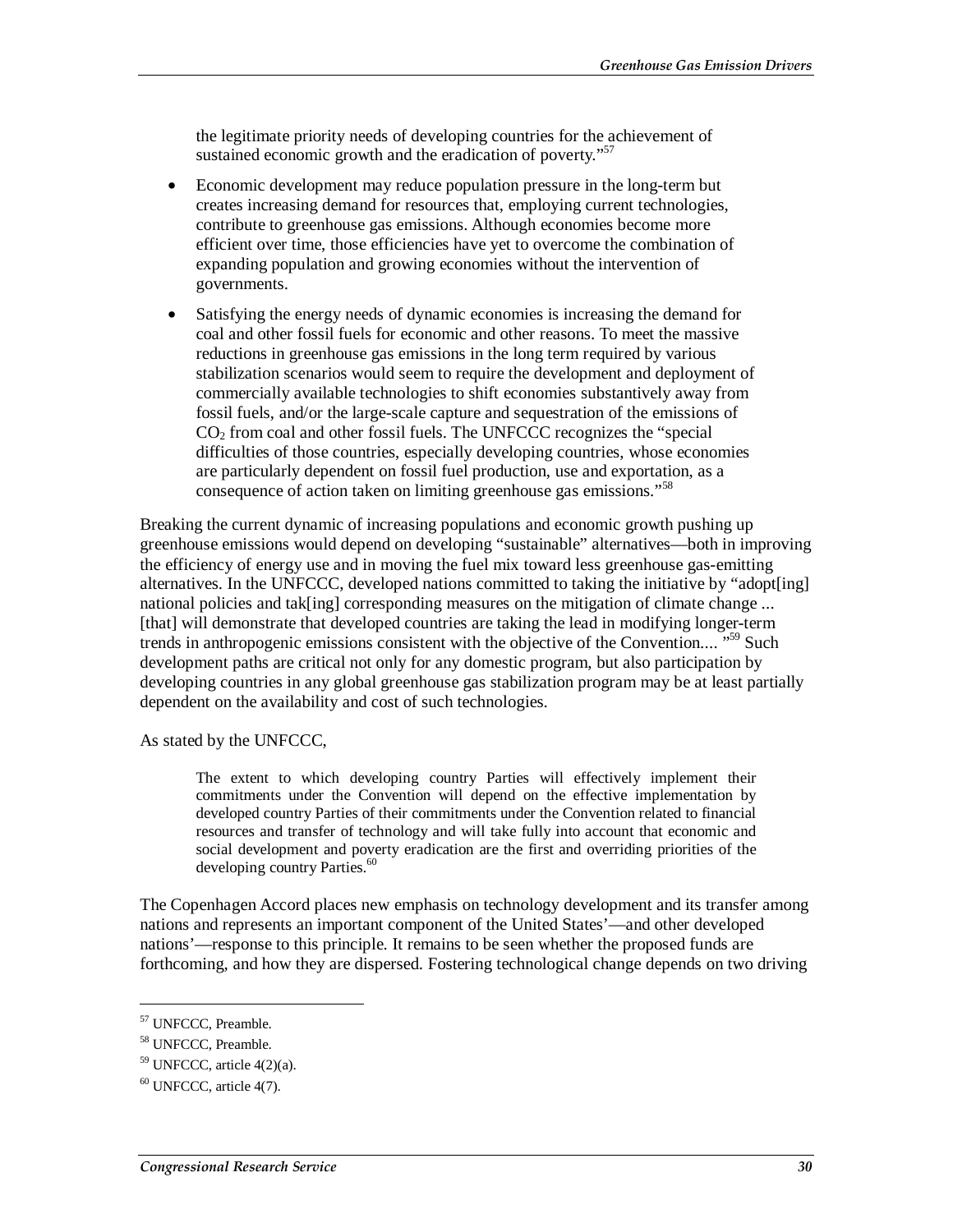factors: exploiting new technological opportunities (technology-push) and market demand  $(market-pull).$ <sup>61</sup>

Currently, U.S. policy is oriented primarily to the technology-push part of the equation, with a focus on research and development (R&D). In contrast, the European Union (EU) is complementing its research and development efforts by constructing a multi-phased, increasingly more stringent market-pull for greenhouse gas-reducing technologies and approaches, including taxes and regulatory requirements overlain by the EU's Emissions Trading System.<sup>62</sup>

The market-pull side focuses on market interventions to create demand, which poses questions of—

- Whether, how, and to what extent to use price signals to change behaviors and to stimulate innovation of technologies that increase energy efficiency or that emit less greenhouse gases. Direct taxes on energy or on greenhouse gases could be one approach, whereas the concept of shifting taxes from incomes to consumption would be a broader one.
- Whether, how, and to what extent to use regulatory actions to change behaviors and to require technologies that increase energy efficiency or emit less greenhouse gases. A direct regulatory effort would be a renewable power standard for electricity-generating facilities, which requires some specified portion of electric power to be generated by renewables, such as water power, solar, or wind (whether nuclear power might count is an open question). Heretofore, especially in the United States, regulatory efforts curtailing greenhouse gas emissions commonly originated in response to other objectives, such as reducing health-damaging air pollutants or enhancing energy security by fostering substitutes for imported oil. In these cases, reductions in greenhouse gases were coincidental ("no regrets"); further co-reduction opportunities remain (e.g., methane from landfills). However, the objective of reducing greenhouse gases as the primary object of regulations is increasingly coming to the fore, especially in some states.<sup>63</sup>

The technology-push side focuses on research and development. It raises questions as to what R&D programs should be supported at what levels:

- Over the short-to mid-term, how can existing technologies be made more sustainable? How can energy (and other resources) be used more efficiently? What alternatives can be pursued?
- What are the relative federal and private roles in selecting and financing R&D of specific technologies?
- Perhaps most important for the longer run, what breakthrough research should be pursued? Over the past 100 years, a number of technological changes have

<sup>61</sup> L. Clarke, J. Weyant, and A. Birky, "On the Sources of Technological Change: Assessing the Evidence," *Energy Economics*, vol. 28 (2006), pp. 579-595.

<sup>62</sup> See CRS Report R41049, *Climate Change and the EU Emissions Trading Scheme (ETS): Looking to 2020*, by Larry Parker.

<sup>63</sup> See CRS Report RL33812, *Climate Change: Action by States to Address Greenhouse Gas Emissions*, by Jonathan L. Ramseur.